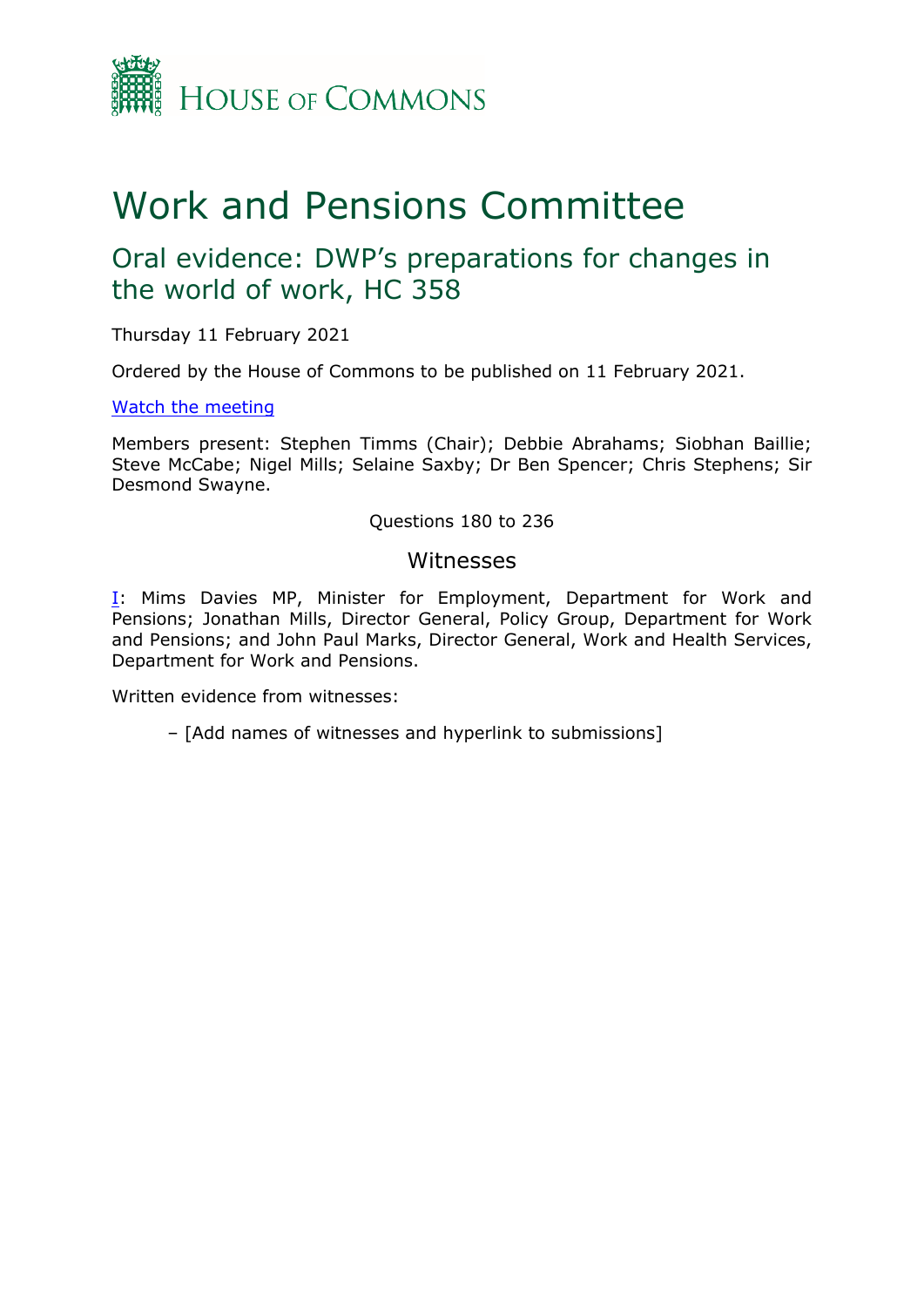

## <span id="page-1-0"></span>Examination of witnesses

Witnesses: Mims Davies MP, Jonathan Mills and John Paul Marks.

Q180 **Chair:** A warm welcome, everybody, to this meeting of the Work and Pensions Select Committee. Minister, welcome to you and your team. Thank you very much, all of you, for joining us this morning. I know that you wanted to make a couple of opening remarks, and perhaps you could introduce the members of the team who are with you as well.

*Mims Davies:* Good morning to the Committee. Thank you for inviting me to join you today. I am here alongside two of DWP's senior officials, Jonathan Mills, Director General for Policy, and John Paul Marks, Director General for Work and Health Services. We are looking forward to answering your questions today and providing an insight into how our Department's work is already having a positive impact on our claimants' employment prospects. This will also show how we continue to play our part in spurring on our economic recovery and helping to build back better.

This inquiry's scope is of course very broad, encompassing the wide variety of technological changes known as the fourth industrial revolution, including widespread automation of processes and the use of digital technologies and data. It is fantastic to be joining you from home. I think that many of us are already this morning working differently, productively and proactively so we can embrace this. Of course we are seeing the impacts that digital and data technologies can have on work accelerated by the Covid pandemic. We have all had to change our ways of working to respond to social distancing, making greater use of new communication technologies, and automation has very much enabled us at DWP to support people and react to the pandemic, with Universal Credit able to respond to unprecedented changes in demand and a rapid rise of data underpinning our ability to respond to the virus.

It is not just a question of the changes that may happen in the future. We are already seeing that change today. Our work coaches at DWP and in our jobcentres are at the front-line of these transformations in the labour market and the economy. We are making sure that they are equipped to help people make the most of new opportunities that are emerging. In the immediate term, of course, we are trying to create the most efficient way to support people through this pandemic.

As Minister for Employment, I also know that the Department, like our claimants, cannot fully plan ahead for every single eventuality. Reacting quickly and effectively to unexpected events, as we have done in the last year, is par for the course and to be expected. We do continue to scan the horizon for emerging trends that are already happening and finding ways to adapt how we work to deal with current circumstances. The Covid-19 pandemic has brought challenges that very few of us could ever have imagined this time last year, when I was planning for the labour market as we moved into Brexit and post-transition. As testament to the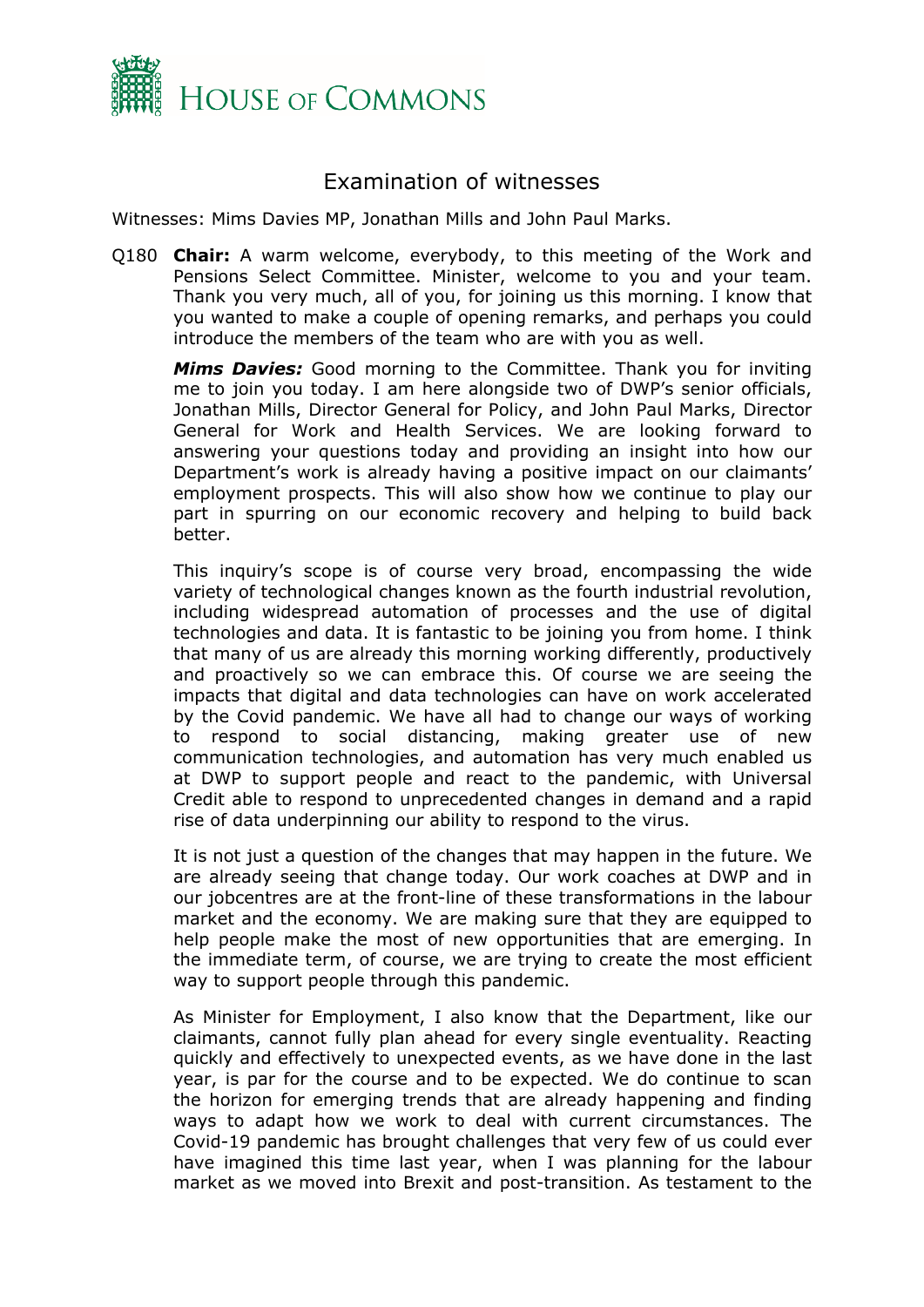

agility and flexibility of DWP, we have swiftly redeployed staff to support our remarkable jobcentres, which of course have remained open throughout to process a huge influx of Universal Credit claims, which have increased by over 90% since this point last year.

When that initial surge of claims plateaued and public health restrictions began to ease last summer, we moved again quickly into the rollout of a comprehensive package of employment support on an unprecedented scale not ever seen before in modern times. This is our Plan for Jobs. To support our young people, we launched our Kickstart scheme, a £2 billion fund, to create thousands of high-quality, six-month placements, aimed at those under 25 who are on Universal Credit and most at risk of longterm unemployment. Kickstart has already got off to a flying start, with over 120,000 new roles approved. We are working tirelessly to convert these into starts. We are listening to employers and continue to make improvements to the scheme as we go. Employers can now choose to apply directly into the scheme, regardless of the number of placements they are offering, or go through one of now over 700 fantastic approved gateways.

In addition to Kickstart, we have established a new enhanced DWP youth offer in September. This has seen the Department increase the support via a 13-week Youth Employment Programme, YEP, which helps young people to gain the skills and experience that they need and that employers are looking for and referring them directly to the most suitable local support. This could include a variety of our programmes, including sector-based work academy placements, our SWAP schemes, traineeships, work experience and apprenticeships.

Job-finding support has also been launched last month. It has made rapid progress in helping people very quickly into work. This is new light-touch support provided entirely by us online. It is helping those who have been made unemployed and claiming benefits within the last 13 weeks. It is a new digital support service that is in operation across Great Britain. We expect this vital new digital service to help up to 160,000 people over the course of the next 12 months.

I am just about to conclude, Chair; I promise not to hold you up much longer. This dovetails into our JETS support scheme, which will help over 250,000 people in the labour market, launched in England and Wales in October and in Scotland in January. This is helping people with their CVs, understanding people's abilities to move into new and growing sectors and giving them that interview help that they need. We have the Restart scheme of course coming this summer, so our Plan for Jobs is ambitious.

For those with health conditions or disabilities, Access to Work continues to be available to assist people to overcome barriers into employment. We remain committed to increasing the number of disabled people in work and this will be a key tenement in our Green Paper. None of these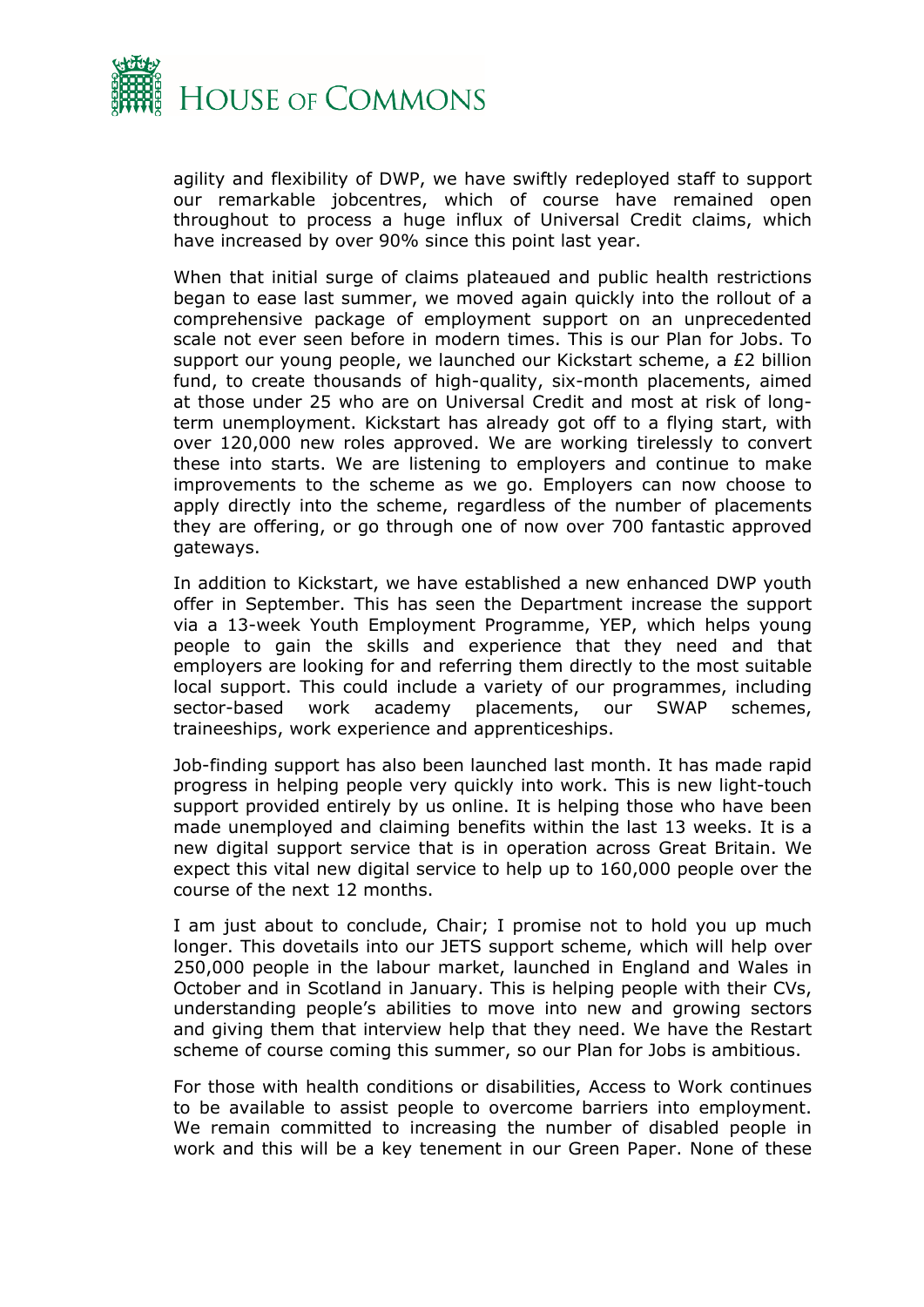

schemes of course could be delivered without our work coaches. We are increasing them by 13,500 this financial year.

Hopefully, as I conclude, this shows that DWP is in the right space to be reactive and forward thinking and that we can adapt to the labour market as it evolves over the coming months and years.

Q181 **Chair:** I have the first question. We know, and you have touched on it, that automation is going to change the labour market. What assessment has the Department made of the impact of this fourth industrial revolution on future levels of employment and of unemployment?

*Mims Davies:* One thing that I learned very quickly when joining DWP is that we plan for a range of scenarios and I think that is absolutely the right thing to do. The ONS estimated 1.5 million jobs in England could potentially be at risk of being automated. That was in a forecast back in March 2019. The Office for Artificial Intelligence reports that the pandemic has accelerated the adoption of new technologies across sectors, but we do know that technology also brings great opportunities in work creation, in inclusiveness, in helping people to be productive and also in increasing wages.

Jobs that are at the highest risk are potentially lower-skilled manual or indeed repetitive work. According to the ONS, the three occupations with the highest probability of automation are waiters and waitresses, those hospitality roles, shelf-filling and elementary sales roles. For the doctors on here, medical practitioners are at the lowest risk and higher education teaching professionals and senior professionals in educational establishments. We are absolutely understanding of the potential impact of what we are seeing in the labour market now and what we are doing in the future.

On the International Day of Women and Girls in Science and as we celebrate those in science and tech, particularly those who have been at the forefront of helping us battle Covid, we do need to recognise the opportunities that tech can help with. For example, automation and tech in the care sector can be very helpful and empowering. We do have strong employer relationships, understanding and working with people like Microsoft, Google Digital Garage, the Open University and BT Openreach to make sure that those looking to get into the labour market now have the opportunities and the skills that they need. We are very linked into employers' needs, both now and in the future.

Q182 **Chair:** Will you track the impact of technology adoption? You have made the point—and I think that you are absolutely right—that the pandemic has accelerated things here. Do you intend to track how technology adoption unfolds and how will you be doing that in the months ahead?

*Mims Davies:* We collect a range of data and information to support and develop effective policies, and I will bring Jonathan in on this shortly. We do also receive a range of data from other Departments, as you would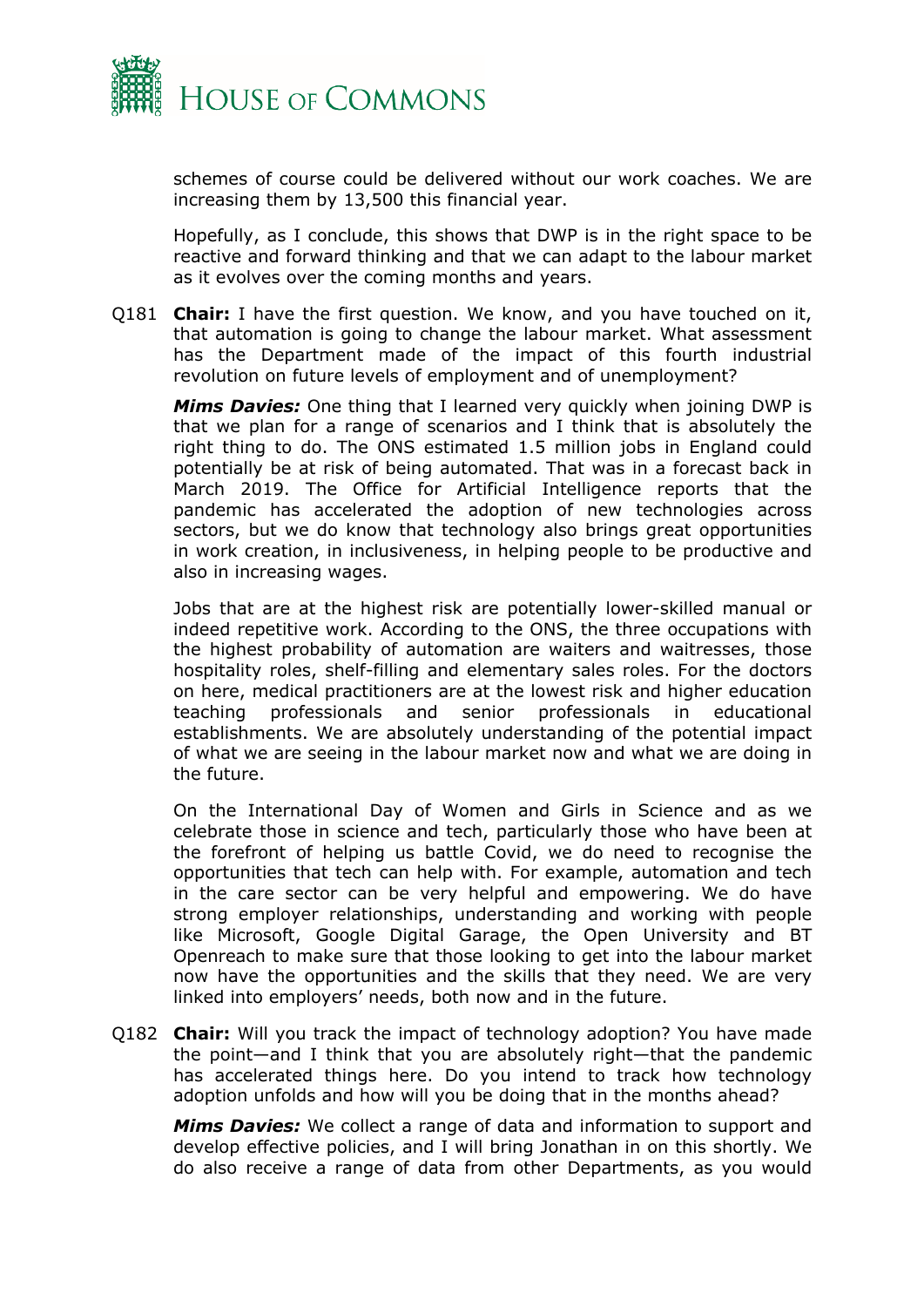

expect, DCMS around AI and tech and of course BEIS. DWP collects data itself and we are learning from some of that escalation of trends and changes because of the Covid pandemic.

Jonathan, are there some particular studies we have been taking note of? If I am honest, Chair, this time last year I had a conversation with my labour market team and said, "How do you think this virus in China could affect our labour market?" as we were thinking much more around the fourth industrial revolution and automation and that was something we were planning for. Certainly what we have had to think about in the last year has changed quite a lot, but I am keen to bring Jonathan in on this.

*Jonathan Mills:* Yes, we do keep closely in touch with how these impacts are panning out on the ground. It is interesting: if you look at the ONS study that the Minister referred to, it cites a figure of 7.4% of jobs being at risk of automation in 2017, but notes that that has fallen from 8.1% in 2011. It hypothesises that some of that risk is crystallising already, that you are seeing that automation happening already. That is the reality that our work coaches are in touch with on a day-to-day basis.

We have a particular role in government, but we need a wholegovernment response. We work closely with the Department for Education and the Department for Business, Energy and Industrial Strategy in formulating the response across government, but our work coaches, because they are particularly closely in touch with the local labour market, are seeing this play out in reality. They are seeing this in the employer demand that they have for jobs and are able to take on a local leadership role as well as a national strategic role for the Department in feeding back on our understanding of all of this.

This is a very fast-moving picture and I would not pretend that we are able to do more than plan on the basis of scenarios, as the Minister has set out. There is a lot of uncertainty here, but we do play into that government-wide response.

Q183 **Nigel Mills:** I am intrigued by these scenarios that you were just talking about. What does the main case scenario look like? Is that the ONS number or does the Department have a different view on what the amount and speed of job disruption could be?

*Mims Davies:* Nigel, what we are doing is trying to work this off the back of our aims more broadly across government. Against international rankings, the UK is third in the world in terms of the implementation and solutions around AI. We are determined to develop the adoption of technology that can also be grounded alongside human rights, inclusion and diversity, innovation and economic growth to find that absolute balance.

As we discussed, technologies and the changing nature of work available means that we need to be understanding the existing skills and planning for the emerging jobs. We have a role in that. If you go back to the PwC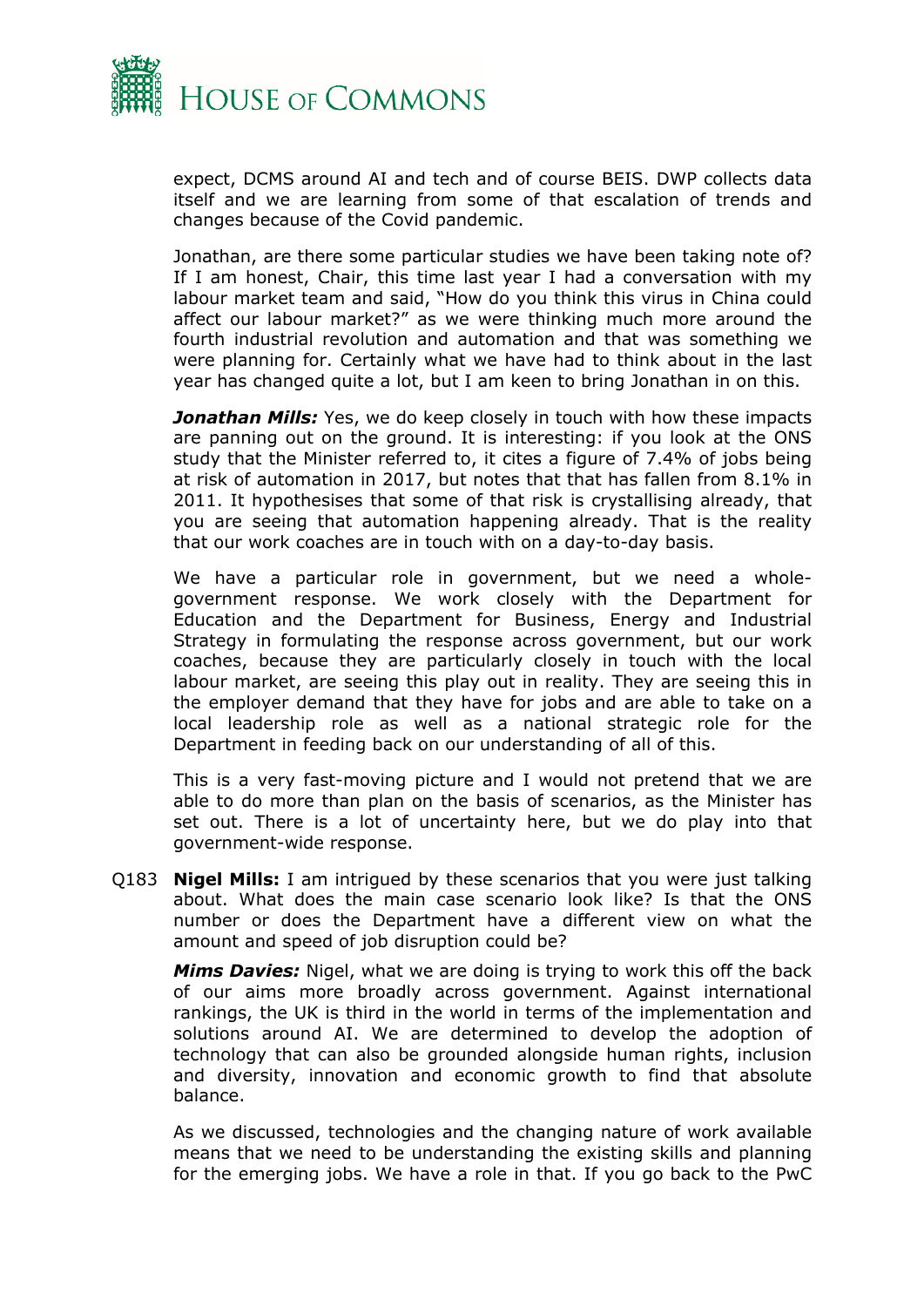

study that talks about 2030, it says that, if widely adopted, UK plc could have benefited by £232 billion. As I spoke about earlier, the impact on particular areas because of automation, maybe women or part-time workers or younger people, could affect things. That is why we are planning for the range of scenarios. Perhaps Jonathan can delve into that a little bit more to help you, Nigel.

*Jonathan Mills:* In terms of the core of our planning, we, like the rest of government, use the OBR—the Office for Budget Responsibility economic forecasts. Beyond that, as the Minister has already alluded to, there is a wide range of external analysis and planning from employers and analysts and so on, and we test our longer-term response against those different analyses of how things might pan out and then seek to find solutions that are flexible and resilient to a different pace and direction of change.

A lot of this comes back in the short term to being flexible and responsive to employers, because employers themselves are working through these changes on a day-to-day basis. If you look at programmes like our sector-based work academy programme, the SWAP programme, that is grounded in employer demand for skills. It is training linked to a job interview, so that is very closely linked to where employers think demand is growing for skills in the future. The core of our work has to be around the OBR forecasts, which are the planning basis across government.

Q184 **Nigel Mills:** Does your data give you any idea of how many jobs the Department thinks were lost to automation last year, how many it thinks might be lost to automation next year and how many new jobs were created due to automation last year and maybe next year so we can see what the scale of that is? Do those match up or is there a loss that you are expecting higher than the gain?

*Mims Davies:* I was just going to say that it might be worth bringing JP in as well as Jonathan. There is huge regional variation on this in terms of automation changing warehousing or other particular areas and creating opportunities. We are obviously seeing online shopping and ways of delivering and doing things differently.

Q185 **Nigel Mills:** Yes, I accept all that, Minister. Jonathan was talking about having some scenarios and I was just trying to see whether he could give me any of the data off the scenarios and the data that are being gathered or whether that is top secret and we cannot have it.

*Mims Davies:* Jonathan, do come in.

*Jonathan Mills:* On your specific question about being able to attribute the changes in employment level rates to automation on a year-by-year basis, I am not aware of any data that are able to do that because in any given situation there will be a wide range of factors determining why jobs are created or lost—obviously during a pandemic, but more widely too.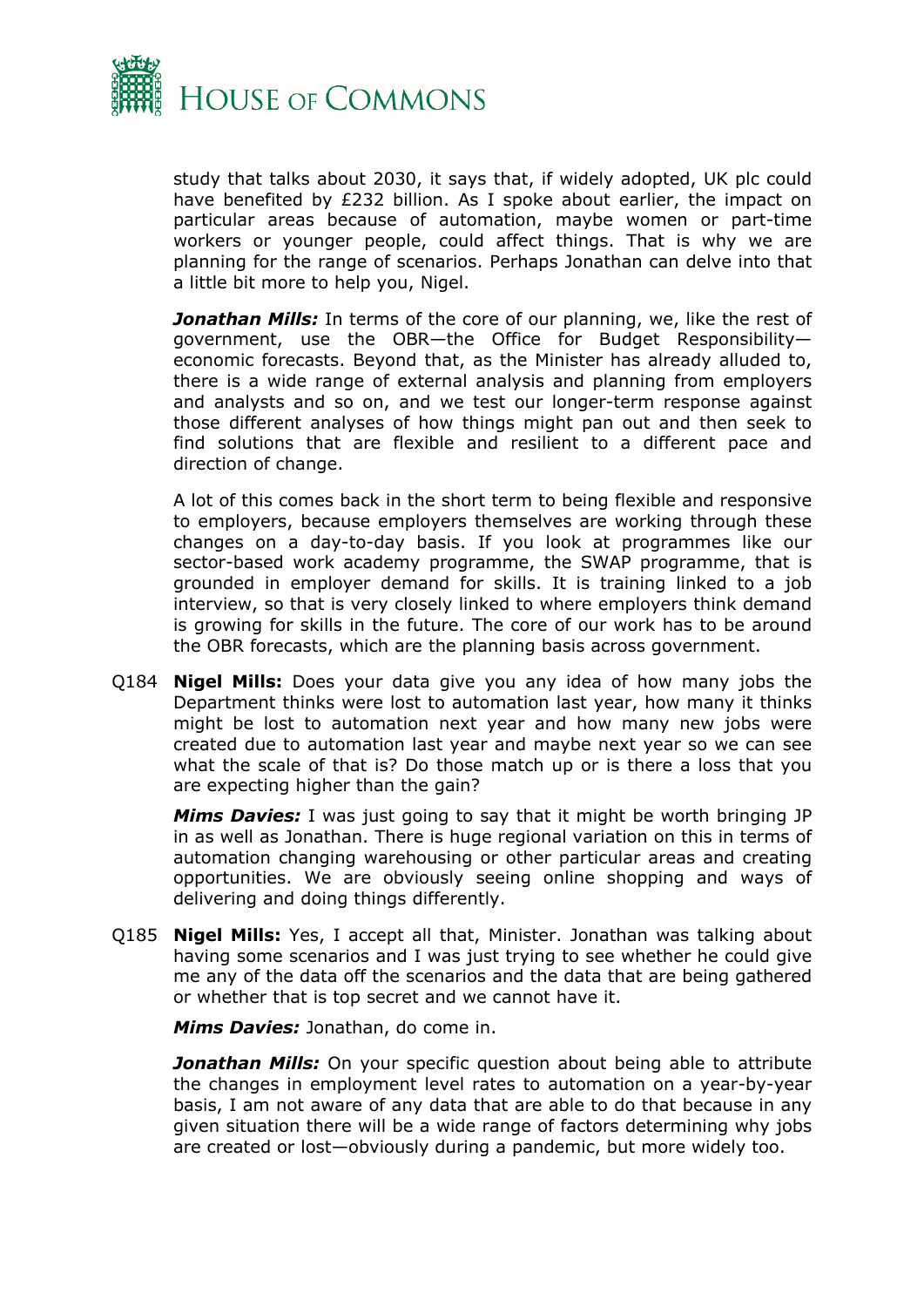

External analysis does do that from time to time. People try to do that sort of assessment. The PwC work that the Minister has talked about is one example of that. We would use the OBR's forecasts for the central economic case and then we would test our response against the analysis that is being done externally for different scenarios on how automation might impact.

*John Paul Marks:* If I could build on that, with apologies for the background noise: the construction sector is doing some fabulous growth next to my window, so I am happy to say that that is working.

On this point of causation, if you take warehousing, which is often a typical target for the automation theorists around change in demand, we have seen massive growth in vacancies in warehousing jobs. Recently I was talking to my team in Wales, where they were supporting our customers to travel across to Bristol to access Amazon vacancies, for example, because of a growth in online shopping.

There are so many disruptive factors, as the Minister said at the beginning—the pandemic, other factors that have changed this year as well—that changed the local demand. The thing that is most important for us to do as Jobcentre Plus is to be responsive. If suddenly either a factory is shutting down or a factory is setting up, we are able to pivot more to meet demands and work with colleges to ensure that there is training for people to pivot sectors if that is what is required. We use things like our rapid response service, our Flexible Support Fund and our data to track that to know unemployment is up in, for example, the home counties more than it is in Scotland in a particular period and then we will recruit more work coaches to cope with that demand in the home counties.

Q186 **Nigel Mills:** I was going to ask whether, when we talked about scenarios and gathering intelligence, that was in a coherent form that gave us some predictions, but perhaps it is not that easy.

You just mentioned that an important thing was being responsive. To remind you, I think that back in 2014 the UK Commission for Employment and Skills recommended that the Government should develop a coherent and comprehensive long-term strategy for ensuring that the low-skilled can respond to the challenge of a radically shifting labour market. That implies being a bit more proactive and being ahead of the curve rather than just responding wherever it might turn up. Was that strategy ever produced or was that a recommendation that was quietly parked?

*Mims Davies:* Nigel, I think that what you are alluding to, and it is right, is better cross-government understanding about skills, employers and what is happening. I do not know what has gone before on that. I think that the pandemic has allowed myself, alongside BEIS and DfE, to start to work together and to try to be less reactive, which I think is what you and many employers, stakeholders and people that I engage with are asking for.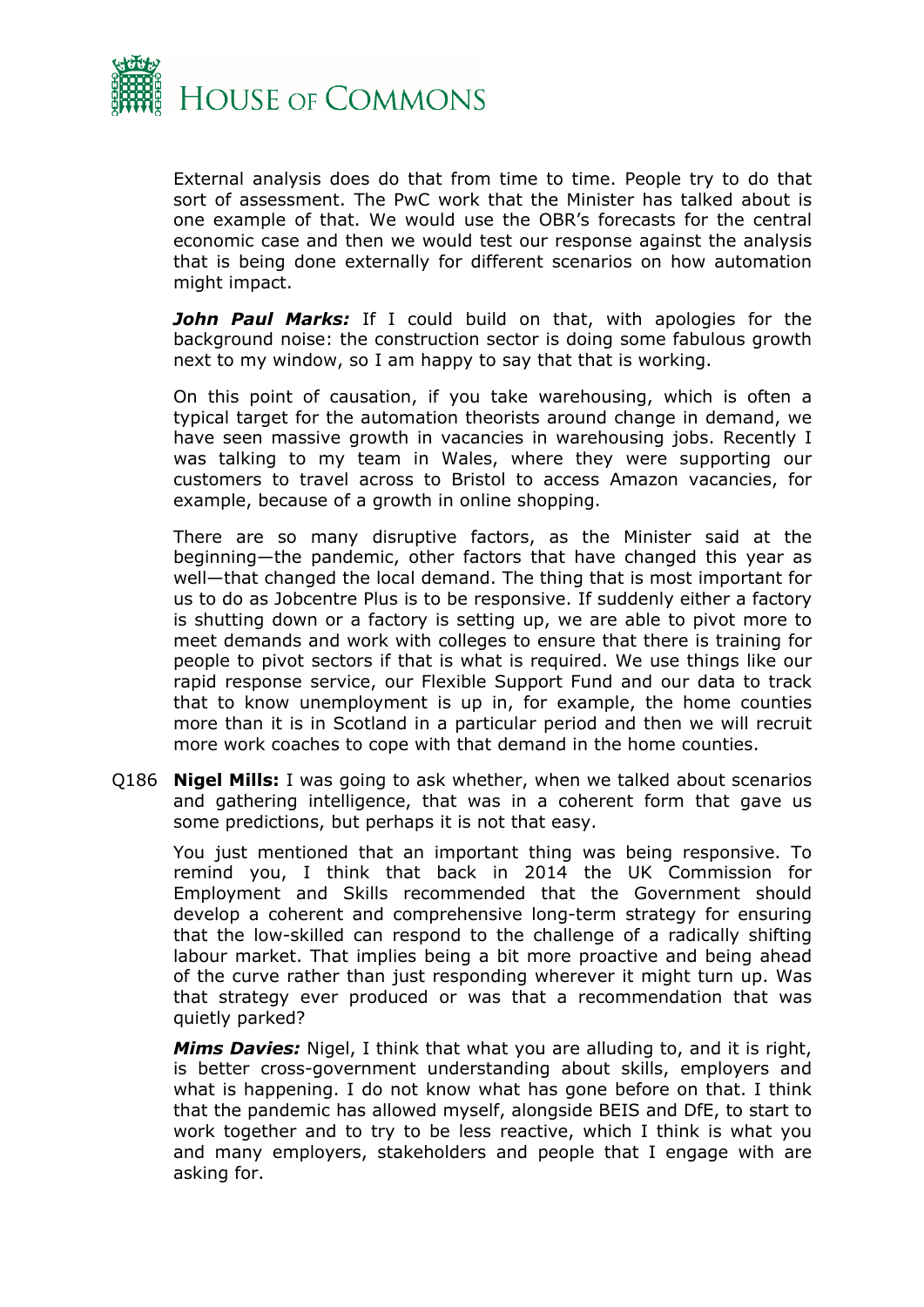

That is showing in some of our work with BEIS and DfE regarding the PM's 10-point plan around the green industrial revolution, which is focused on 250,000 roles of higher skills and tech skills. That does require a joined-up approach and a proactive response across government and not to be led by those external factors and that we are in control of them. That is some of the work around AI. It is around our commitment to be at the forefront of AI and about our understanding of the impact of automation on our labour market.

If you are asking us to be more forward-thinking about it, I am very proud that we are and it has been an absolute focus for me. Some of the work that I am doing currently is working with DfE around its National Skills Fund, the plans that it has for digital boot camps and how our claimants can be available to be on those particular programmes. DfE is actively working with us and employers to make sure that those programmes fit the needs of the local labour market.

For me, one thing that I am very driven by is understanding a local labour market. That is very important and quite often a frustration for employers. Of course off the back of this we have people—and this has been shown through the pandemic—wanting to recruit more locally. They want to be more inclusive, they want to reflect their local community and they also want to have that guarantee of good labour and the right skills. That is where DWP, working with BEIS and DfE in pulling all of this together, has a role in shaping what happens next rather than solely being reactive.

Q187 **Nigel Mills:** Somewhere there is a plan that says, "We think these industries are most at risk and they predominate in these areas and therefore we think that there is a risk of a large number of jobs being at threat in this area". The plan is to try to attract these new industries in there to replace them and that that is coherent and joined up rather than just waiting and seeing. We just do not know which sectors and where and what so we will do something when it happens, but we are not going to do anything up front to start proactively retraining. It is responsive, "See where the fire starts and we will try to put it out" rather than try to get there ahead of it?

*Mims Davies:* I would like to be a bit more confident than that because Jonathan and I are working cross-government around skills and a skillmatching exercise, alongside DfE and BEIS, to better understand the skills and the routes we need into priority sectors. We know as well through our vacancies and the structural problems in the labour market, the fact that we are still heading towards 600,000 vacancies, that they are often in the care, construction, agriculture and logistics sectors. That is where our sector-based work academy programme is able to be responsive.

JP has been actively working with the haulage industry. It had spotted a need and we are actively working to fulfil that need. I would like to think that there is more cross-government work going on here and if we need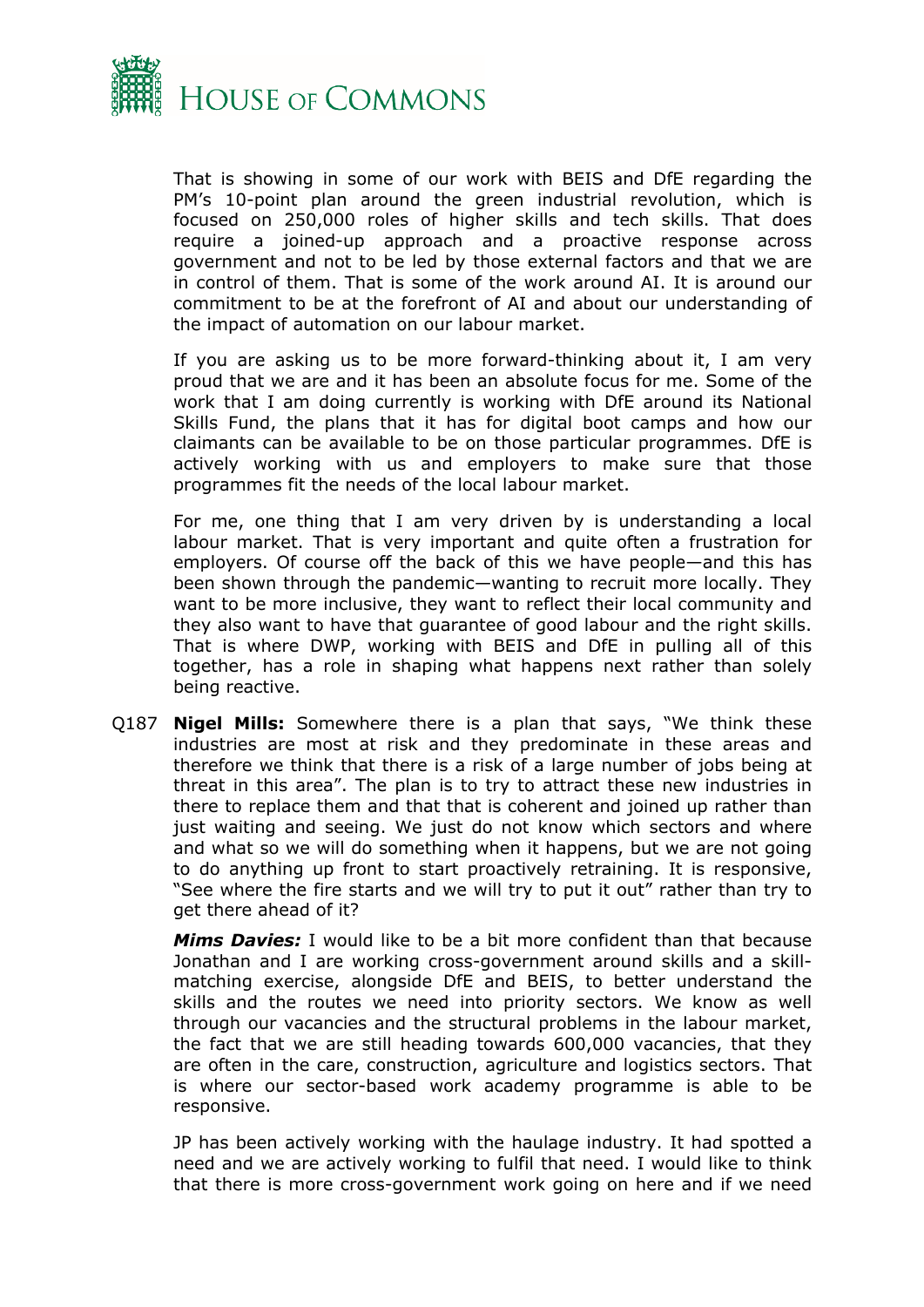

to exemplify that going forward, I understand. JP, do you want to talk about the work around the haulage sector in particular?

*John Paul Marks:* Yes. This was just an example to reassure the Committee. Absolutely, as you say, let's be responsive to local change, but also then work with sectors to understand their future needs, their understanding of those needs and what we can do to help them.

A good example for me has been working with the Road Haulage Association. Eddie Stobart is looking at the sector, where there are various challenges around average age, entry, brand, training, licensing, where they have unfilled vacancies and lots of demand. We are working with them to try to make sure we are supporting on the supply side around that training and the use of the Flexible Support Fund to help that sector get ahead of risk and enjoy growth in the future. It is obviously a critical national infrastructure with key worker status in the pandemic, and it is essential for us to do that, working with them and working with our local colleges and sectors.

We have other examples like that. Our national employer partnership team will work, for example, with the care sector or with the NHS to make sure that we are helping entry-level candidates or higher-level candidates joining the health and care sector. We try to make sure we are both responsive locally and then together strategically with our sectors and their representatives helping to remove barriers, understand future demands and make sure that we are doing everything we can to have trained capacity to meet that demand as it comes down the track.

*Mims Davies:* Jonathan, do you want to add something on the green jobs and the proactive work that we are doing around those sectors? In fact, I am yet to meet someone in engagement who says they do not want a green job. They cannot come fast enough. There is a real passion and interest that people have for this.

*Jonathan Mills:* Another area where we are able to have a very clear direction for the future is around green jobs and the Government's very strong direction and commitment in this area. The Green Jobs Taskforce, chaired by the Secretary of State for Business, Energy and Industrial Strategy, is bringing together industry leaders from across the sectors affected by that. We have a close interest. We are working closely with BEIS on that because there are lots of jobs that are created by the infrastructure investments that we need to make to meet our carbon targets, which offer good opportunities right across the country for the people who we work with in our jobcentres.

We are working to make sure that, on the same basis that JP has discussed, we are thinking about where that is going to fall geographically, what sorts of jobs we are talking about, where we are talking about people working in renewable power, where we are talking about people fitting smart meters and fitting new infrastructure for different energy supplies, and how we can link that into the local skills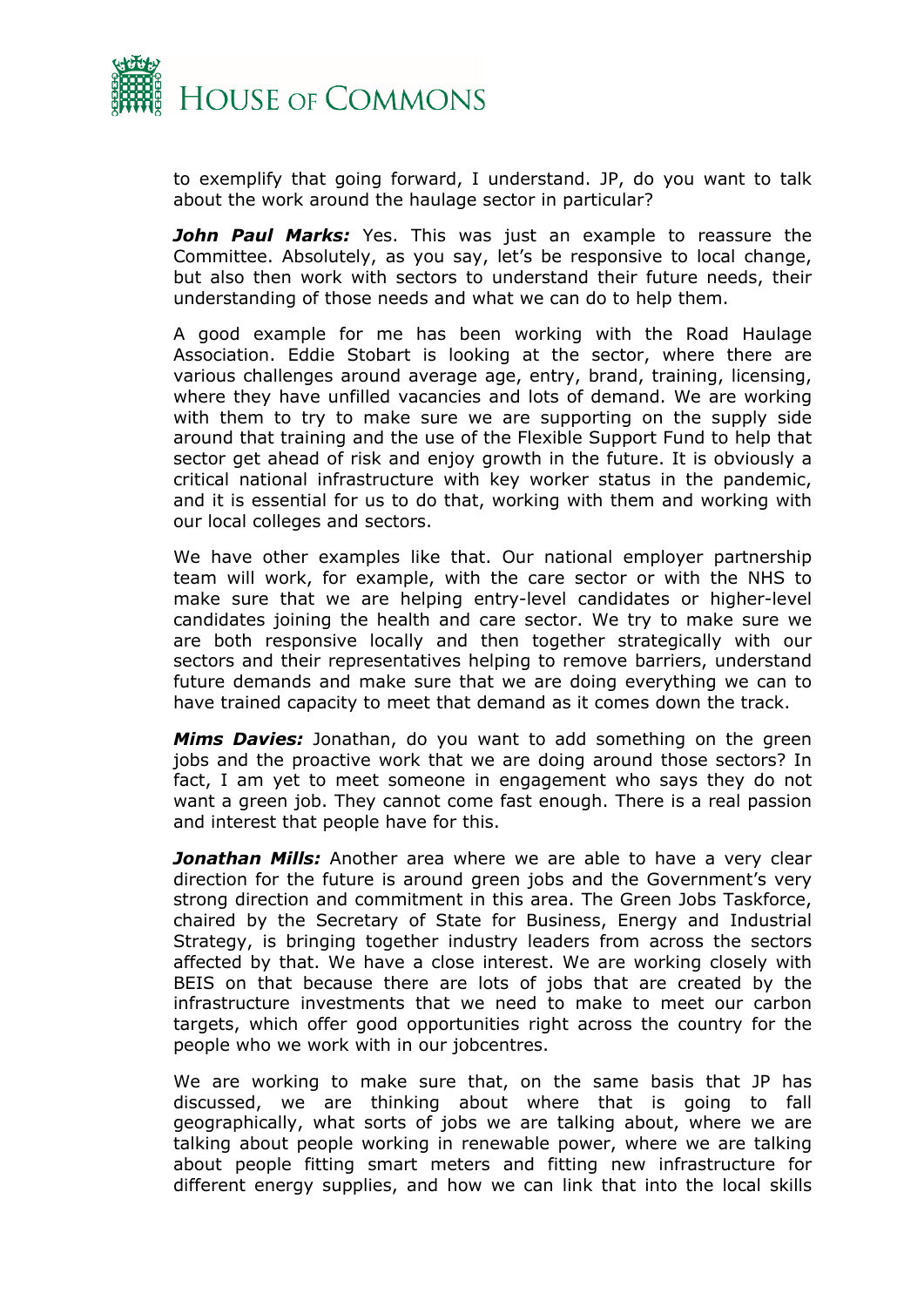

provision. Again, it comes back to the fact that our work coaches and our jobcentres can link all of this up at a local level and bring in the other provision that we need.

**Chair:** Thank you very much. Sir Desmond Swayne.

**Sir Desmond Swayne:** I think that we have just been all over it, Mr Chairman.

**Chair:** All right; I will bring you back later, Sir Desmond—thank you. In that case, we will move on to Selaine Saxby.

Q188 **Selaine Saxby:** Thank you, Minister, for coming along this morning. My question is around geography and the different parts of the country. What research has the Department done on how changes in the labour market could impact on different geographic locations and how that might link into the Prime Minister's levelling-up agenda?

*Mims Davies:* Thank you, Selaine. I am delighted to know that your local college is going to be a Kickstart employer. I know that the pandemic has had a particular challenge in your part of the world in tourism and hospitality, so this is very pertinent for you and for me and we need to get this right.

People getting into work and progressing in work is key in all areas of the UK. We are playing an essential role through the Plan for Jobs, which is a £30 billion intervention, as I alluded to in my opening speech, whether it is JETS, JFS, Kickstart or it is around our sector-based work academy programmes.

We are establishing regular engagement with government partners on recovery groups. I am on one, for example, for London and also on high streets, working with BEIS to make sure that we understand all the different challenges from coastal to centres of big cities, to see that we have the right mix of labour market interventions at that national and local level, which include flexible provision driven by local need as well. That is why understanding what is going on in your area is very important for valuable expertise and knowledge of local labour markets. That is where we can use dynamic purchasing through our Flexible Support Fund to give additional training and support to people and recognise regional inequalities and absolutely try to focus our levelling up to something that feels real.

This is a nice phrase, but what does it mean? For me it is about outcomes, those people with the barriers in the labour market where they did not get the benefits when we had the jobs miracle. It means delivering on our commitment to the many more disabled people in the workplace by 2027 and it means understanding what those barriers are. That is where the Flexible Support Fund is crucial as well. That is where our next stage of the Shared Prosperity Fund—and more details on that coming soon—is important. The Flexible Support Fund has been transformational for people. There are some great examples that I have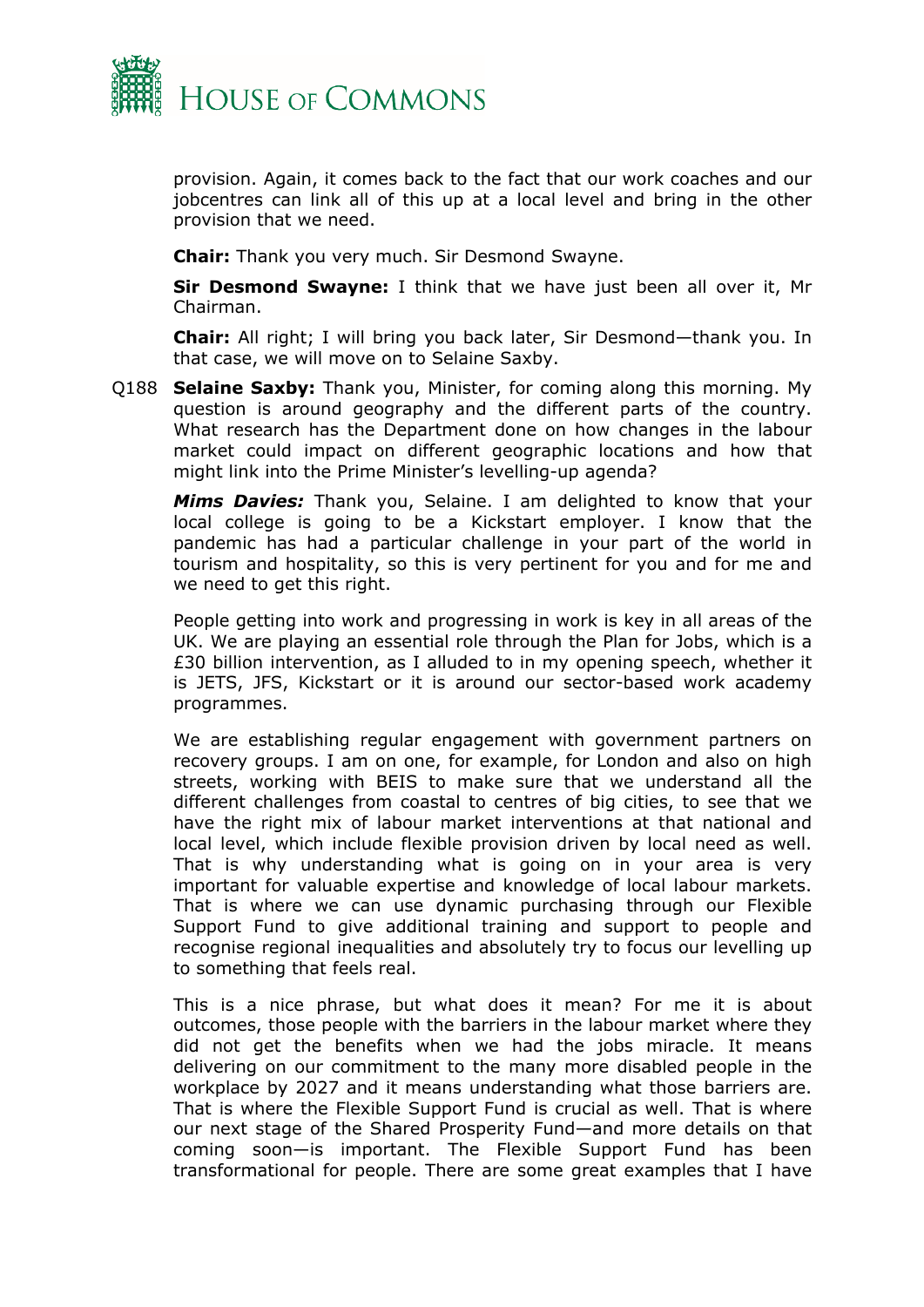

seen of people who have been able to get laptops, tyres on their cars, new suits, additional broadband or extra training to deal with that individual person's need. Geography does not matter on that, to be honest.

For me, it is about the barriers and the challenges. The other thing that the Committee will be interested in is our work around the progression agenda, which is very important. We have seen that this pandemic has shown a lot of people do not have the savings or the resilience for what this pandemic has brought to them. We want people to absolutely get up that employment ladder, to be able to save and be more sustained if problems come in the future.

Baroness Ruby McGregor-Smith is leading our in-work progression work. I am very excited about the work that she is doing. I caught up with her yesterday and I am looking forward to her report. She is working with Baroness Wolf at No. 10 with the big interest that they have there. I am hoping what you are asking, Selaine, is that no area of community is left behind and that is absolutely what we are focused on. That is where DWP comes into its own. We have currently over 630 jobcentres, a foot in every constituency and community and an understanding of the local labour market and the challenges that our claimants have. I don't think our work coaches have ever been more empowered and felt more confident about the breadth of interventions they have had.

It gives me a fantastic opportunity to say that I couldn't be prouder of the work that DWP did around the start of the pandemic and what it is doing in terms of supporting people. I had a fantastic piece of feedback just this week about how JFS and JETS had helped people who felt very despondent in the labour markets. We have a range of interventions and that is where our youth hubs as well will come into play, working with your college. We understand the challenges that you have around hospitality or transport. That can also be a real challenge for people. I hope that you will feel confident, Selaine, that DWP has this in hand.

#### **Selaine Saxby:** Thank you.

Q189 **Debbie Abrahams:** I want to ask about green jobs and investment in Cumbria, given the proposals around the deep coalmine there. Hopefully you will be directing investment into green jobs in that direction, 8.5 million tonnes of  $CO<sub>2</sub>$  to be emitted every year as a result of that development. I do not know if you would like to comment on that.

My substantive question was in relation to the evidence of flexible labour markets and whether you consider that there will be an increase in flexible labour markets. If that is the case, what does that mean for how we protect the health and wellbeing of workers, given the evidence of the detrimental impact that this has on both physical and mental health?

*Mims Davies:* I don't think I can say too much on something in relation to the planning and how that decision will impact on the local community that way, but what I can say is that where there are green jobs or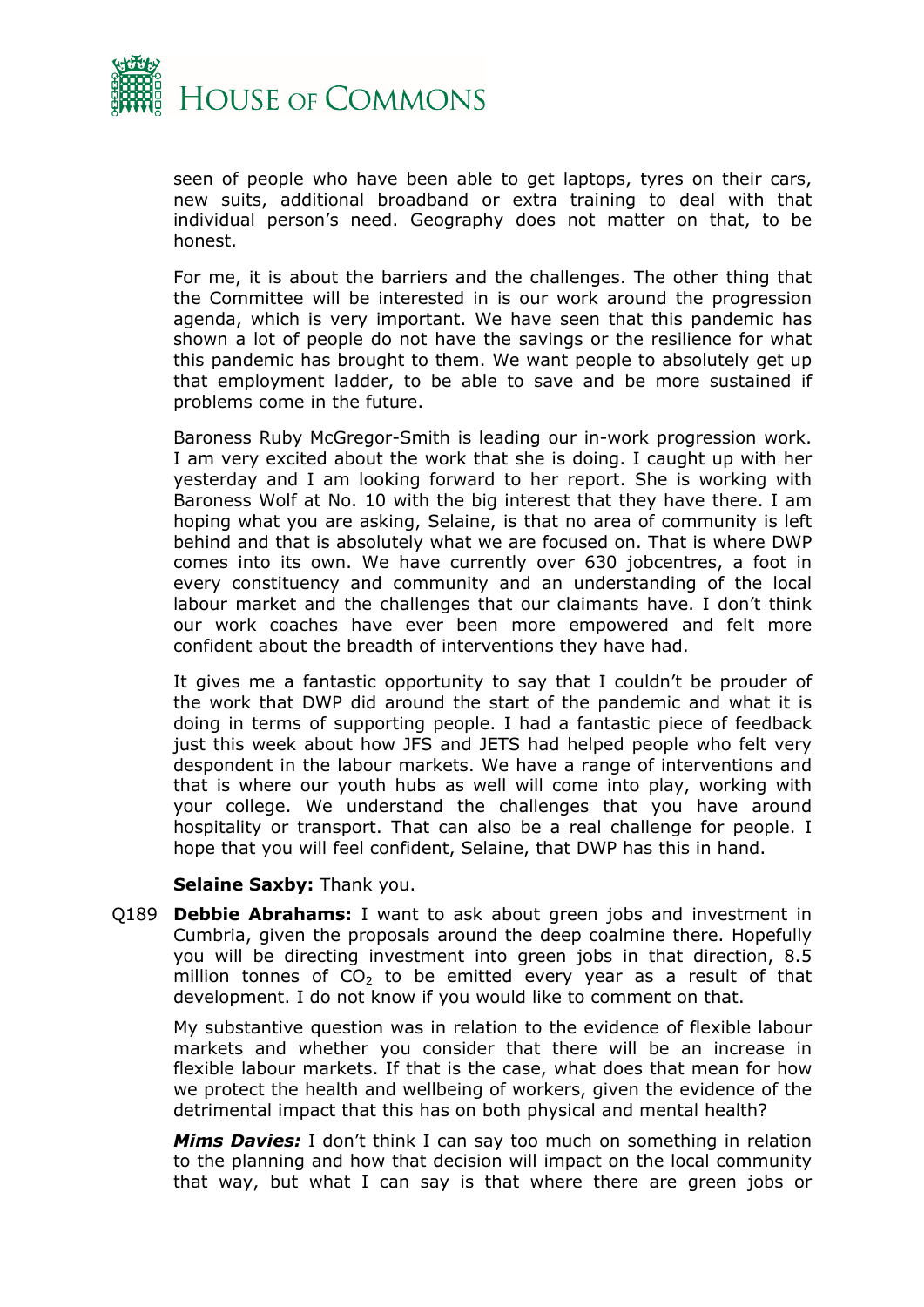

opportunities or training—and it is right for all the community, absolutely, as I said earlier, employers and infrastructure—it is important that we have that local labour market and we can be responsive to that. It is very important for us to have that.

If you are talking about the flexibility of labour around gig workers or people perhaps on zero-hours contracts, the majority of people on zerohours contracts, just over 3 million, generally do around 30 hours a week and they are generally happy with their scenario. But having said that, BEIS has been working to strengthen understanding around employment rights and that sits with it. I do believe there is an employment Bill coming forward.

I would suggest to the Committee that a big focus on that should be in terms of talking to BEIS. I do have a great interest in this, as the Minister for HSE, and I am incredibly proud of the amount of work that it has done, well over 100,000 visits into workplaces to support people in keeping safe, understanding their rights and how things should be going during Covid.

Q190 **Debbie Abrahams:** This is something we are pursuing with HSE. Since you are asking about this, Minister, perhaps I could raise our concerns as a Committee that there have been no prosecutions at all in relation to Covid in occupational settings and yet we know that there have been outbreaks in different occupational settings. Do you think it is a mistake, since you are raising this, that RIDDOR does not require Covid reporting?

*Mims Davies:* HSE has responded where there have been concerns. Even at DWP, where we have had the majority of people working at home and flexibly working around their caring responsibilities, we have tried to obviously keep our jobcentres open and rightly adhere to the Covid restrictions, but also balance the needs of our workforce in being able to stay open for the most vulnerable.

As an employer we, like many others, have been absolutely focused on this. HSE has a strong story to play out here. It has, where it has needed to, acted and stepped in. It has always been pragmatic and appropriate and proportionate in the way it allows people to continue to go to work. Obviously the clear message has been stay at home where you can, but as you rightly alluded to, some sectors you simply cannot work differently.

We do not completely know where people pick up Covid. Was it at the workplace, supermarket—

Q191 **Debbie Abrahams:** Apologies for interrupting, but it does suggest that there is a failing there, doesn't it, if we do not know where transmissions are happening? We have had 114,000 deaths, one of the worst in the world. We cannot be complacent. Given that the Government have wanted to keep so much of the economy open for as long as possible, do you not think, given the limited capacity of the HSE, that this has been a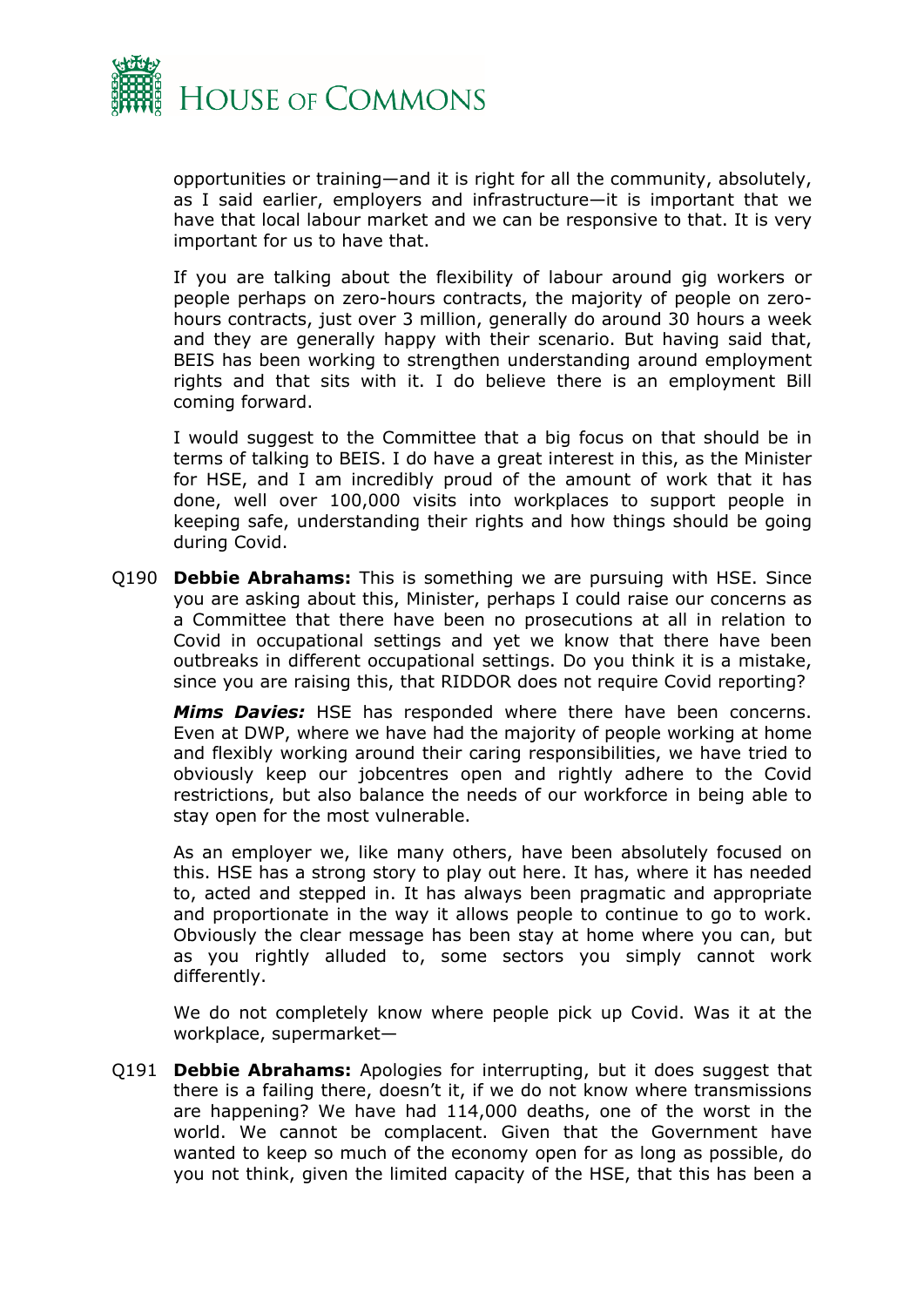

### mistake?

*Mims Davies:* I am happy to come back at a further point with HSE to discuss this further because I am conscious that it is not here to put its points. I am also conscious that there is big interest in this, hence I have arranged for—and they should be upcoming for all MPs—an update from the leadership there and from the teams to explain exactly how we have been supporting workforce safety and helping people to stay open and also how we are planning to support people as the economy reopens. Of course there was an additional £14 million given to HSE. I understand that a response to the Committee is imminent so I think it is probably best that we wait to see that and I am happy to return to discuss this further.

In your constituency of Oldham, that is where I had one of my most recent pieces of feedback in terms of our JETS scheme—a fantastic piece of feedback from a lady who was unemployed for the first time in 27 years. It was DWP support with a laptop that has helped her to progress. There are 64 new work coaches in the area at Oldham and there is a new youth hub at the Jobcentre Plus. I would urge the hon. Lady to visit; it can be done virtually. I am not sure whether you have done it recently. I don't have a record of it.

Q192 **Debbie Abrahams:** I have not done it recently, but that is fantastic news. Hopefully the other 7,000 new UC claimants can get the same sort of result. We have had a doubling in the number of claimants since last March.

I will finish the final bit of the question that I was referring to in my original question, which is in relation to not just flexibility around hours, but going in and out of work, which is your responsibility. Those workers, because of the increased flexibility in the labour market, will be moving in and out of work and I think you were saying that we do expect this to continue. What is your Department then going to do to ensure—given the evidence about the impact that has on both mental and physical health of people—that we have a more supportive approach with what people are going through when they go in and out of work?

*Mims Davies:* In the hon. Lady's constituency there are 64 new work coaches in your own community helping those people who may be in or out of work, which of course Universal Credit supports, whether you lose hours or a job or something changes. We are absolutely on track to support claimants in a variance of ways, for example, the youth hub in your own constituency.

There are mentoring circles currently going on in your constituency to support care leavers. What we are trying to do is whatever section or point you are in the labour market, whether you are a young person, a care leaver or somebody over 50 and perhaps made redundant, as we heard earlier, for the first time in 27 years, that we are there to give understanding through our work coaches, through our Flexible Support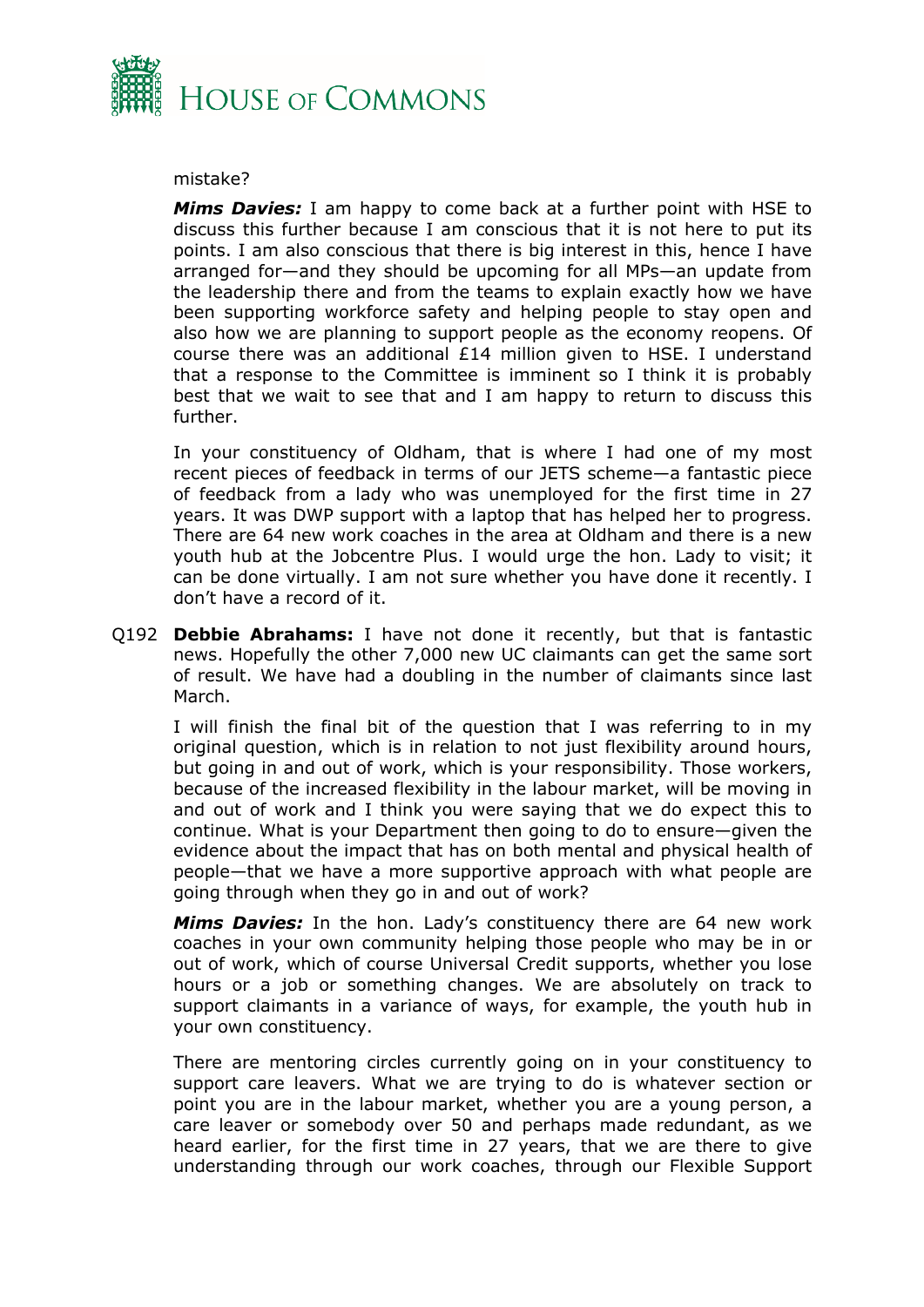

Fund, through our ability to get additional training and that we can be more agile in whatever life circumstances are going on.

I would urge the hon. Lady to go to her local jobcentre, talk to the work coaches and see what is happening in her community, which is reacting to some of the concerns that she is raising with me.

Q193 **Debbie Abrahams:** I would also urge you to consult with your Minister for Disabled People, because my concern is if we keep on with the punitive approach around work capability assessment with people who are genuinely poorly, then we are going to have increasing issues with tragedies like Philippa Day.

*Mims Davies:* As the Employment Minister, those people with barriers and challenges who need more support through the benefit system or through employment support, whether it is access to work, we are absolutely determined to help people wherever they come from, whatever is going on with them to be able to thrive. That is the best thing that members of the Committee can understand by visiting their jobcentres. I know that some members of the Committee have very regular engagement with them and that is welcomed by our work coaches because they do want this Committee and all MPs, and broader, to understand the amazing, good and positive work that goes on in every community, every day through our jobcentres.

Q194 **Selaine Saxby:** Minister, I am sure you are aware that McKinsey & Company has said that the demand for basic digital skills has been increasing and we have heard much evidence around this. What is the Department doing to help jobseekers specifically build these skills and what more could it be doing to develop them now and into the future?

*Mims Davies:* We have had a specific programme through ESF to get laptops out to people and to help them with their digital skills. With our dynamic purchasing opportunities through flexible support funds, we are able to help people. I would also like to mention DfE's digital toolkit, which is online and has a breadth of great opportunities for people to get some add-on skills. That can be from basic English and maths to broadranging support online. JP, this is bread and butter for you and the operations team and I would be doing you a disservice by not letting you explain to Selaine some of our successes around digital skills.

*John Paul Marks:* Thanks, Minister, and thanks to the Committee. I would like to reassure the Committee on everything we have asked for from Ministers to help us remove barriers. Our Plan for Jobs will work for everyone so that we can get back to—we hope as soon as possible record employment rates in this country, not just for certain groups, but improving the disability employment rate, the learning impairment employment rate, trying to make sure that we continue the growth pre-Covid, where we were seeing the main employment rate closing its gap very quickly. Access to Work, record expenditure last year, a doubling of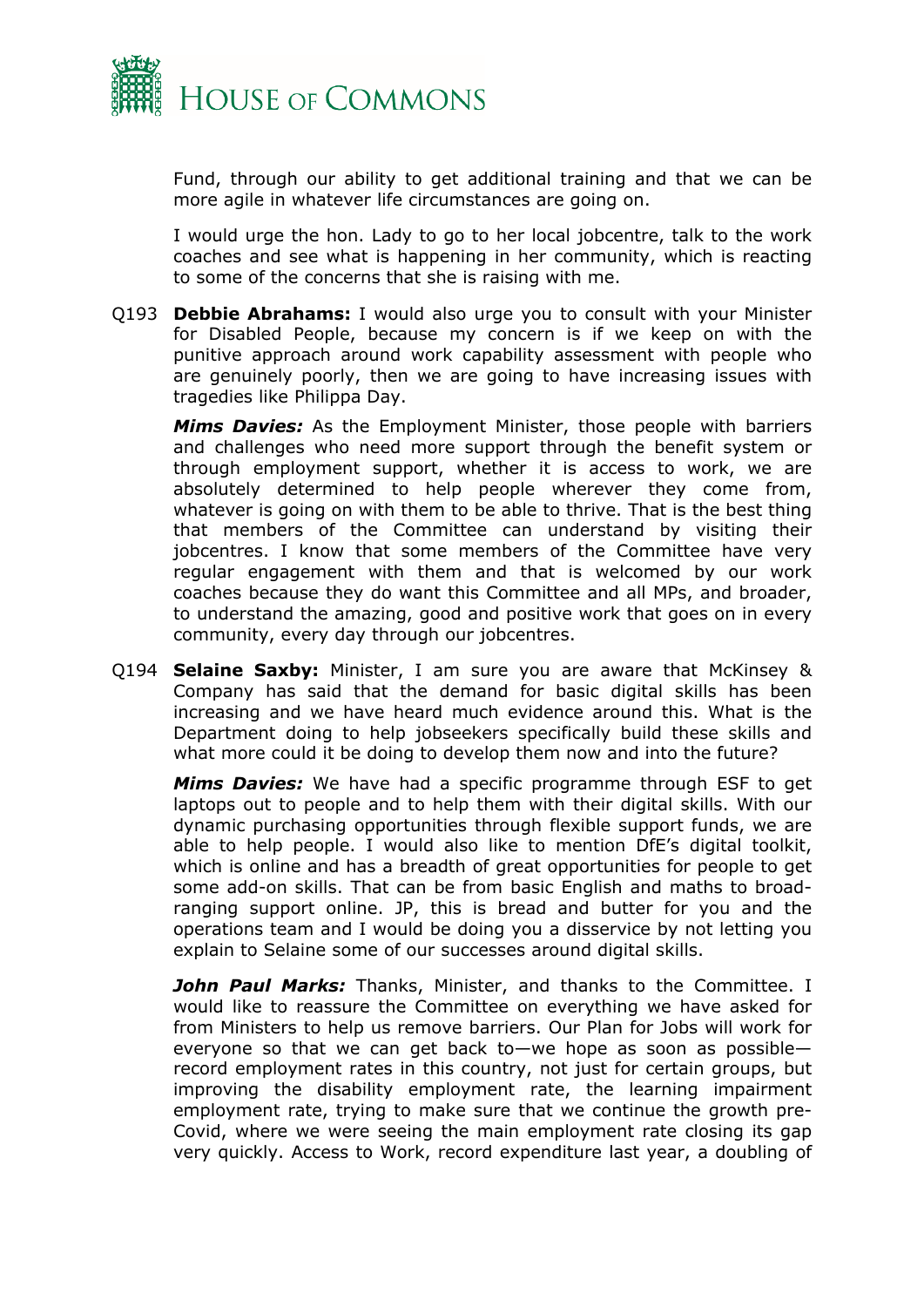

the Flexible Support Fund. That is removing barriers for us to meet need in communities.

On the point of skills, you are absolutely right: the caseload has doubled and the demand for training is high. Every jobcentre works in partnership with their colleges in a place-based way, including with their local authority, to try to make sure that we are co-ordinating training interventions that meet local employer demands. This is what sits at the heart of our SWAP programme and our sector-based work academy programme. We are doing on average over 1,000 of these a week. We had an initial target to do 40,000 by the end of the March and we have already exceeded that. We continue to push on every week, in each community understanding the needs of employers and then connecting with the college to put on more training whatever the need might be in that community.

We have a lot of specific things as well. We are doing some work with Google, for example, on digital skills and upskilling with Microsoft around the tech sector and building access, and that fabulous charity, Code Your Future, who support refugees to access new training opportunities with mentors so they can rebuild the coding sector. What we are trying to get across is this point about partnership in community to meet needs and giving the jobcentres all the enablement and empowerment that they need to tailor the commitments and the job goals for each customer. That is something we keep focusing on every day and keep reaching out to our partners to help us get that right.

*Mims Davies:* I am keen to tell the Committee that just this week advice is going out to our work coaches on something called DWP TAP. This is very new, this is an extra sector-based work academy programme working with DfE, with their White Paper, with the understanding that some people might need longer to retrain, add on skills and do those longer courses. A work coach will be empowered to work with that claimant so that they could be perhaps supported through UC longer than currently the six weeks that we have through the sector-based work academy programme. As JP said, we are doing absolutely everything we can to focus on barriers that might be holding people back, but above all listening to employers and the needs that they have.

I recently met with the Chamber of Commerce in the Newcastle area to talk about Kickstart and on that call it was clear that there were 100 jobs nearby where they needed people with stronger digital skills than were available. We got straight on that and got those people filling those vacancies. That is why that real knowledge and understanding of the local labour market is just so important. That is why we are flexing everything we can to support people to have those skills and opportunities that employers need.

It might be a good time to talk about some new partnerships that we have. We already have some in Birmingham and Manchester, where there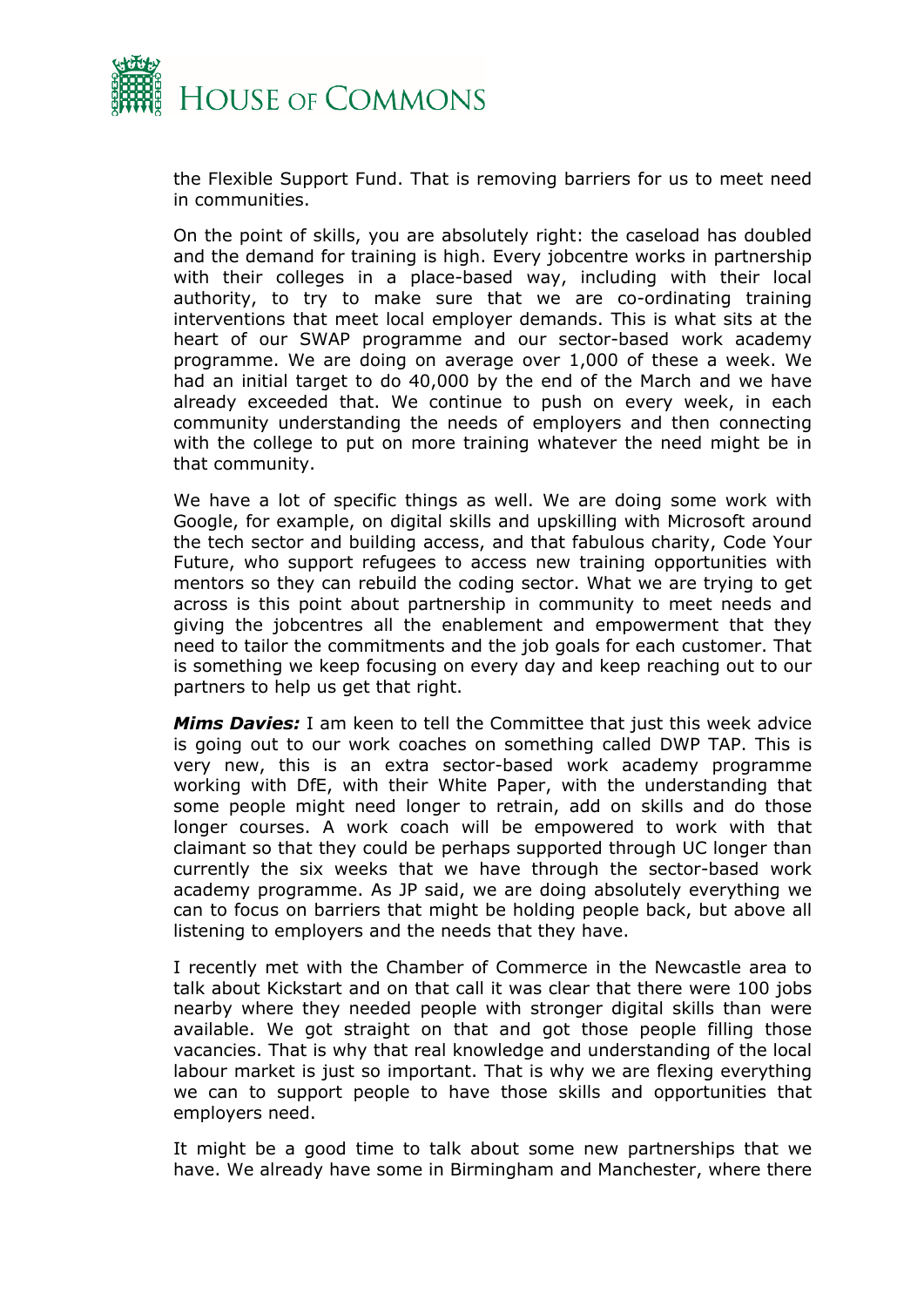

are mayors in combined authorities, really strong interventions. We recently launched a new one in Southampton and our next one will be in Bristol. JP, it might be worth feeding this in because it also fits with the levelling-up agenda and the barriers challenge that the Committee is interested in.

*John Paul Marks:* I am very happy to. The Minister and I launched the Southampton partnership recently, which is a good example where we are talking here about growth and skills and conversations around free ports in Southampton. We were joined by the vice-chancellor of the university and it was all about the jobcentre, the local authority, business and the skills infrastructure of that fabulous city joining up and driving growth in Southampton for the next five years.

We are trying that approach across the country with the mayor in the West Midlands, where we have a published partnership agreement. As the Minister said, we are connected into partnerships with Liverpool and Manchester and I met with the Nottingham chief executive. We are constantly trying to co-create value in the communities as place-based actors. We recognise that we are an enabler in a system and that is operating locally. Of course if customers need that training and support, they can access it. As the Minister said, there is more flexibility to support the work coaches to do that. If a barrier exists, "I need a laptop; I need a suit; I need support in my travel costs; I need support in my childcare costs", we can pay for it through our flexible support. We have seen our expenditure going up in the last few months as well.

This is a constant mission, to continually connect communities to thrive in this way, but it is something that works when we get those relationships right. I would say if anybody genuinely wants to come and see the jobcentre teams and chat about what they are up to in your community with your constituents, they do love it and it gives them a boost. You are welcome anytime.

Q195 **Selaine Saxby:** Thank you. Could I just clarify one more quick point around this? In a constituency like mine, we have a much older community and many people now in their 50s looking for work who have not ever had digital skills. We are a community with virtually no broadband in many parts as well and they have not needed to have those skills. Are you confident you are reaching those people? Obviously the younger people have these digital skills, whereas some of the older generation don't. It is a big ask, I would say, for them to move into that space. I know we are worried about the young getting into work, but is enough being done to facilitate those people in their 50s who potentially have 20 more years of work to get back in and fill this digital skills gap?

*Mims Davies:* I am so pleased you asked that, thank you. We are just about to relaunch our 50-plus offer. It was previously known as Fuller Working Lives. If I am honest, it felt like it was just what we are doing right now, living and working at home and feeling like we are never finishing. It is about planning for retirement, thinking about what you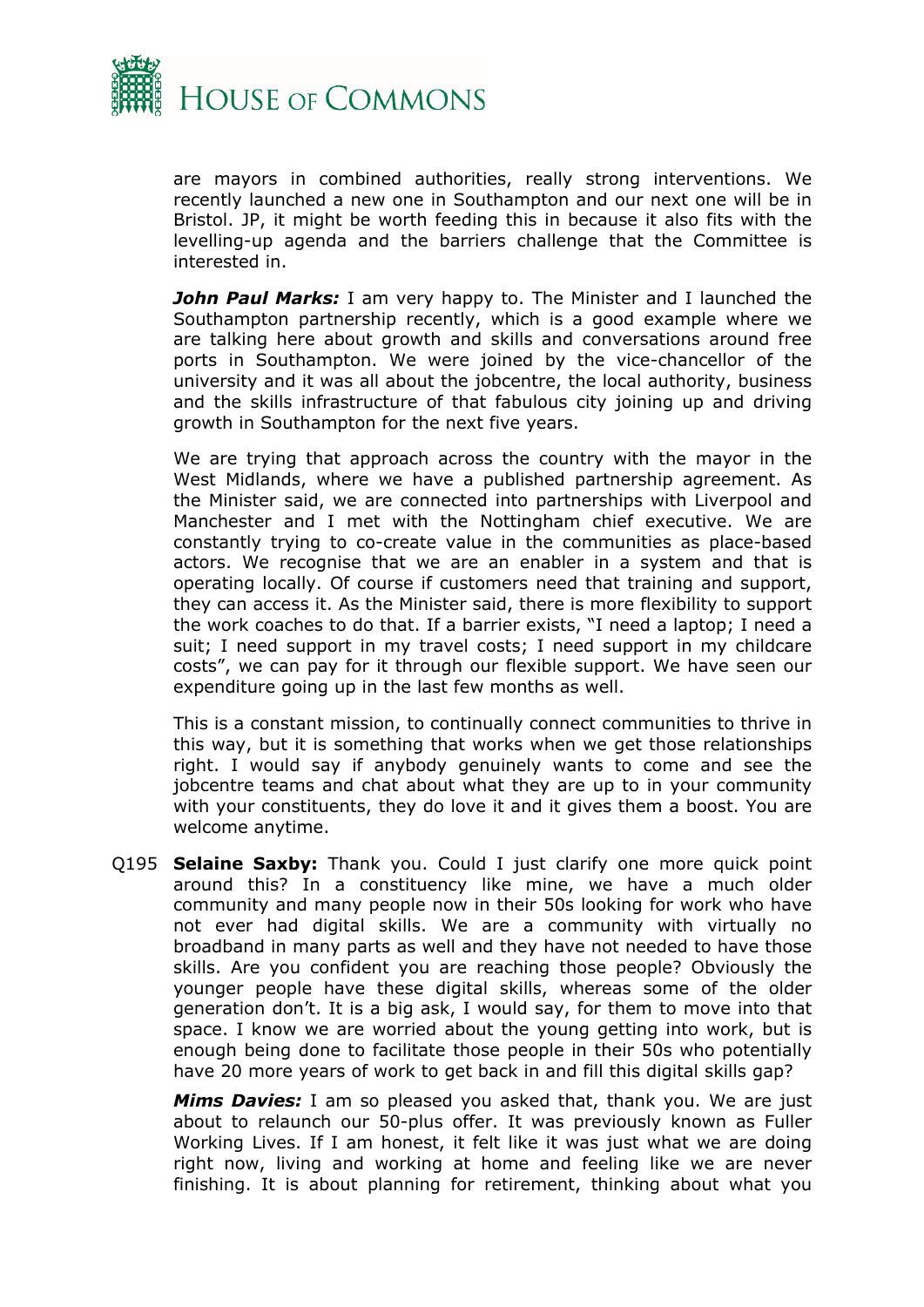

want to do in those next stages of your career and absolutely focusing on what people might need. I am very keen to be saying more over the next few weeks on this.

It is similar to what we have done with our youth hubs. It is bringing together all of our offer. JETS is for everybody, SWAP is for everybody, JFS is for everybody, so no matter what age you are in the workforce and no matter what your skills base is, at DWP we have an offer for you through our employment support programmes and through what we can procure through digital.

You will be pleased to know, Selaine, as long as you can get people online, which I know is a big focus for the Prime Minister and the Government here, we are going to be doing virtual mentoring circles as well for older people. We found they have been incredibly successful and work brilliantly well for our younger audience. You are absolutely right, we are meeting digitally this way, lots of people talking to friends and family that way, but they are not quite sure how to do a job interview. It may be those people who have had that massive shock of being back in the labour market.

We have a specialist partner that we work with in terms of purchasing digital skills. JP, do you want to say a little bit more about that for the over-50s? Selaine, I am right on it and it is my next big priority. The Committee will hear more very shortly, as will everyone.

**Chair:** Thank you. JP, if you wanted to chip in very briefly?

*John Paul Marks:* Briefly, as the Minister said, I appreciate the challenge and the points. I do have some districts where we have more unemployed 50-plus claimants than 18 to 24. We absolutely want an employment and skills system that works for all, SWAP, JETS, Restart, job-finding support and so on. We are talking to Ageing Better UK and other partners to help us make sure we get this right. It is a good lesson from the last session that we get it right this time around.

Q196 **Chris Stephens:** Good morning, Minister. I want to ask you a few questions in relation to the Taylor review and the Government's response to that, particularly around the issues of job quality measurement. Given the changes to the labour market as a result of the pandemic, is there a need for a new measure of job quality?

*Mims Davies:* If I am honest, we have a real interest in this area, but it is predominantly BEIS-led. I do know that when I went to the Learning and Work Institute and met up with Mr Taylor, he was very interested in doing more with us at DWP. We do monitor the range of statistics and administrative data that we see around the quality of work in the labour market. Of course we are working very positively with BEIS on the Build Back Better agenda and it does have that forthcoming employment Bill, which I think will address where you are looking to go on this.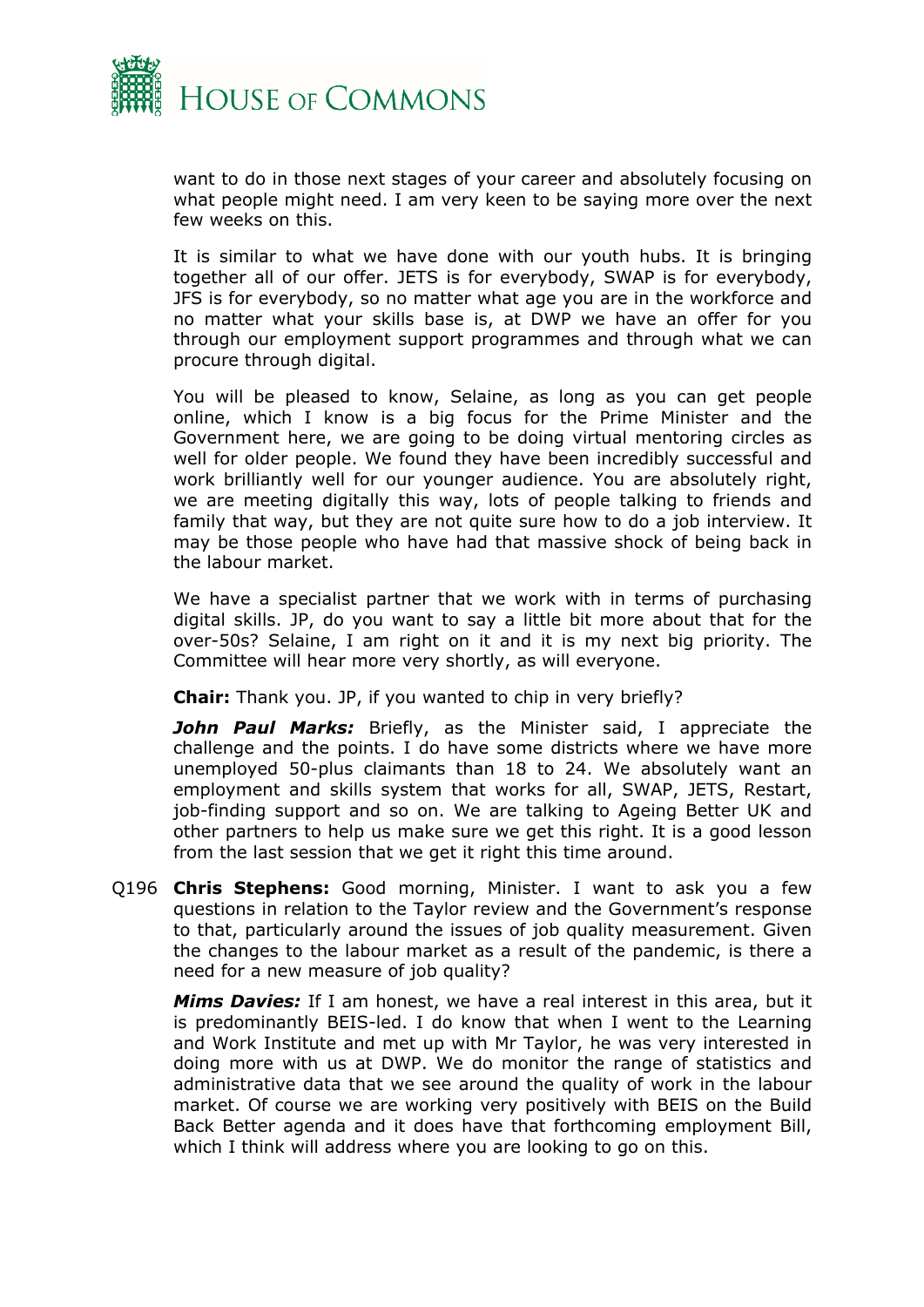

I will bring Jonathan in on this because this is certainly some of the longitudinal work that we are doing across government. One thing that we do have a big focus and understanding on is around the progression agenda. At DWP, that is very important. That experience of work is positive, the ABC—the any job, better job, career—and we are interested in making sure those experiences are good and positive. We do work with the HSE to support people's experience. Our Secretary of State and I are particularly interested around mental wellbeing and support of people at work. It is about to refresh its next five-year strategy. We are very keen to see this at the heart of its wellbeing agenda as well.

We all know the way that things have changed over the last few months, the way people have worked, how we value them, what type of work has changed. It is something that Government absolutely needs to take heed of. One area we have focused our understanding on is about quality of work and we can have a strong impact on this around Kickstart. With the 6,500 employers that we already have, it is the quality of placement, the importance of wraparound care and the experience that that young person has. We know that some young people have already gone into longer-term roles as well as a result of getting that opportunity at Kickstart. That has brought forward more employers wanting to work with DWP and open up their sectors. We have spoken a lot about that today.

Kickstart has been brilliant for that. You can work in a chocolate factory, with llamas, in digital, in tech, in football or in golf. The breadth of opportunities there are amazing and that experience should be good. We are absolutely spending government money on creating those roles. We are very clear that this needs to be a good positive experience. It is tracked and mapped by the work coaches. We have strong local teams working with employers and also trying to bring more employers in in sectors and communities and areas to get young people back on the jobs ladder. I am keen to let Jonathan add a little bit more because I think it would be helpful for you.

Q197 **Chris Stephens:** Before Jonathan comes in, Minister—and I will have some questions for Jonathan—you mentioned there was a forthcoming employment Bill. We have been waiting three years for this forthcoming employment Bill. Do you have a timetable as to when the Government are going to place this employment Bill in the House for the rest of us to consider?

*Mims Davies:* I am afraid I don't. My engagement with BEIS has been a lot around the recovery lines and some of the things I have just described earlier around green jobs. I would suggest that the Committee turns its attention to BEIS on that. I do know that Minister Scully has a particular interest around supporting flexible work and making sure that is something at the heart of what we look at next. I do not have any further updates, I am afraid.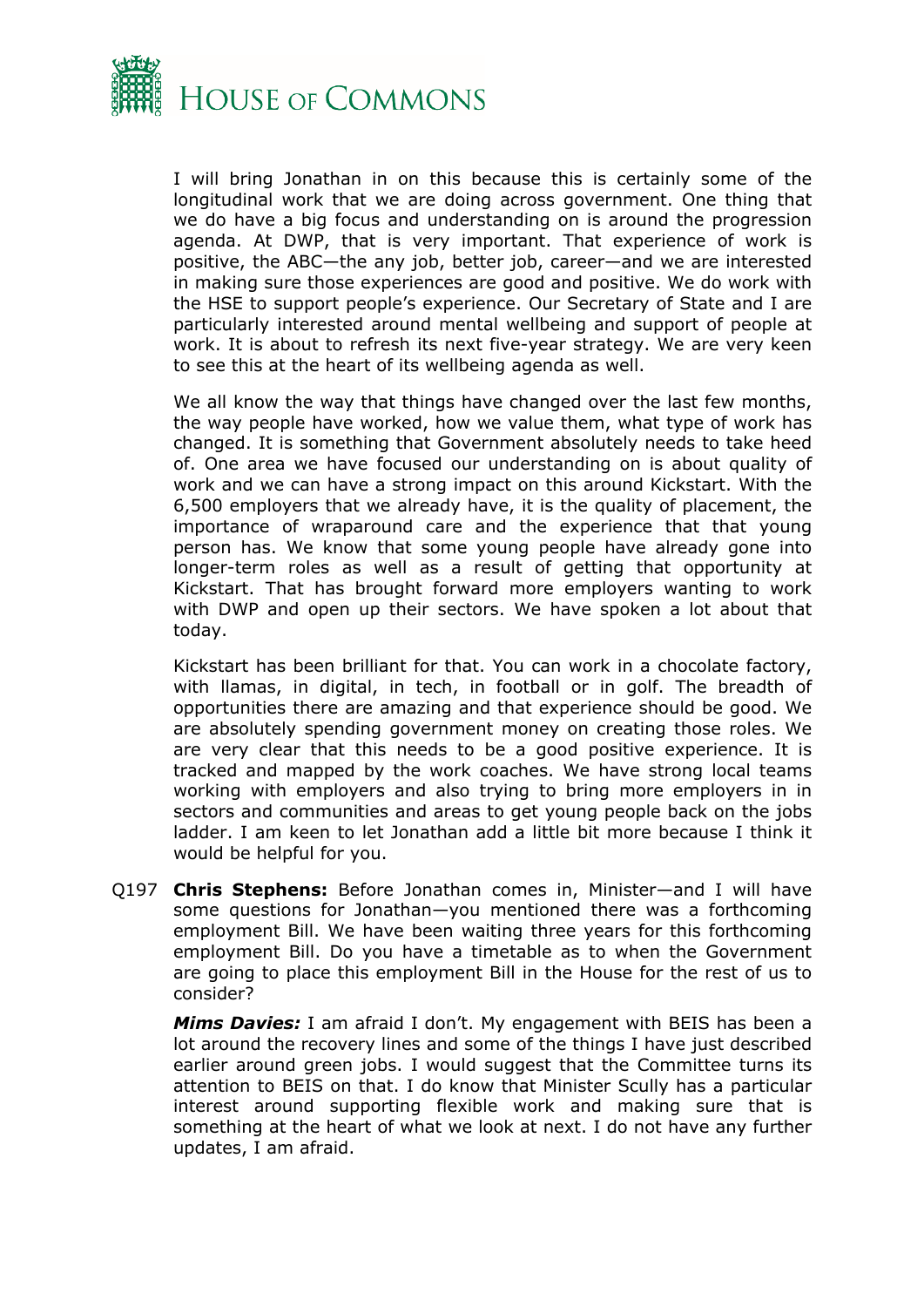

*Jonathan Mills:* Just to draw out a couple of points that the Minister has made. Our opportunities at DWP have expanded greatly with Universal Credit because we now have the opportunity to keep the relationship with the people we are working with in work as well as out of work, and to help them not just get into work, but to progress in work.

As the Minister said, we have the progression commission looking at what the role could look like in practice, but there is a strong alignment between our interests in helping people progress in quality work and the wider productivity agenda that Treasury and BEIS lead on as well. We are working with those Departments to look at how, as we move through the pandemic into the next phase, we play that role to the full.

Q198 **Chris Stephens:** Thanks, Jonathan, but I am specifically asking about the measurement of job quality and what the Department's role is, along with BEIS, in relation to that. Can you tell us if the Government are doing what the Carnegie Trust report asked for last October, which is to work with the Office of National Statistics to set out a new measurement framework for job quality?

*Jonathan Mills:* As the Minister said, BEIS is leading on work around job quality. We work closely with it, our statisticians and analysts work with it.

Q199 **Chris Stephens:** The Government have previously funded the Skills and Employment Survey. The last survey took place in 2017 and I understand that came from DWP. Are the Government considering funding that survey again?

*Mims Davies:* I do not believe it was us, Jonathan. I think it was the Economic and Social Research Council, the Department of Education, Cardiff University and the Welsh Government, unless you know different, Jonathan.

*Jonathan Mills:* That is the information I have as well. If there is a difference of understanding we can check that, but that is the information I have.

**Chris Stephens:** Thanks, Chair. I think we will go back to BEIS with some of the questions we have around job quality. Thank you.

**Chair:** Thank you very much. Perhaps you could come back to us on that point, if you check whether the Department was involved in that activity.

Q200 **Dr Ben Spencer:** Thank you, Minister, and team for coming to give us evidence today. I want to pick up a similar theme on the impact of digital and digital literacy. What impact is new technology going to have on how the Department itself delivers its services? What do you foresee happening over the next five to 10 years?

*Mims Davies:* If we knew, JP, what we know now over the last year. When I joined the Department—I think about a year and a half ago—I was very keen to have much more positive and longer-term interventions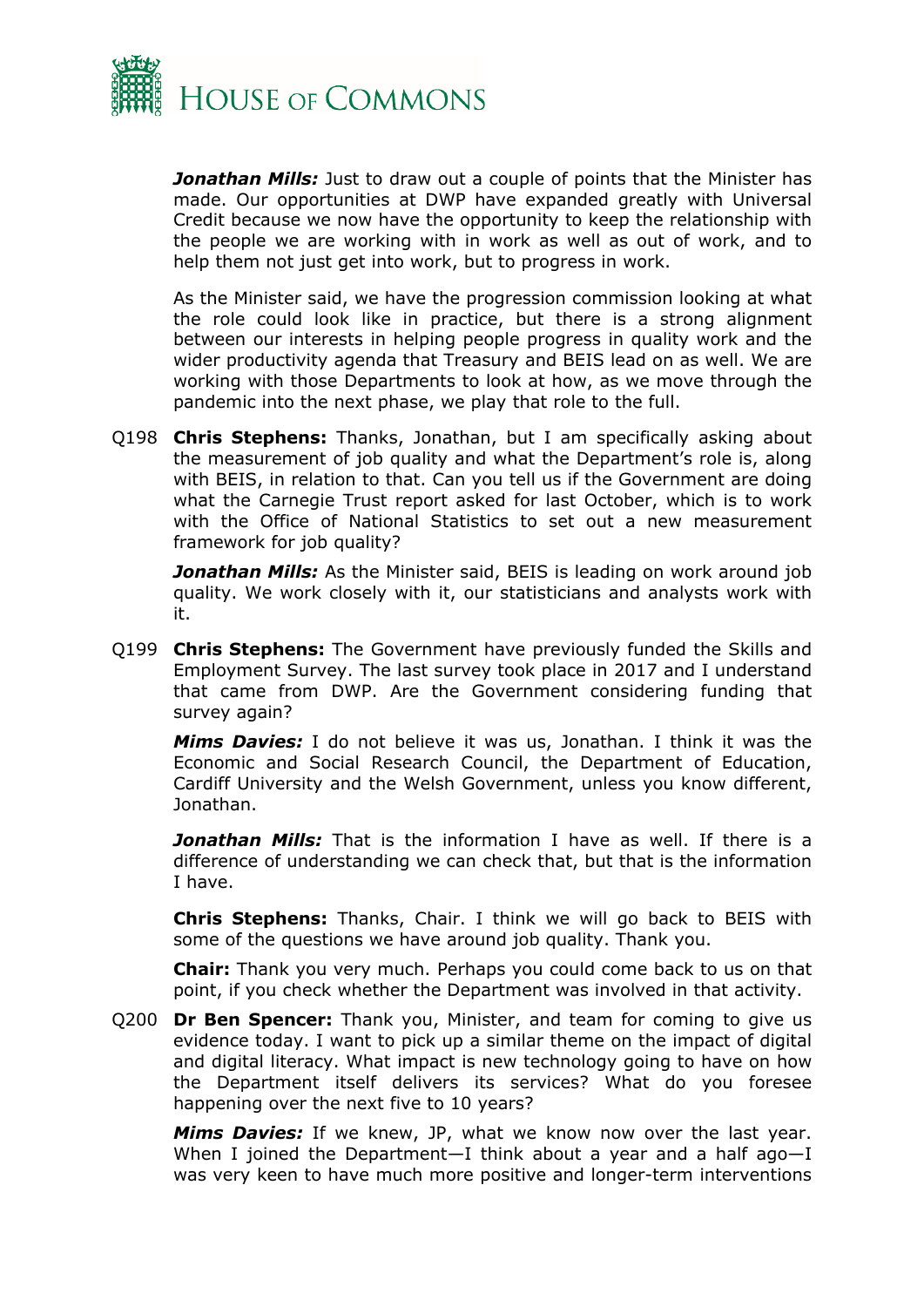

and support by work coaches, which were very focused on people with the broadest barriers and to make sure these were meaningful engagements and not people spending the not much bus money they had to come in for a 10 minute and not meaningful experience with DWP. JP and I have, for example, been leading on this.

There were some pilots around digital offer, more telephony and more digital. Boy, have we motored on that in the last year! Our ways of working, remote working and engagement with our claimants have changed massively. For our youth hubs, of which we will have eventually about 140, 60-plus of them are working now and they are working virtually. As I mentioned earlier, I have been to mentoring circles. They have been successful, but the young people have been quite quiet, quite reserved. The feedback from jobcentres and work coaches and from the ones I have joined on is that digitally young people and our claimants are so engaged through online, the fact we have been able to use our journals so effectively, we are using telephony and we have some digital pilots.

We have absolutely changed how our work coaches are working. I think we have 75% of our employees working at home, but obviously with jobcentres open for the most vulnerable. I think what we have done is change exponentially. It would be great to have a bit of time to have some breathing space, to know what we like, we love and want to learn from. I would be doing JP a disservice if he could not have bit of a say on this, about how amazing our operations have been and what has transformed so swiftly because of the pandemic and hastened some of the things we wanted to do. Do come in, JP.

*John Paul Marks:* Thanks, Minister. For me, one of the biggest lessons for us as a Department from the pandemic is to accelerate transformation using technology. Clearly at one point we had almost half our workforce unable to attend the office, but at the same time a huge increase in demand. Universal Credit, as a digital service, was able to cope with that. People can claim online and they can report their changes online. Then we can utilise automation and data sources from across government, whether it be about a life event or confirming your data online, people being able to upload documents so we can check their housing status or call a local authority to confirm their social housing costs are accurate so we get their benefit entitlement right.

Data is massively enabling us to support in Universal Credit a doubling of the caseload and still pay the vast majority on time in full. It is not just Universal Credit, our Child Maintenance Service doubled its capability online this year. Our Employment Support Allowance system went online this year and you can now send your fit notes online, without having to get on a bus and take it to a jobcentre or post it to us and it taking so long.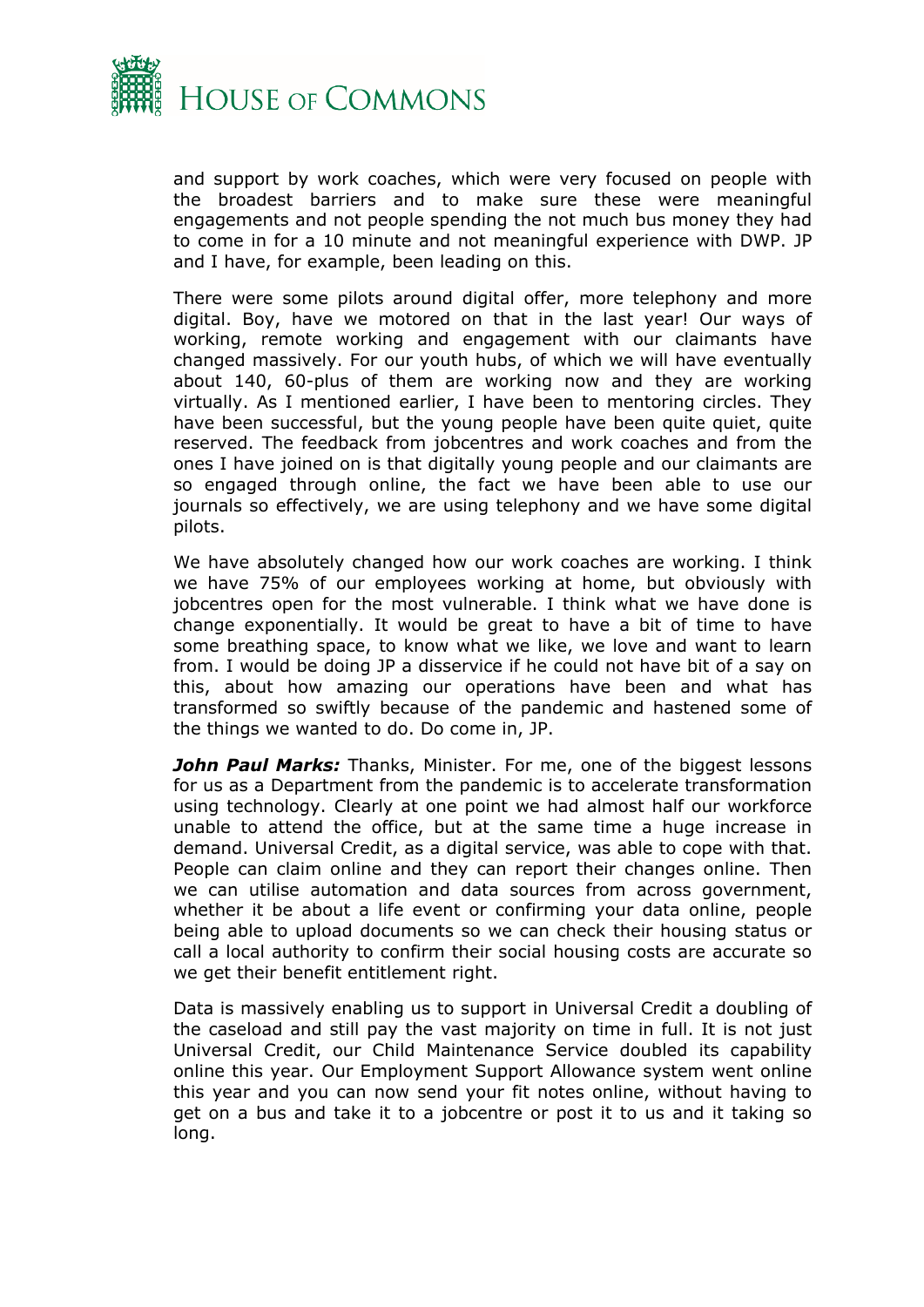

The other thing I would say to the Committee, given the subject of the hearing, we are doing that and, if I take my directorate, scaling up from 45,000 to 60,000 people because the technology enables us to support people more multichannel, online, over the phone and face-to-face for those who still need it. To your point about always being available, there is a multichannel solution for customers who need it, but then invest to do more support for more people too, so people are not left behind as the economy recovers, whether that is about how we support more young people, as the Minister said, by enabling our work coaches to go out into the community or connect using wi-fi to support their customers.

It is clear to me that this year has shown the potential of digital capability to accelerate the quality of our services. Satisfaction is up and we are getting less complaints. The stakeholder feedback has been very positive. The challenge to us of course is to make that multiyear, for the long term, so that the organisation is more user friendly, more tailored in its meeting of need at the point of contact and at the same time—absolutely your point—always making sure we are available for those who need us most. Our ultimate purpose is that underlying safety net for those who need us and we continue to focus on that as well.

Q201 **Dr Ben Spencer:** Thank you. That is brilliant if you are very digitally literate, do not have any barriers and have access to good internet connections and so on. However, we know that people, particularly with some particular health conditions and otherwise, do struggle to use the system and to use digital resources.

Of course in a sense these are the people who are already marginalised and who are at risk of perhaps being double-marginalised. What is your evaluation of the amount of people who struggle to use digital access? What support is on offer for what their particular support needs are and how you are going to tackle that?

*Mims Davies:* Before JP comes in, I would be very disappointed not to share this with you, Ben. We have 22 new work coaches coming to your jobcentre in Weybridge. Through our sector-based work academies we have moved particular people into the IT sector.

One particular person I think you will be very interested in is a 63-yearold chap from your constituency with a registered disability. He was funded through the Flexible Support Fund at 63 to get a laptop that enabled him to complete the necessary online courses to work with London United, which is a bus company that operates in greater London. Sixty-three, registered disability, online courses: we have helped that person into work in your patch. We have experience of this up and down the land through our sector-based work academies, through working with our Flexible Support Fund and through our work coaches—the extra 22 in your patch will help—to absolutely know what those barriers are and what is holding people back.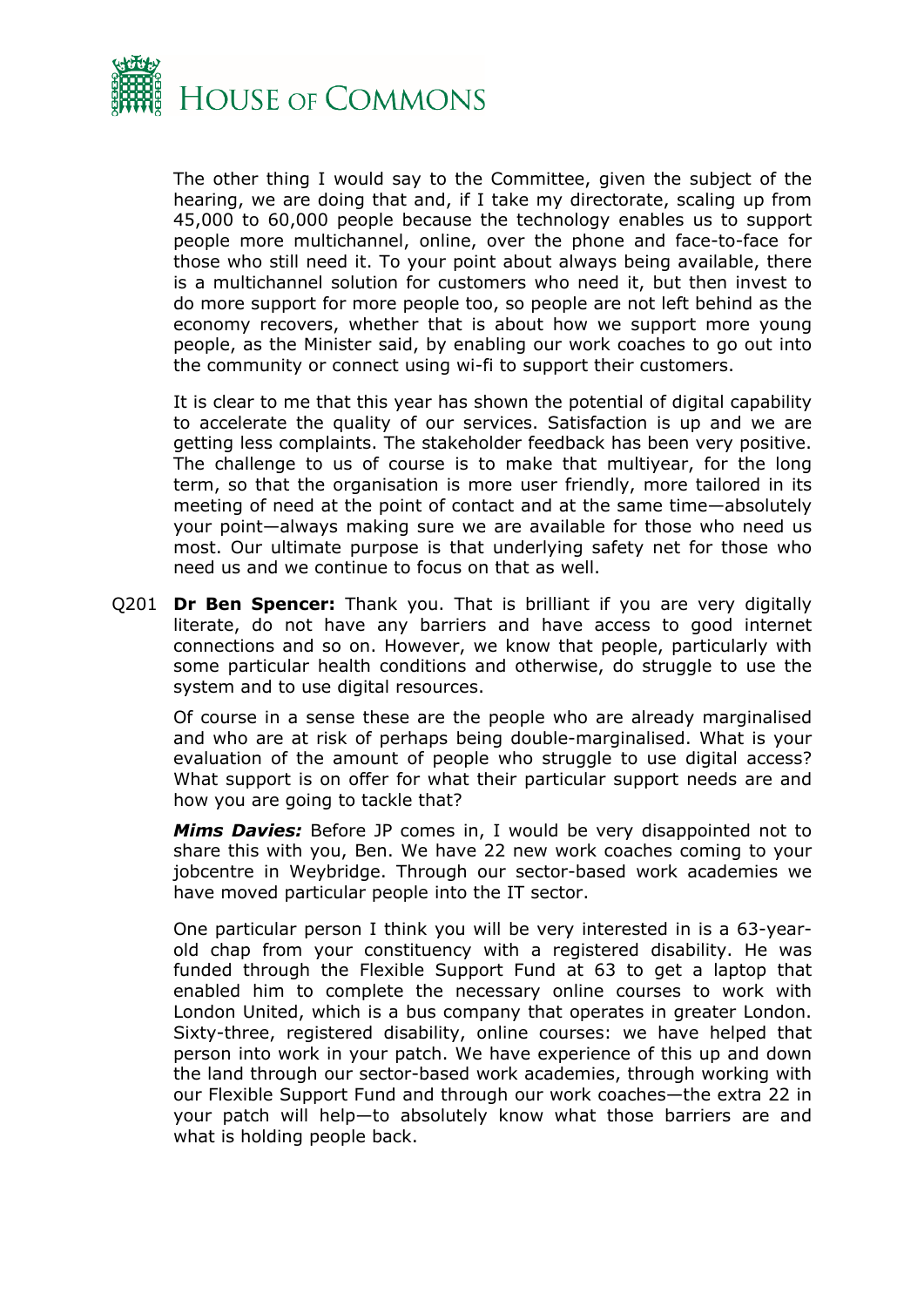

On the broader question, and then I will let JP come in, this is why that real knowledge and that tailored support of individuals through work coaches is absolutely key. That is why our expansion to 13,500 will be very important. Many of these people who have joined DWP—I have had the pleasure of meeting many of them training in Caxton House—have worked in all different sectors, from acting, food, hospitality, logistics, retail or airlines. They have been through it themselves. We have 13,500 people joining us who had not expected to come to work at DWP and had not expected to be a work coach learning new skills themselves, therefore they are the best advert for the people we are trying to help.

I am keen to let JP say more regarding the digital skills and the view we have of the challenge with our claimants.

*John Paul Marks:* We are making sure the face-to-face channel is equipped for the need, that is the first thing I will say, with 13,500 more work coaches by the end of March, which is a huge increase in our capacity and capability at the point of need. That brings the average caseload in the intensive regime for the work coach back down to what we want it to be, in that sort of 120 to 140 range, which gives them the time to support their customers. Then we put the empowerment in to say, "Look, if you can do it utilising video or through a message service, fabulous. If you need to talk on the phone, you can. If you need to come in, you can".

The reassurance I would give the Committee is we are not trying to default by one channel and then meet needs. I absolutely agree with you: we need to continue to invest in those services that then reach customers who need that extra support or help to claim services. Perhaps the best example of that is our partnership with Citizens Advice to have that additional support.

In every community in different ways we are doing lots of things to reach into communities that might be harder to reach, whether it is things like youth hubs or colocation with a local authority and, as you say, continue to give people maybe the kit they need, that laptop or whatever it might be, so they can connect and get online, but if they cannot then they can still get the support they need from DWP.

*Mims Davies:* Yes, and disappointingly, Committee, opening a lot more jobcentres. As the Employment Minister, it is not naturally something I will be here keenly telling you about, but of course we have to safely bring those people into DWP, support them into DWP and of course open them safely with the appropriate measures. Some people, such as Henry Smith in Crawley, have already had their jobcentre opened. We have seen additional ones opening and there will be more as the final recruitment concludes.

I will also mention, as I spoke about earlier in the Committee, the ESF intervention we have had. Twenty different projects were approved, supporting around 2,000 people in the country, providing digital devices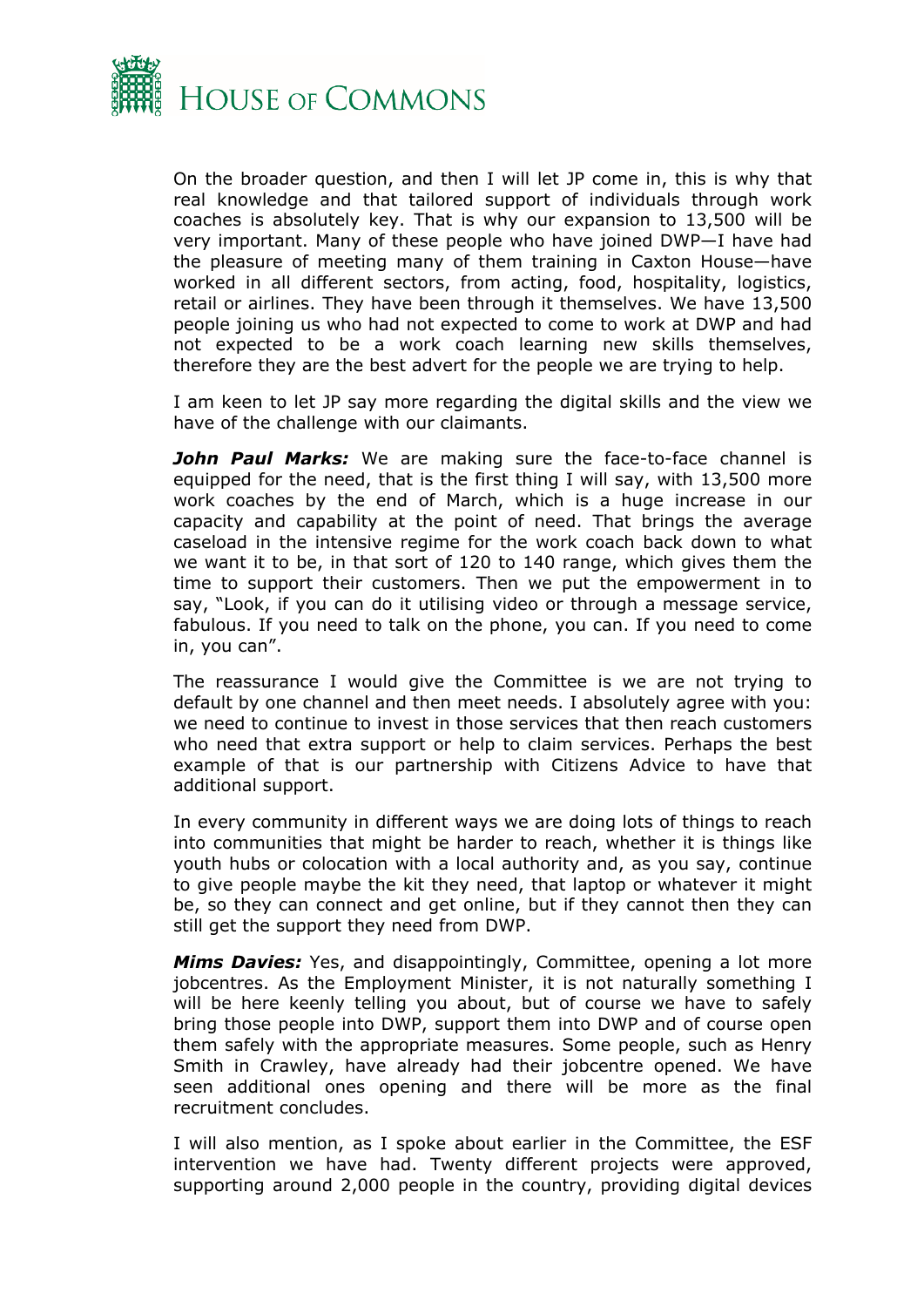

to get online to help with that job search and that increase in employability. A lot of people can be fooled into thinking they are technically able indeed in the jobs they are going for because you can use WhatsApp, a phone or a mobile. However, it is when you are trying to apply online and your phone functionality, if you have that, is not good enough. Having those laptops for a proper work search, for those proper tools that are online, has increased the opportunity. I think the European Social Fund is where that 2,000 came from.

As we plan for the future and, as JP has just described, map what claimants need is where the Flexible Support Fund is absolutely vital. It can be something very simple that can get somebody into work. We have moved being able to help people in the lighter touch area of UC to be able to get Flexible Support Fund, which helps things like putting a tyre on your car that can get you perhaps to be able to do more hours. That is why the agility of UC is so helpful, both in and out of work, in terms of tackling barriers.

Q202 **Dr Ben Spencer:** That is brilliant news about the support to my constituents. What strikes me about the ways you are interacting with people is that you have not mentioned things like videoconferencing or Zoom. Of course throughout the pandemic I have been using Zoom a lot to reach out to my constituents and give them specific support. We also know other statutory services have been using videoconferencing, such as the NHS. I asked a question to the Secretary of State, I think it was—I cannot remember—about what the Department is doing in terms of transitioning to using videoconferencing. I wonder if that forms part of your future strategy for digital.

*Mims Davies:* It is currently in the mix, isn't it, JP?

## *John Paul Marks:* Yes.

*Mims Davies:* We have pilots ongoing. We are using it for mentoring circles and it is being rolled out more and more. As you rightly say, Ben, you are using it; our partners are using it. It was completely impossible for us not to be using that as well and of course it gives confidence to our claimants.

We are engaging this way, their job interviews might be this way and their assessments might be this way. It has been a very important tool to have in our armoury to support people. It is a great example of what we talked about earlier, automation and technology being an enabler. Instead of locking people out of the labour market, it gives them the ability to come into it. JP, tell us about the current trials we have on that.

**John Paul Marks:** Yes, I will be quick and then we can always follow up a bit more. I was in a jobcentre in east London the other day, near the Chair's constituency, where they were utilising Zoom with young people connected, some of whom were in the jobcentre using their laptops and others were remotely connected in doing a sector work academy. All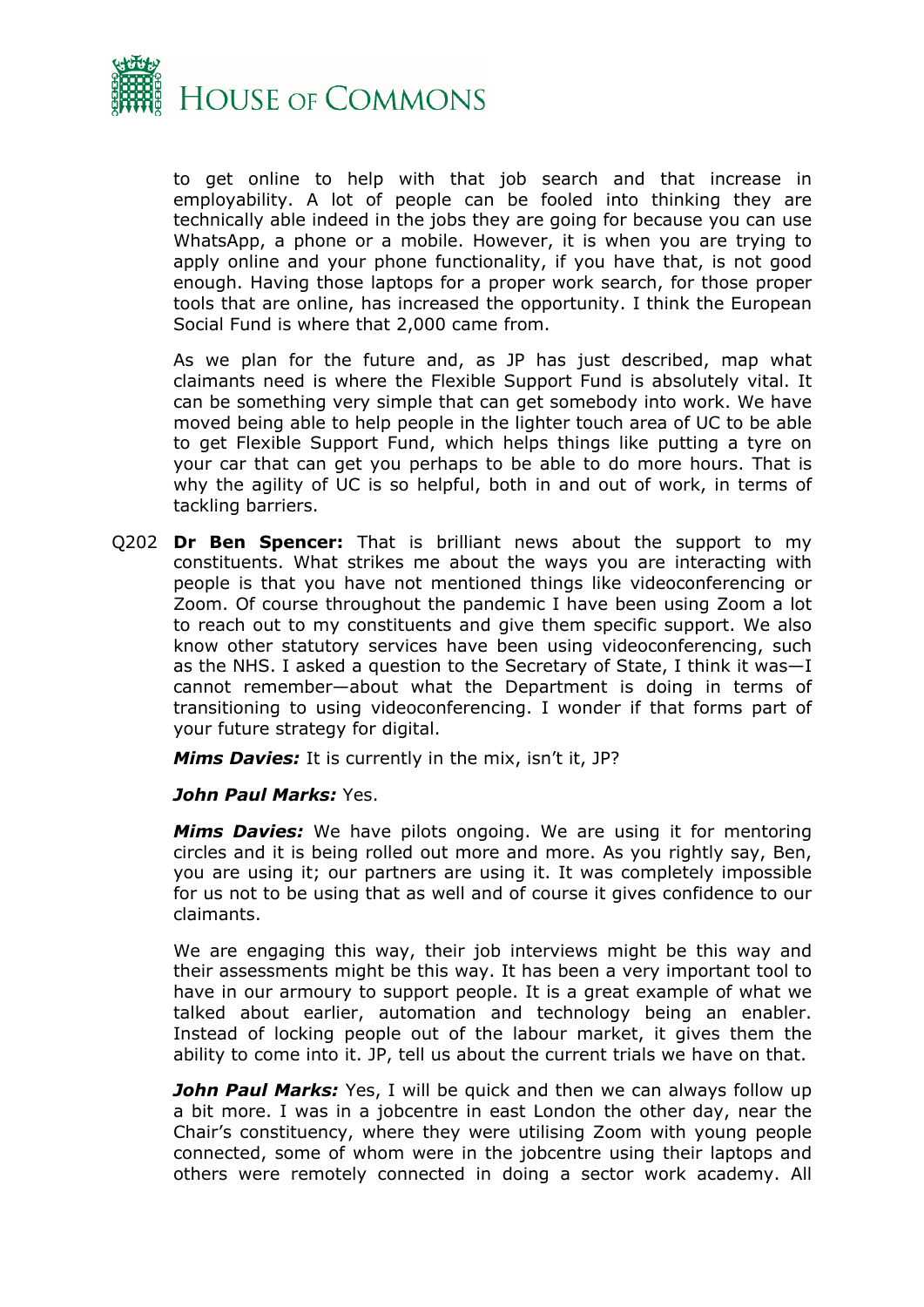

jobcentres have the capability to do that for their partnerships. We are doing those group information sessions and those mentoring sessions.

As you say, for our one-to-one claimant communications at the moment we use a journal messenger service. We have upload, we use telephony and we have face-to-face. We have video for that one-to-one interaction in about 35 jobcentres and we are evaluating how effective it is before we then look to roll that out. This is again an area where I am very keen that we push on with the evaluation because there is the benefit, as the honourable member referred to earlier, around the work capability assessment or Personal Independence Payment.

If our healthcare professionals can deliver a high-quality functional assessment without someone who is more vulnerable having to leave their home and they feel more confident and comfortable in that environment, then that is a much better outcome for everyone and hopefully will deliver an effective disability benefit system. I agree with you, I think we have a bit more to do on this.

Q203 **Nigel Mills:** We have talked quite a lot about work coaches and I generally agree that the ones who support my local area have been extremely good. The CIPD said coaches do not have enough in-depth knowledge of the local labour market in emerging sectors to best support people. Is that an assessment you share and are worried about? How easy is it to prepare work coaches to be able to support people for jobs in new and emerging sectors that perhaps they are not as familiar with?

*Mims Davies:* I am aware of that and I am keen to address it. Our work coaches rightly benefit from intensive training. We have adapted that so our claimants can get that tailored support we have spoken broadly about today. Our Plan for Jobs schemes are designed to refer for skills training in particular sectors. That is why JETS, JFS and using outside providers, and the support we have from people like the Shaw Trust and Reed, have been very helpful.

As I think we all recognise, we have the balance of the kind of business as usual stuff and also trying to help people to progress and move forward. Many of these people—Nigel, as you will know—have not expected to be looking for a new role, but their sector has been decimated by the impact of Covid with of course the confidence impact that has. For work coaches, the time that they need and the understanding they need is a lot and it is a big ask. Of course we have the explosion in number of UC claimants, hence needing more work coaches.

We want to make sure those people have a quality experience, which is something I have spoken about with the Secretary of State and with JP and his team. There has been a fundamental change in the cohort of people we have on Universal Credit and a fundamental change in the way we are operating—as we have spoken about—digitally, with the amount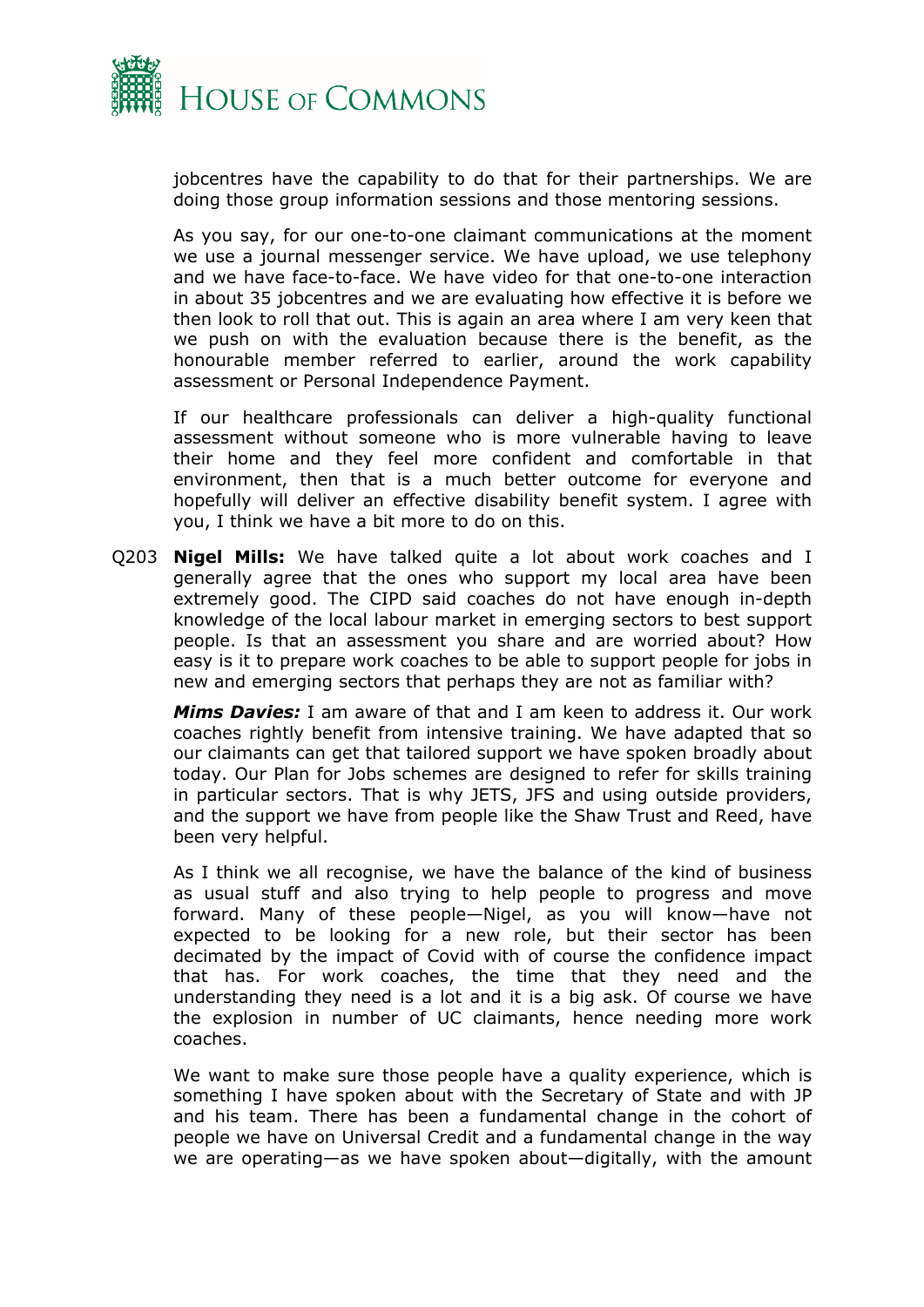

of people we need to help, the amount of people we are bring in, the type of claimants and the cohorts we have.

It is being able to help people to understand how they can help us go and fill some of the roles that have been in the labour market for a long time, the structural issues in the labour market we have had for a long time and how we can attract people into sectors where we need people. That is a lot to ask a work coach to do, so I can understand where that challenge is coming from.

JP, I think this is where our knowledge of working with the local labour market, employers, those partnerships, those links and those agreements comes into play. It is something we do need to take stock of, how DWP operates and how we have to do things differently because of the scale of challenge and the changed challenge we currently have before us.

*John Paul Marks:* That is right. To build on that quickly, it is completely right around the changed challenge. As I said, it is genuinely exciting to get your hands on 13,500 new work coaches in your team, but they are all new. They all go through a very developed learning and development route. They all have a buddy and a mentor and we consolidate them of course and keep their caseloads lower while they get motoring. We are recruiting some wonderful genuinely exciting fresh and diverse talent that gives us great capabilities for the future.

It is a fair challenge from the CIPD about continually investing in the capability of our workforce. Basically we are on track for something like 11,000 of our work coaches to be qualified or working towards a Level 4 certificate in managing and delivering services to customers by March 2022, so we are investing in the professional skills of our workforce.

We then have particular cohorts or particular skills. We have prison work coaches, who of course are experts on ex-offending and will collocate in a prison. We have disability employment advisers who will work very closely with GPs and often will collocate with GPs in the health system to understand health barriers. We absolutely then work with sectors like NHS employers or like the care sector, where they will come and do certain skillsets and talk to us.

We are doing some stuff, for example, in the tech sector at the moment with Microsoft. Working in partnership, Microsoft work with our work coaches doing things about how to start your own business, develop a LinkedIn profile and support access to growth tech sectors to equip our work coaches to learn about their local community. It is a constant thing, not least because the labour markets are always changing. We are moving as fast as we can to keep up with it.

Q204 **Nigel Mills:** Most of that was all very good stuff. You do encourage your work coaches to try to keep close to business in the community and look for where new vacancies are going to emerge. It is very hard for all of us to keep up with how the world changes and we kind of assume it is still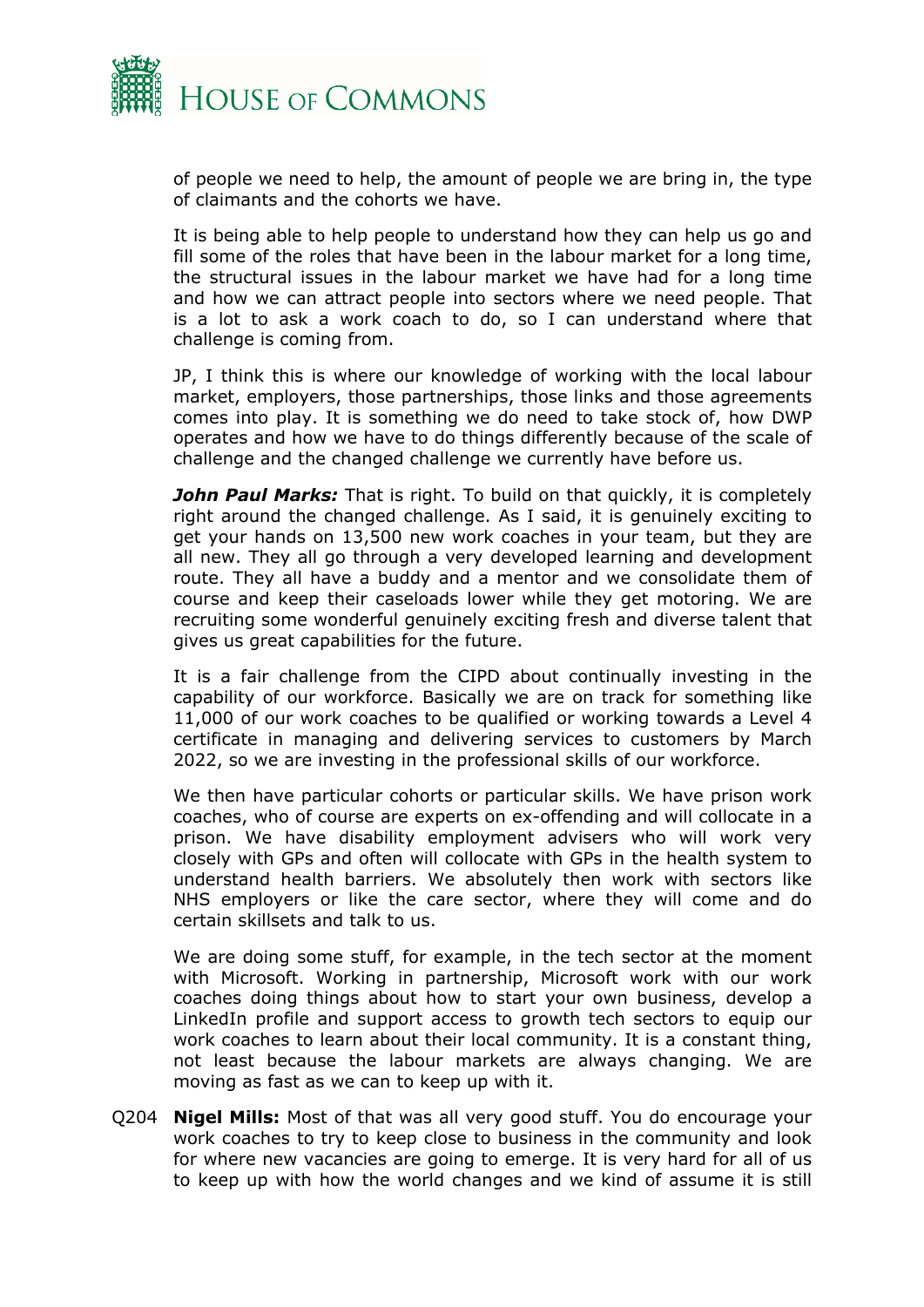

the same as it was when we were training.

You can have a default plan when someone comes in. "Go and have 12 weeks at Thorntons" was my local jobcentre's basic default plan and that does not work anymore. It is that kind of thing, they have the time and the space to go and look for the new jobs and look for the skills they need to give people to be more attuned to maintaining solar farms than packing chocolates or something, whatever it is.

*John Paul Marks:* Yes, 100%. I met with business and the community only two weeks ago, talking about how we continue to get that partnership thriving. As you say, each district in the jobcentre network has an employer partnership team whose full-time job every day is to connect with the colleges and employers and understand their needs and demands and then take that into their jobcentre and say, "Right, the windfarm needs 100 people, they are looking for these skills". They might do a workshop.

Every jobcentre closes for an hour every Wednesday morning to share the latest intelligence on their labour markets so they can then make sure that we are indeed encouraging people to apply for jobs that are real and available now. If they do not have the skills to get those jobs, we utilise things like SWAP to go and get the skills in place so people can start quickly.

*Mims Davies:* I think that is our new intervention, DWP TAP, where people need that longer-term support. It is going to be very driven by the work coach about whether that person is the right person to be going into a longer-term skills learning experience. Some of these are longer than a school term or double a school term. That work coach has to feel very confident about how that person can train and progress by being supported on UC. All of what JP has described is very important and that is why local knowledge and local intelligence is key.

Q205 **Steve McCabe:** Thank you, Chair. I wonder if I can ask a little bit about the National Retraining Scheme, which the Department was obviously heavily involved in. It was launched with quite a fanfare of publicity back in July 2019. By October of 2020 it was subsumed under the National Skills Fund, which strikes me as quite a shift in 15 months. Can you explain what happened?

*Mims Davies:* Steve, I cannot tell you much—I apologise—because it sits with DfE. However, I can tell you of the work we are doing around the White Paper, the National Skills Fund and being able to adapt our processes. That is where I spoke also around train and progress, our DWP TAP and the like, which is very important. The National Skills Fund is about increasing ambition. Probably Jonathan can share the best knowledge on this to help you out, Steve.

*Jonathan Mills:* As the Minister says, DfE leads on the National Retraining Scheme. We have a great interest in work in this area, for all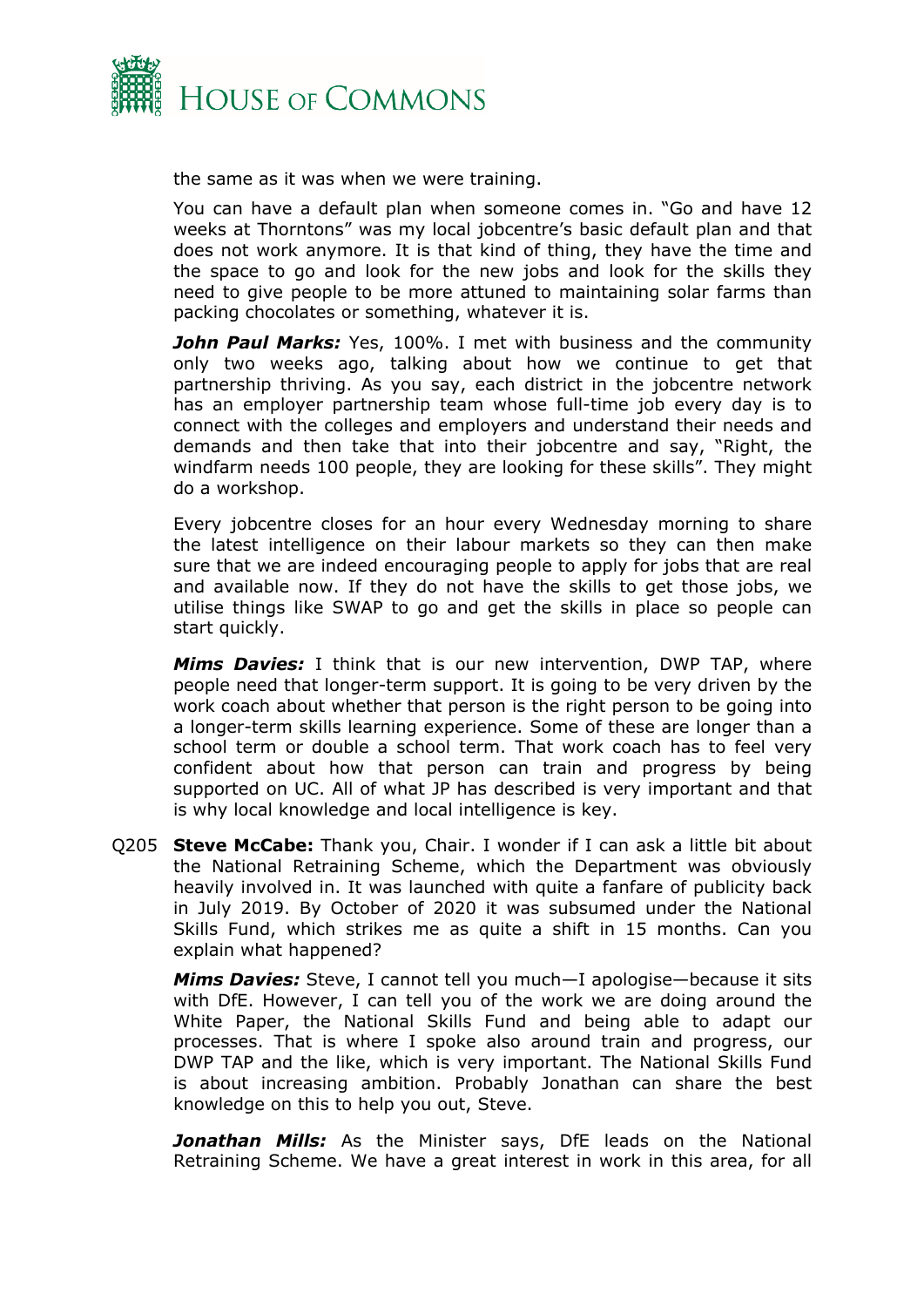

the reasons JP has talked about. We want to work to get people into the right skills intervention.

Q206 **Steve McCabe:** You said quite a lot about it at the time, which is why I mention it. At the July launch you were talking about the great retraining potential and technological change. Does the Department have any role in it at all now? Is that something you have passed over to education and the National Skills Fund or is it still part of your ambitions?

*Jonathan Mills:* There has not been a change in responsibilities. The National Retraining Scheme was led out by DfE—supported by other Departments, which is true—for the National Skills Fund, which is a larger and more ambitious programme. As JP and the Minister have set out, we are focused on making sure that we are identifying the right people who can benefit from skills interventions, and we are working with DfE and with colleges to make sure they know what interventions are needed. There has not been a change in the responsibilities for those skills programmes.

Q207 **Steve McCabe:** It has kind of been downgraded a bit and has been subsumed within something else. Is that fair way to describe it?

*Jonathan Mills:* If DfE was here I think it would say that, if anything, its ambition has increased.

Q208 **Steve McCabe:** Within that, I think I am right in saying that Get Help to Retrain was probably the flagship service within the National Retraining Scheme. That was announced in the 2018 Budget, with £100 million for three years to test and develop it. You got as far as six areas in the rollout, I believe, but by October 2020 it was announced you were scrapping it. What happened there?

*Mims Davies:* Steve, this sits with Gillian Keegan at DfE. Of course you will have seen the White Paper and the broad-ranging plans she has to work more directly with employers, to pick up on lots of what you have said. Much of it, I believe, is starting to roll out in September. We do a lot of work together regarding skills around SWAP and DfE funds part of our SWAP interventions as well. I think we would probably be doing the Committee a disservice by saying too much more on this. It would certainly be DfE that could help more broadly on this.

Having said that, through our youth hubs and through our youth focus with the under-25s, there is a lot of work we do in and around this space. For example, some of our youth hubs are based in local colleges to try to fulfil some of the ambition you describe. I know there is much more work that Gillian is doing, alongside conversations and engagement with us at DWP to link in with local employers and local labour markets so that, exactly, the local courses and schemes match better with what employers are looking at.

We are able to work differently by the way we directly run our own operations and directly are able to deliver things ourselves and purchase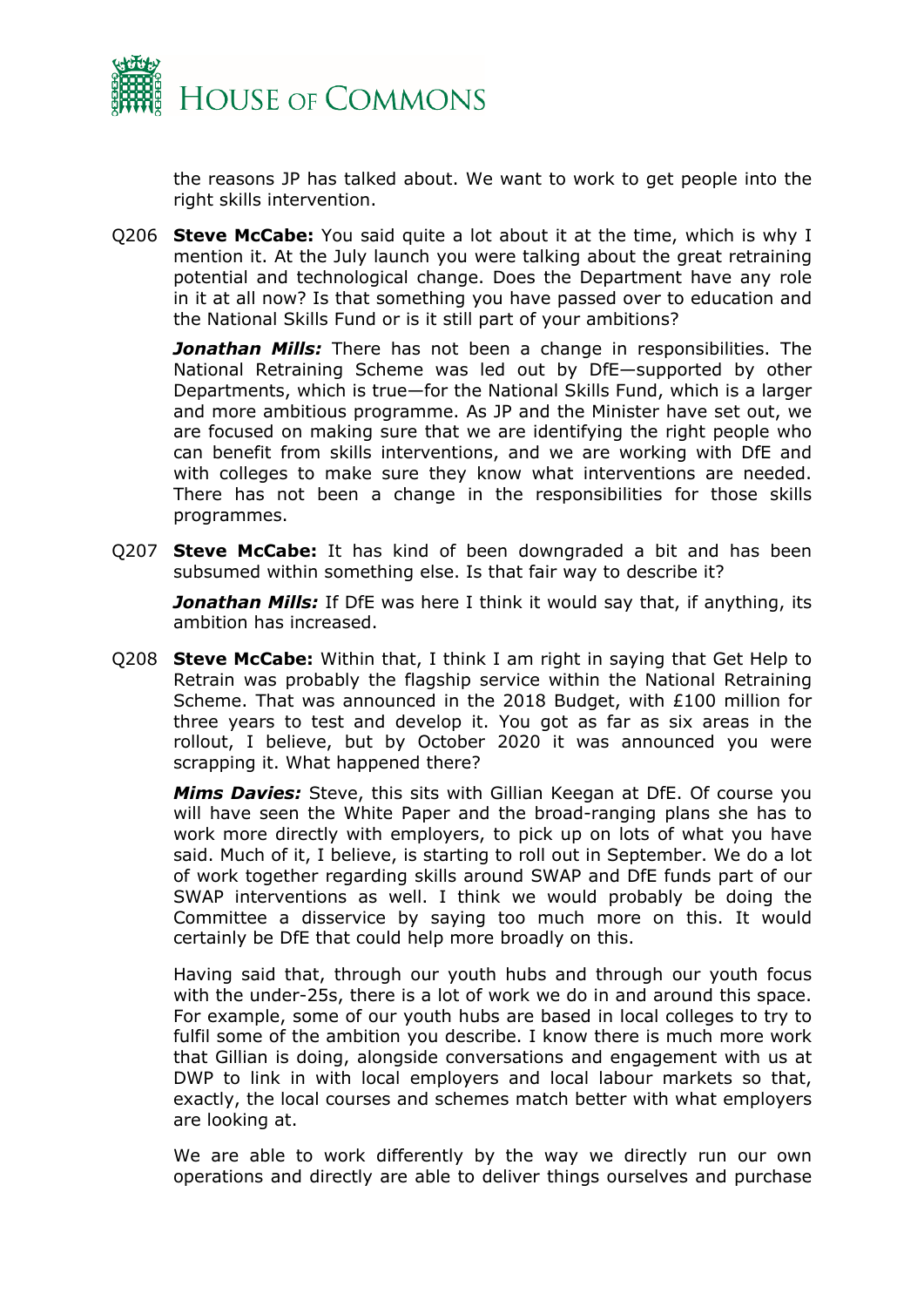

things ourselves. It is a slightly different scenario, but you are right that it matters to us, but is being led by them. I am afraid I cannot say much more that is helpful unless JP or Jonathan can add more on that.

Q209 **Steve McCabe:** It is fine, Minister. I thought you had a larger involvement. I accept your points. I noticed that three times this morning you made reference to the fact that people can get tyres on their cars and I noticed the Secretary of State made the same reference last week. The Department obviously puts quite a high value on the ability to drive and have a car as an employment skill. How many people who are claiming have a car and how many people have availed themselves of this service you have referred to? Can you also get driving lessons if it is a high-value skill?

*Mims Davies:* It is not data we collect because it is very much led by—

**Steve McCabe:** You do not? Really?

*Mims Davies:* —our Flexible Support Fund. JP can come in and say more. This is about removing the barriers stopping someone getting to work, as I said earlier, whether it is suits or bus fares. I sat in a jobcentre in Bridgend in South Wales and heard directly from some of our work coaches and others in the room.

Transport is a massive barrier. Some people have been out of the labour market for 20 years because they simply cannot get to where the opportunities are. Through the Flexible Support Fund and working with the work coaches, if it is a tyre on a car—back in the day there was Wheels to Work and other things—we are determined. That is why we have opened the Flexible Support Fund—

Q210 **Steve McCabe:** I am not criticising you, Minister. I was just curious to know, since you mentioned it so regularly, if we were talking about 25 people or several thousand.

*Mims Davies:* We will try to get a stronger picture for you on it.

**Steve McCabe:** That would be helpful, thank you.

*Mims Davies:* I know from speaking to Baroness McGregor-Smith, who is looking at progression, transport—and I think this is what you are alluding to—is key in terms of people's progression or even their first chance of getting on the employment ladder. I will let JP come in on some of the work he is doing around the haulage and driving sector. Our Secretary of State has been focused on this. Being able to support people get into work and stay there and progress in work is key. JP, I wonder if you can help a bit more on this.

*John Paul Marks:* I can try. I completely agree with you. I remember visiting the teams in Wales just before the pandemic and they were working with the local authority to put together a project around transport and buses because that was the biggest barrier. There were lots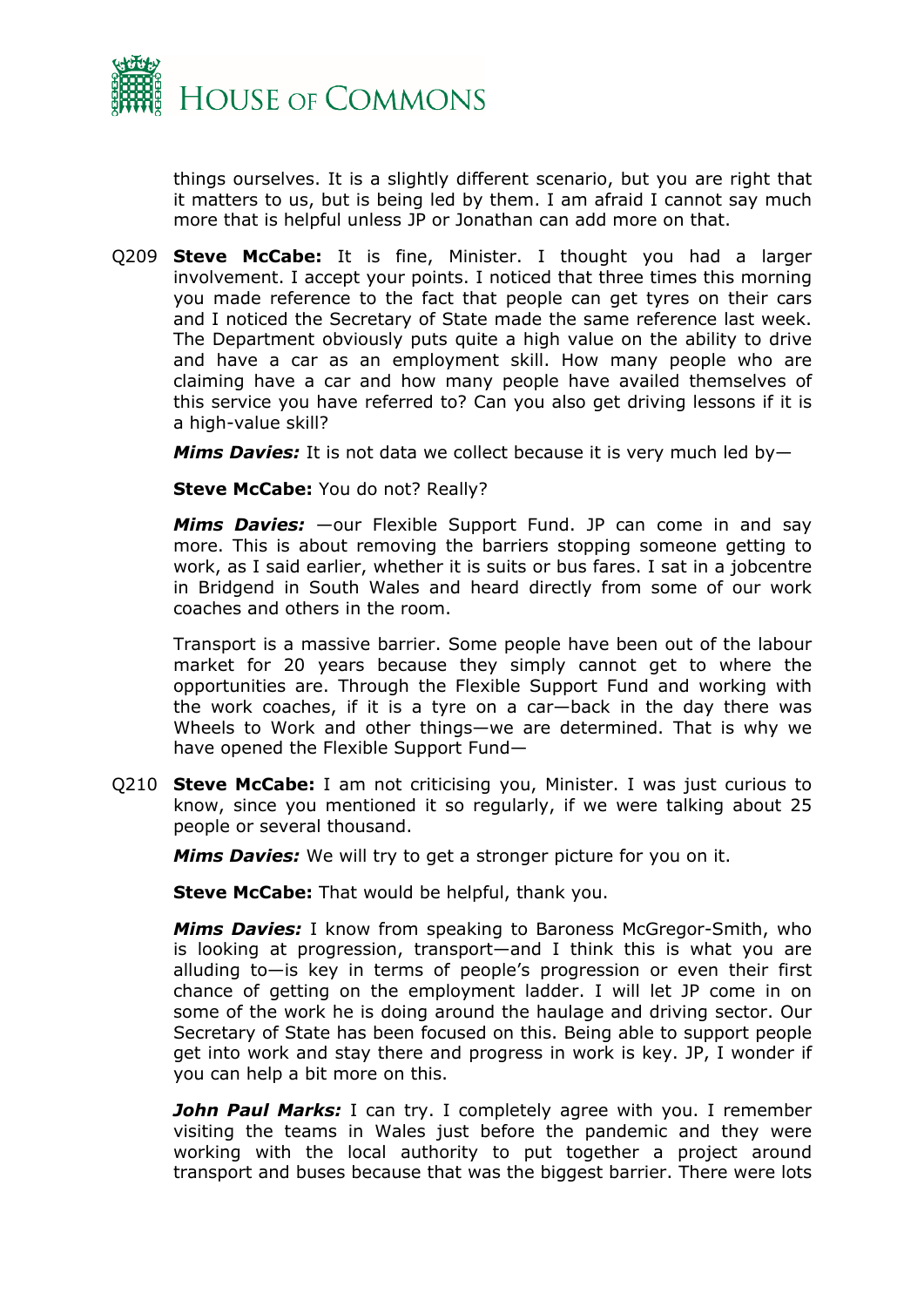

of jobs, but they were out of reach and the public transport infrastructure was insufficient for people to access them.

Q211 **Steve McCabe:** Can you get driving lessons on the scheme?

*John Paul Marks:* I am looking at the guidance to make sure I get it right.

**Steve McCabe:** Fair enough.

*John Paul Marks:* The basic principle is to remove barriers to work. For example, procurement to support growth sectors: driving, security, IT, construction. We have been using it in the last few weeks and months around the costs of PPE, for example, travel to work, electric cycles, three months' travel costs on starting work or childcare. Every local district records what they spend this money on and that is then recorded locally because it is signed off by local managers.

**Steve McCabe:** I am not trying to be difficult, but I do want to understand this.

*John Paul Marks:* No, that is all right.

Q212 **Steve McCabe:** If I am anxious to seek employment—and you say you have been advising people on some of the transport roles—and I believe the barrier is that I cannot drive, is it a legitimate request to say, "I would like driving lessons"?

*Mims Davies:* I do not think we fund driving lessons but we have definitely, JP, funded people to increase their driving capabilities because—

*John Paul Marks:* Yes, licensing.

*Mims Davies:* —yes, they will get higher-level driving licences. I have grandmother and some of us have grandfather rights, the ability to drive those types of trucks. New tyres, certainly for people who are selfemployed in say coffee vans or mobile hairdressers can be a barrier to work. It is not necessarily those in—

Q213 **Steve McCabe:** They are not foundation skills?

*Mims Davies:* No, but we are waiting for that progression commission report. We have opened up the Flexible Support Fund to people in light touch UC, which our work coaches were pushing for because it could have been something simple like a tyre on a car. Sometimes those things are holding people back from progressing. We take the note, Steve, about driving lessons.

Q214 **Steve McCabe:** I am curious. You cannot get foundation skills but you can get progression skills. Can you get a bicycle? Could you have the Department give you a bicycle? You are entitled to ask for that?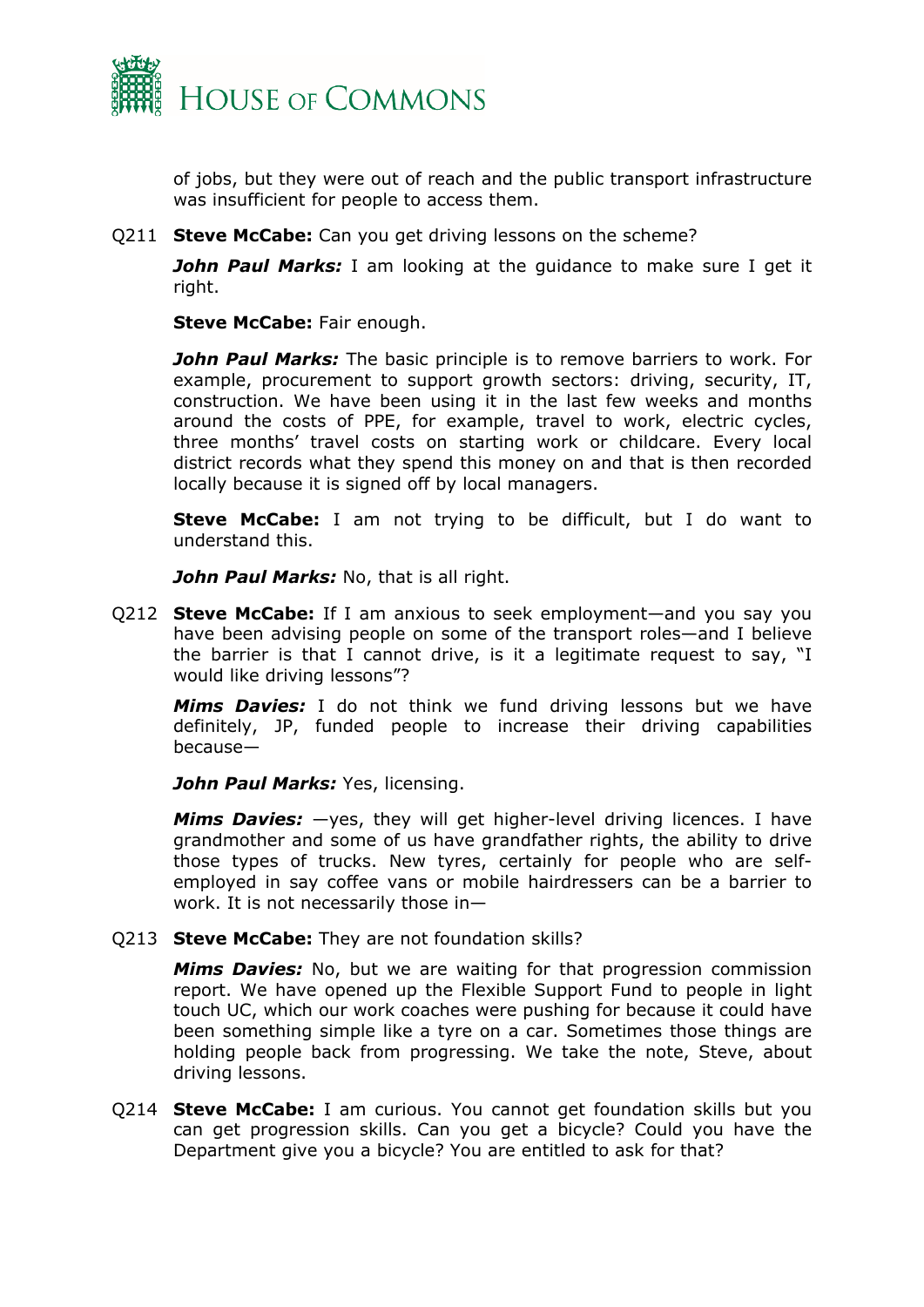

**John Paul Marks:** Yes. I mentioned about that just recently. Someone had lost their job. I think it was a taxi driver who needed the Flexible Support Fund to get their taxi back on the road. The MOT cost was the barrier; they could not afford it. The team judged that as a legitimate barrier to work and used it to fund the removal of that barrier. If a work coach has managed to land a job for a customer but that customer has no route to work, they would try to encourage the use of public transport first. If that was not available and if it was the only way they could see that claimant into work, they are empowered to utilise the guidance to pay for it.

Obviously there is the slight matter of the DWP's quite limited barrier spend, although it is double what it was last year, to start funding driving lessons for the whole country. It is important that the work coach and the local manager make a judgment that this is a legitimate barrier to work.

Q215 **Steve McCabe:** I am pressing you on this because it would be interesting to know how this is being used across the country in terms of numbers and range. This is exactly where you may be more advantaged depending on how it is interpreted in one area than another. This is a great opportunity to roll out best practice, but we need to have some idea of what is being spent in what areas and what sort of spends. Is that information you could provide to the Committee?

*Mims Davies:* I am loath to spend too much time on more data for the sake of data, but we have—

**Steve McCabe:** This is information, Minister, and quite crucial information.

*Mims Davies:* Yes, I understand, but in reality it goes back to that individual understanding of the tailored need of that person in front of the work coach. You could have a lot of data saying that lots of people need driving licences, but the reality is that they need other things as well and that is not necessarily their barrier. I would be careful about—

Q216 **Steve McCabe:** Minister, I am trying to find out if you are providing bus passes in Birmingham, but not in Stafford. I am trying to find out if you are providing driving training. It is the range and scope. You were telling us, Minister, about the extraordinary lengths you can go to support people into work. For this Committee, it would be great to have some detail on those extraordinary lengths.

*Mims Davies:* Okay. JP, you wanted to come back in?

**John Paul Marks:** Yes, on the point about sharing best practice and consistency, part of empowerment is flexibility and us tolerating that ambiguity and not feeling the need to measure everything and be in control of it because of the points. Nonetheless, I agree with you. We should share best practice. I meet every jobcentre's senior leader every Monday and I talk to all the jobcentres every 20 days. In fact, this week the Secretary of State spoke to them about trust and empowerment and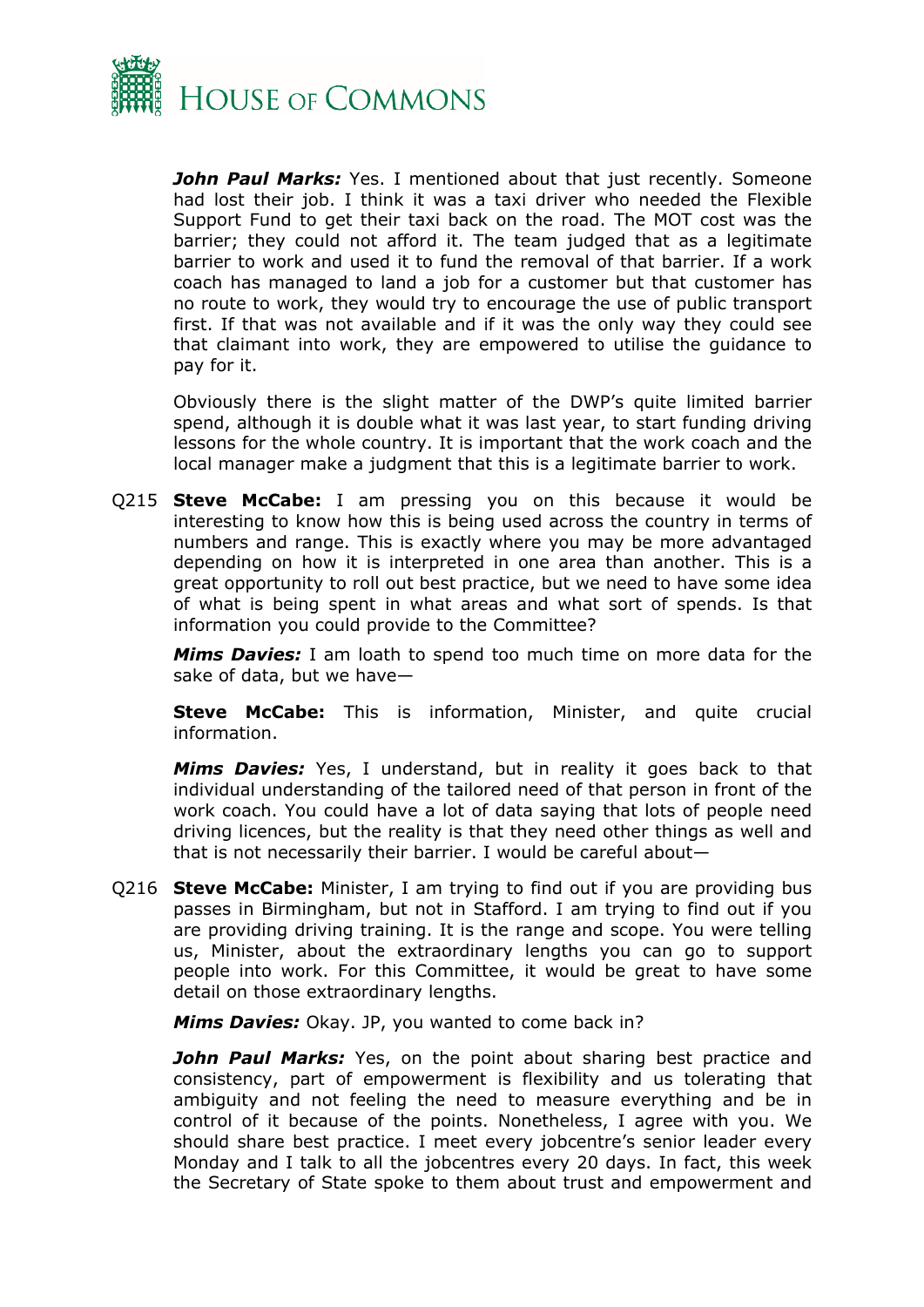

their enablement. On the Flexible Support Fund, we have a group that constantly shares best practice and ideas and iterates the guidance. That learning approach is the right one.

Q217 **Chair:** Can you see what information you can send the Committee about that? That certainly would be of interest to us.

*Mims Davies:* Let us take it away. I am also very interested, JP, in the conversations you are having with the haulage, construction and logistics sectors about how much store they weight on this as well. If you leave that as an ask, we will see what we can afford. Thank you, Steve, for the interest.

Q218 **Chris Stephens:** Minister, I want to ask you a couple of questions on the universal basic income. We had a session specifically on this. Some organisations have presented support to the Committee for this proposal to ensure that there is a safety net for all. What consideration has the Department given to the policy of a universal basic income?

*Mims Davies:* I know there is a real interest in a universal basic income in some areas. I know they tried a study in Finland. Once they looked at it, the case was pretty much closed. The UK Government's approach to welfare is the right one. We recognise the value and importance of work. We set up a system to help make work pay. Supporting people both in work and out of work and those who are most vulnerable is important.

If I am completely honest, I do not spend a lot of time on this because I am the Employment Minister and I want us to be supporting people to get as far as the talents and all the support we have discussed in the Committee today can take them and help them to progress and support them through this.

I recognise there is an interest in this. I know the Scottish Government looked at this and pretty much ruled it out due to it being very expensive and also logistically pretty difficult to do. My focus is around the Plan for Jobs and helping people to progress, hence the progression commission. I have not spent a lot of time on this, if I am genuinely honest.

## Q219 **Chris Stephens:** That is not necessarily the Scottish Government's position.

I want to take you back to your comment that you believe the UK Government's approach to welfare is the correct one. Minister, there has been a photograph in the media and on social media in the last two days of people queuing for a street kitchen in Glasgow, in the dark and in the snow. What message do you give to those watching this and those in Glasgow who believe that that is a visual and powerful example of the UK's social security system failing and why we need to look at and should look at other measures like, for example, a universal basic income?

*Mims Davies:* The Government have put £280 billion into supporting people through this pandemic and continue to focus their support on the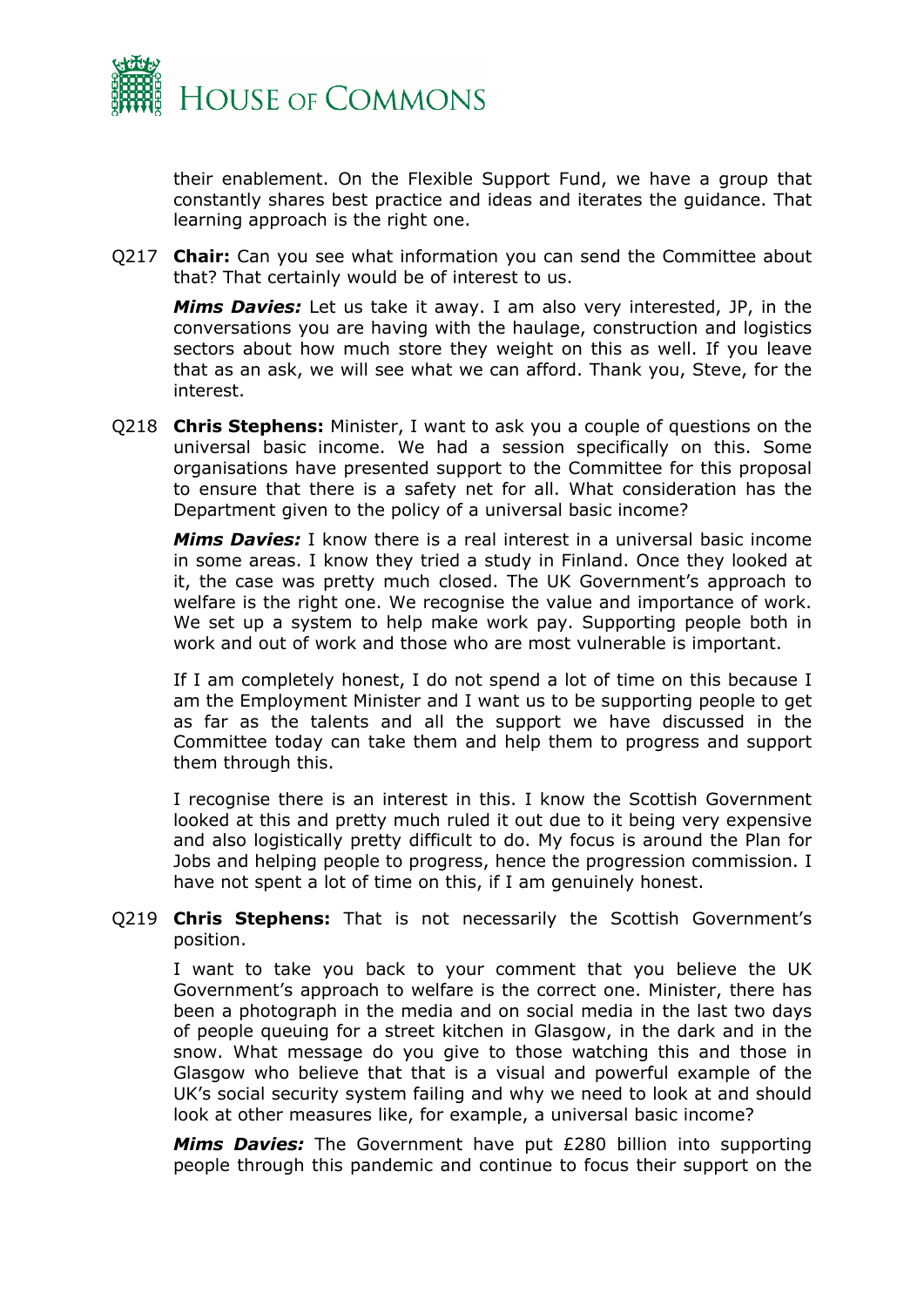

most vulnerable. My job is to plan for all scenarios as the economy changes to help people progress and move forward. I am part of a taskforce, along with BEIS, about reopening the economy, the impact of homelessness and what we can do in the long term to make sure that everybody recovers well out of this pandemic.

Always at the DWP there is the balance we are trying to strike here: fairness to the taxpayer, above all affordability for the taxpayer, a balanced safety net and being able to support people no matter what their scenario to progress. Our work coaches are there to do that.

I remind people that throughout the pandemic every single one of our jobcentres has remained open for the most vulnerable. We have helped people on a daily basis who have needed support and we are absolutely there for them. For anybody watching this, there is a Universal Credit and benefits calculator on gov.uk. There are hardship funds through local authorities. As MPs, I am sure we have all helped people who have found themselves in real difficulties because of the pandemic and have signposted them through to local hardship grants, local supports and local charities.

For me, it is important. It is the reason I disagree with UBI and it is the reason I agree with our Minister for Welfare Delivery. I believe that Universal Credit, being an in and out of work benefit, helps get more money to support the right people who are most vulnerable. I am afraid I have not seen that picture, but I am sure I would want to reassure anyone who has seen that picture that there is a lot of help out there. It is incumbent on us as the Government and as MPs to help people and point them in the direction of support.

Q220 **Chris Stephens:** You should see the picture, Minister. It is a powerful image. It is circulated quite widely both in the media and on social media.

You mentioned furlough there, Minister. I agree with you that furlough is a radical method of guaranteeing people a continued income. There are some people who have missed out on that, but that is another issue. Why is the principle of a universal basic income wrong and why is the principle of furlough the correct one?

*Mims Davies:* UBI, unlike UC and indeed furlough to a degree, lacks the ability in the long term to respond to changes in income and what is going on.

Furlough was the right thing. It was a temporary measure to get through the pandemic and to recognise that this was a once-in-a-generation bolt from the blue that simply closed off people's opportunities in sectors and businesses. No Government and certainly no Conservative Government would ever have wanted to have put in these closing measures, but because of the public health requirement we simply had to act. It was the right thing to do. To be honest, we probably all thought it would be a much more temporary measure than it has proved to be.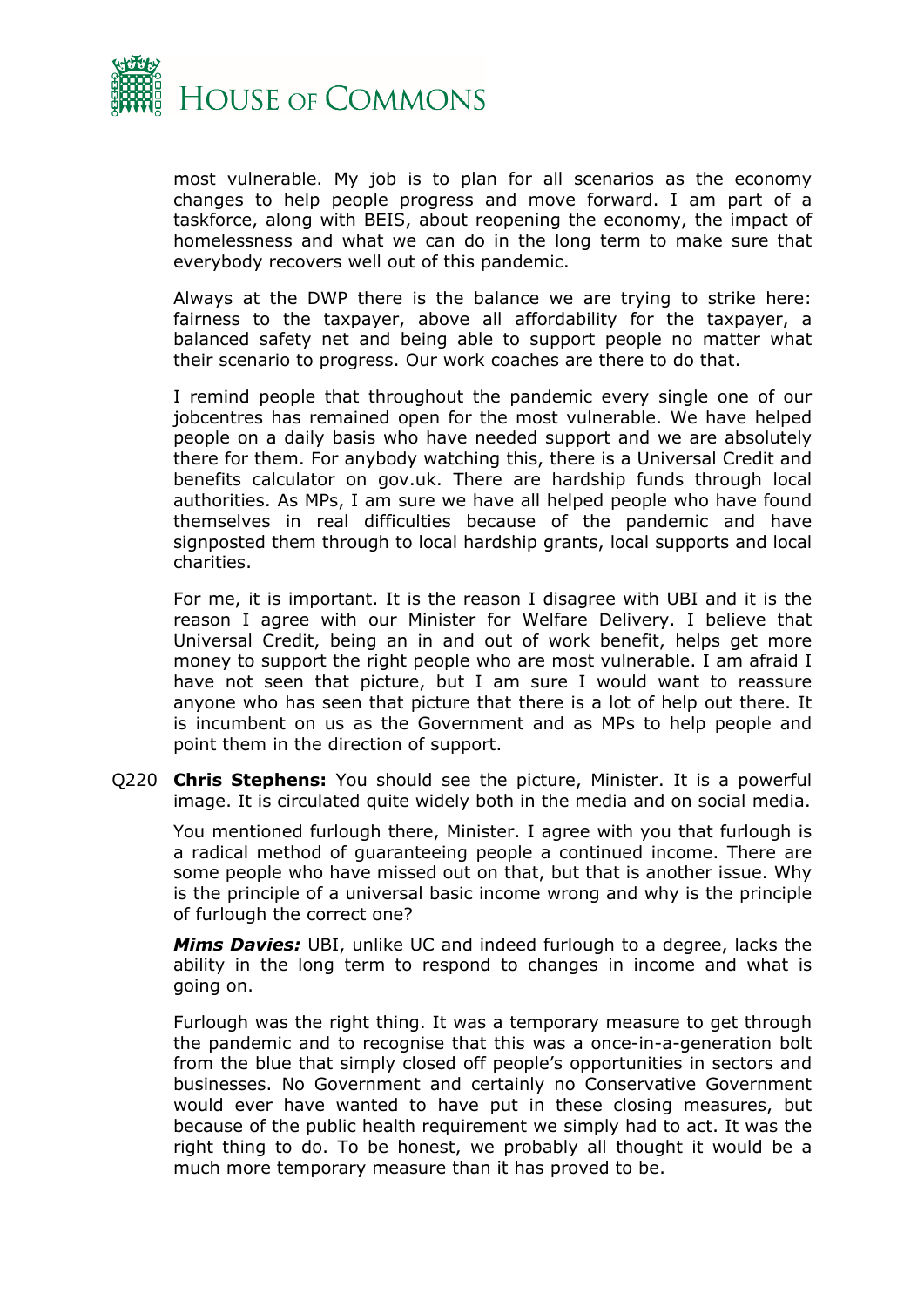

Because of Covid, we recognise that we have to support people for longer as we battle this pandemic. We accept this is a terribly challenging virus. I am spending my time at the moment working with BEIS Ministers and others across the Government about how we reopen, how we support people back to work, how we help people feel safe at work and how we help people to progress. I daily hear—and you have heard from JP and I today—about life-changing opportunities that the DWP, UC and the right interventions and support can make for people. I have never heard that about UBI.

Q221 **Chris Stephens:** Organisations are looking at feasibility studies in relation to the benefits of a citizens' basic income or a universal basic income. What support will the Department for Work and Pensions give those local authorities or devolved Administrations that want to do feasibility studies on this?

*Mims Davies:* This is not a matter for me because I am not the Minister for Welfare Delivery. He has made it clear both in Committees and in other responses that he believes we have the right balance, supporting the most vulnerable in society through Universal Credit and helping them to progress.

As we have described today, we have a huge business as usual plan for jobs and of course understanding the future of work and the impact of the pandemic. Frankly, I believe our Department should be focusing on that. You heard a pretty similar response from the Secretary of State about our priorities for our Department. The devolution settlement clearly sets out the powers and responsibilities of different Governments. We know the Scottish Government have made some different choices around this, and of course they are at liberty to do that.

Q222 **Steve McCabe:** I wondered what the Department was doing specifically to help those with disabilities to both make use of assistive technology and find jobs in the new technological sectors.

*Mims Davies:* Thank you, Steve. This is important. One of the best things about the pandemic and the way we are meeting today, some of the examples I have given to you about the technology and support that the DWP has given our disabled claimants or claimants with health conditions has been important. I know that as workplaces and as an economy we can go forward being more inclusive and more diverse. We will continue to be pushing and working towards this. Of course this predominantly sits with the Minister for Welfare and Minister for Disabled People.

The Access to Work scheme continues to be incredibly important. We are also looking at a personalised passport of workplace adjustments, which can help ensure that the needs of disabled people or those with health conditions are met both in education and in transferring to work. That is a great opportunity. Of course for all of our interventions such as Kickstart and SWAP, we make sure that those with disabilities are included and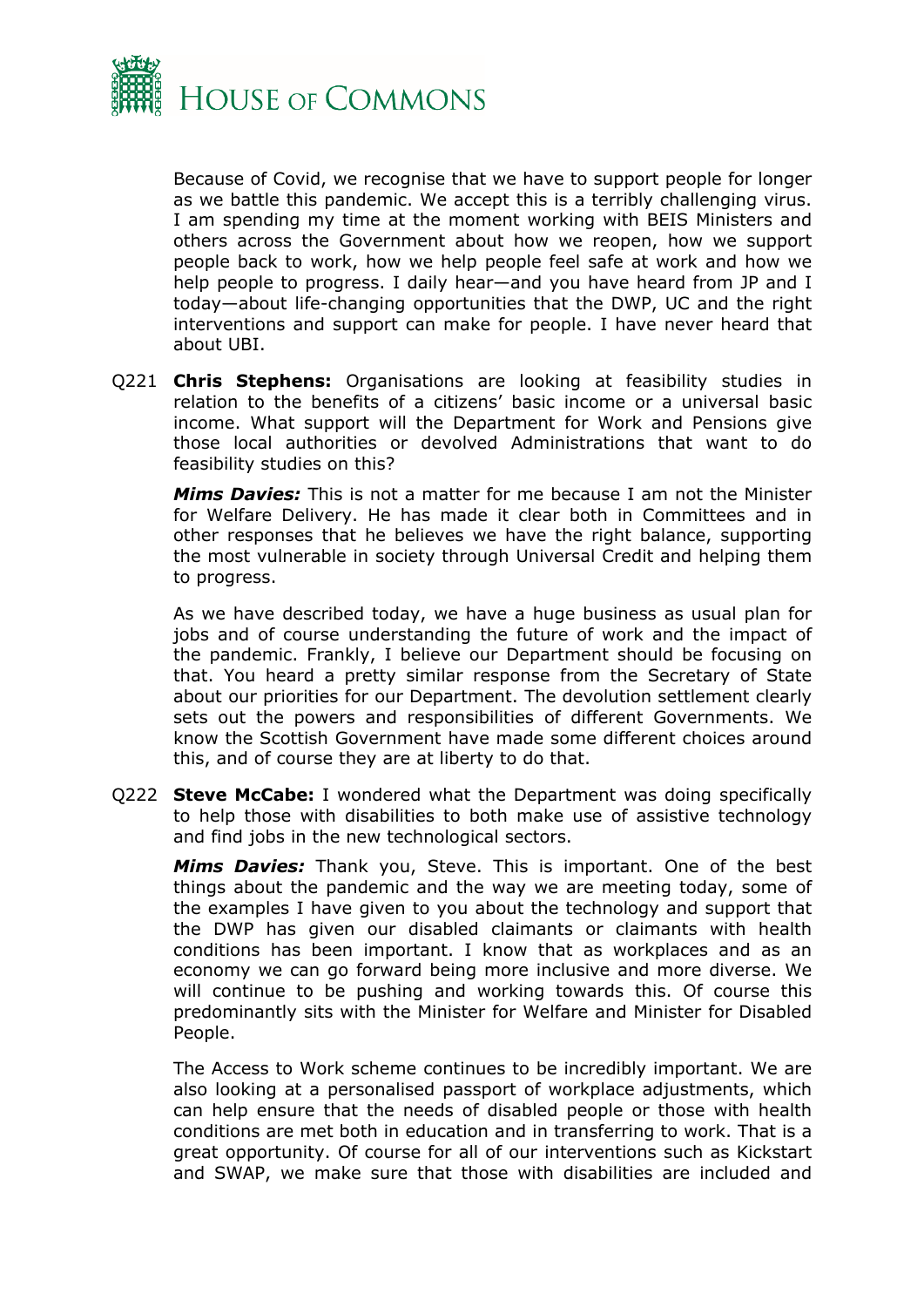

supported there. That has been key. Some of our first Kickstarters have been people with disabilities. We are currently looking at how we can be wide-ranging and inclusive in all of our interventions.

Of course we will be doing a response to "Health is Everyone's Business" soon. There is the Green Paper on disability support forthcoming and conversations and consultations ongoing. I know our Minister for Disabled People is focused weekly on this. Of course this also sits in the centre of Government in the Cabinet Office. We heard earlier from JP about the commitment to 1 million more disabled people working by 2027. We have made some fantastic progress towards this.

Covid has shown that we can work differently and we can be more productive. We have bowled through presenteeism and that can help with remote technologies and being more inclusive of disabled people. I know that in every single constituency, whether we are working in Selaine's constituency, we have the Disability Confidence Scheme using roles with the Next Steps Development people. We have some work going on with care companies to be more inclusive. We are doing much more on support for people with autism and understanding that through our jobcentres. Of course we have the Work and Health Programme as well. The future is brighter than ever for an inclusive workplace.

Q223 **Steve McCabe:** Minister, I have one quick point on Access to Work. The criticism levelled by some people is that not enough folk know about it. The other criticism is that you get the benefit of Access to Work only once you have found a job.

Have you thought about doing anything to make it more widely publicised? Have you given any thought to the idea that you should provide that support to help people find a job as well as after they have found one, given the evidence on the digital divide for disabled people?

*Mims Davies:* Let me come back on that, Steve. I am sure JP will also be keen to talk about operationally how this is practically working. I agree with you. There is over £60,000 worth of flexible support for people to come into the workplace. We have found it with our own staff being more technologically able where the pandemic has hit. Nobody is excluded from being part of DWP because we have been able to be more flexible and get those laptops out. As I said, 75% of our workforce, many with health conditions, are working at home and being incredibly productive.

We have the ability through Access to Work to be demand-led. This goes back to understanding and knowing our customers and helping them to recognise what they could do with the right support. Let me allay some of your fears with some of what is practically going on from JP.

*John Paul Marks:* Access to Work is demand-led. There is no limit inyear on how many people can access it. We are doing more to link that into those. We referenced social media earlier. You will see there is a lot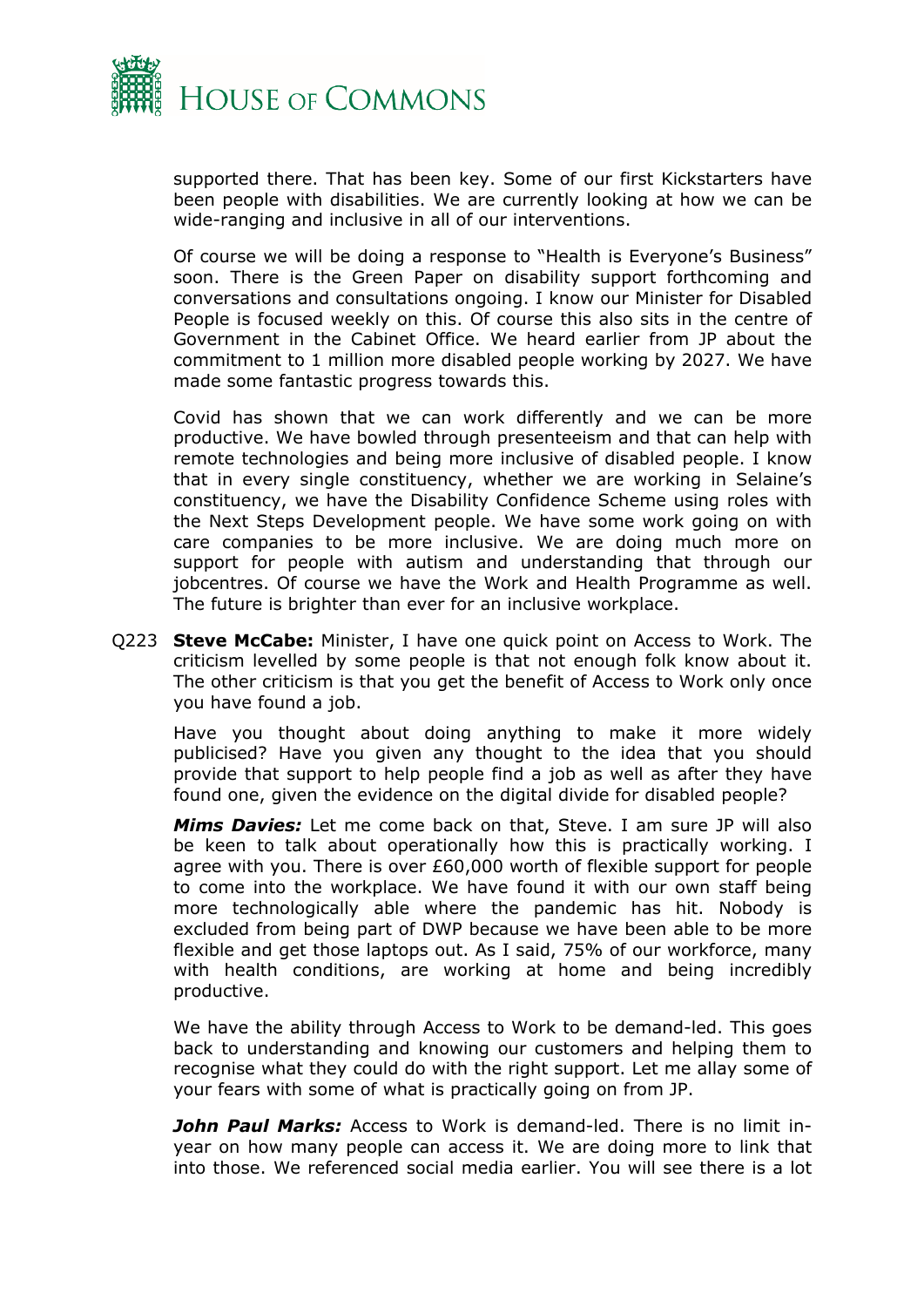

of Access to Work proactive comms on LinkedIn, Facebook, Twitter and other social media. We have been doing a lot of workshops with the jobcentres to make sure that the work coaches are proactive in supporting that customer at the point of need to access that Access to Work. There were record levels of expenditure last year and the budget is forecast for that spend if the demand is there again this year.

We have our network of disability employment advisers across the jobcentre network if, before going into work, people need that more intensive support around their conditions. With the Patient Advisory Service—particularly pre-Covid—we were doing a lot of work into GP surgeries around social prescribing. If I see my GP to talk about my depression and my medication, the GP can encourage me to see a work coach about the opportunity, for example, to work part-time, rebuild my confidence, establish a routine and access a peer group. That is why I have in my job title "work and health". We increasingly want to be clear that by supporting customers to manage health barriers, we can support them with employment. Employment is one of the most effective ways to improve public health.

Q224 **Chair:** On Kickstart, will the outcomes for disabled people be separately monitored? Will we get numbers for the outcomes for disabled people on Kickstart?

*Jonathan Mills:* We are finalising the evaluation approach for Kickstart at the moment. We know anecdotally that work coaches are, rightly, finding good opportunities for people with disabilities already but we will find out.

Q225 **Chair:** When you have decided that, can you let us know?

*Mims Davies:* On that point, Kickstart has been brilliant and has started wider conversations with DWP. It picks up some of the potential criticisms about our knowledge and understanding of the labour market and so on. This has opened up the opportunity to speak to so many employers because many employers also want to be more diverse and inclusive. They want to reflect their local community and society.

We have seen actively some of our Kickstart employers and gateways asking for specific links to their local community and making sure that they are working with people with the most barriers and wanting to be actively inclusive. We do not have anything to be afraid of when we share what we know about this.

Q226 **Siobhan Baillie:** Good morning. What assessment has the Department made of how changes in the world of work may affect women and men differently?

*Mims Davies:* Thank you, Siobhan; I am glad you have raised that. I know you have particularly young ones. Congratulations. I have growing and changing ones who are trying to do exams.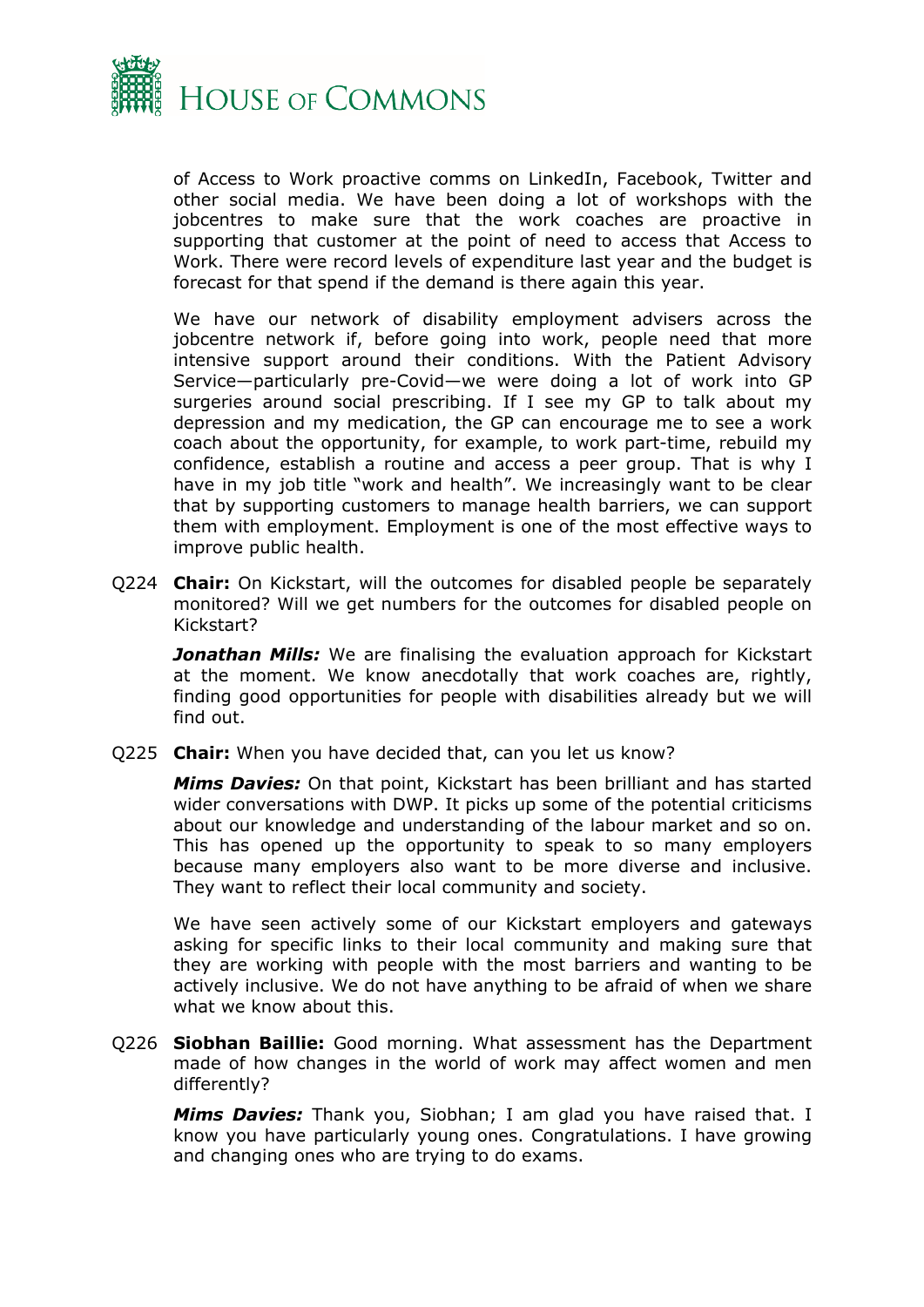

There is the practical impact of the pandemic and what is going on in the workforce right now and how caring and balancing what you need to do is differing. There is also what is going to happen as furlough unwinds and we see what happens in different sectors. I know that it is women particularly feeling that with teaching, caring, feeding and looking after people. It is very challenging right now. You and I and many of us listening are them. It is important to recognise that. We are all doing a blinking good job and should not stress out too much.

Of course we need to monitor technology and the changes in the labour market and the impact of the pandemic carefully. Men over 50 are currently more impacted by the labour market changes. We know that currently more women, although they are doing a lot of what I have just described, are at home but are more in the public sector and perhaps able to work at home and flex around that.

When areas like hospitality and tourism open up, where there are more part-time people or indeed women in those sectors, we need to make sure that they get that recovery and support they need. Today is the International Day for Women and Girls in Science and Tech, so we need to make sure we are supporting women in all of the barriers, whether it is childcare, digital skills, caring and so on, and that we are making sure women are getting the opportunities they need.

I did two SWAPs this week through Kickstart, both in the care industry, one in hospice care and one in wider community care. It was brilliant to see women coming forward into our SWAP programmes. One had five children and got to the point where she could not see how she could get a career going. With the Flexible Support Fund, flexible employers and the SWAP training, she got the confidence—which was the number one thing—and the recognition that being at home and managing five kids gave her pretty good skills that some of the employers were looking for. It was brilliant to see some people beaming, particularly the women on the call, who were managing to do that training around looking after young people, getting their certificates, getting a guaranteed job interview and showing that they can have a career going forward in a sector that matters and that can fit around their existing commitments.

Understanding tech, understanding the pandemic and understanding the impact of the sectors is key for every sector of the labour market. I can assure you that what happens to women is important considering we came into this with the highest employment rate for women. We are leading the world with our employment rate and we want to continue that.

Q227 **Siobhan Baillie:** If we remove the pandemic, we know that a lot of future jobs are all about technology, which is predominantly maleoriented. What are the DWP doing to help women to retrain in tech and increase skills in that regard?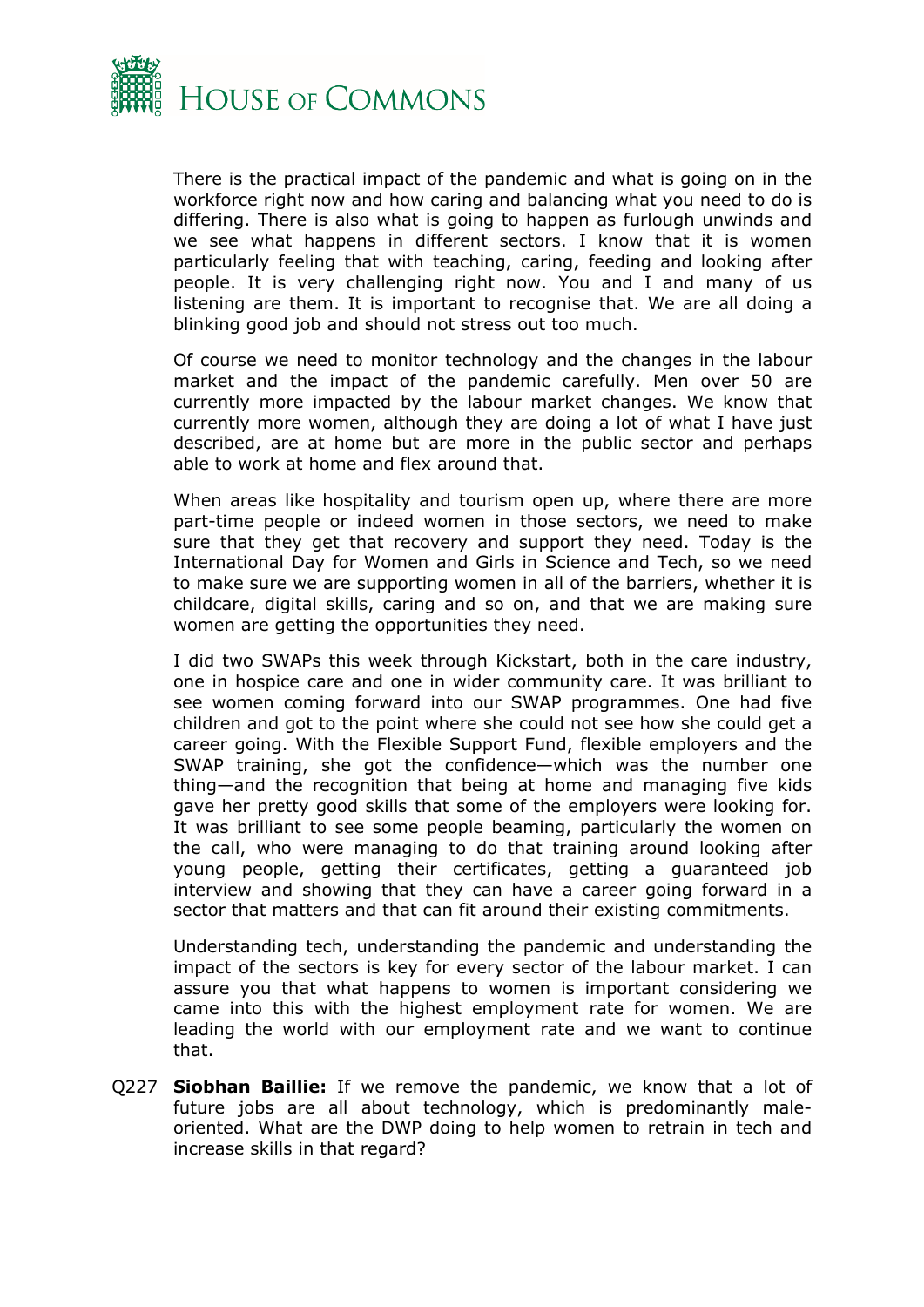

*Mims Davies:* We have our Google Garage work, working with Microsoft and BT. The digital skills toolkit from the DfE launched last April online. Anybody who is watching this or is engaged, please have a look at our job help website. There is loads of advice for women and for people who want to move into the tech sector as well. The DfE has also launched a Gender Balance in Computing programme to help identify the practical interventions that schools can have to also help participation in computing.

I have also found through our SWAPs that women who have previously worked in retail, for example, with a logistics background are coming across into the construction and other sectors. The SWAP programmes are helping women claimants to identify that they have the transferable skills to go into that sector. That is a priority sector that we need to be supporting because we have an ageing workforce and a massive skills shortage. Also, from speaking to construction, they want more women to be involved in that area. Lots of women have those skills but they do not necessarily directly identify with the sector. That is where SWAP comes into play. I will let JP also come in about some further practical experiences we are putting together to make sure women are not left behind through this.

*John Paul Marks:* We are working with particular sectors like women in construction and women in digital. We talked about Openreach and the work we are doing with BT, where they are open about underrepresentation of women in the industry. We have been doing work with them running virtual information sessions, providing advice on application processes, addressing myths and offering mentoring and support. We share your endeavour. Pre-Covid the UK saw record loneparent employment rates and more women working than ever before and we want to get back to that post-Covid. Childcare support will be key to ensuring that is the case.

*Mims Davies:* Siobhan, in your own constituency we have a partnership with Skills Maps to help people with their digital skills. I know you have been to the jobcentre, but that is happening there. In the Chair's constituency, we are working with people to focus on supporting people with an ethnic minority background to understand how they can go into STEM. This is actively helping and being worked out. This is through our Flexible Support Fund and our local dynamic purchasing. This is recognising where the skills and support is needed. This is all happening in your own constituency. I am delighted to report that.

Q228 **Sir Desmond Swayne:** Hallelujah! What do you anticipate will be the impact on job participation or participation in the labour market if substantial levels of remote working continue after the pandemic?

*Mims Davies:* Thank you, Sir Desmond. It is interesting because in my own constituency one of my local life science companies has had lots of people working at home and has lots of people back in the office because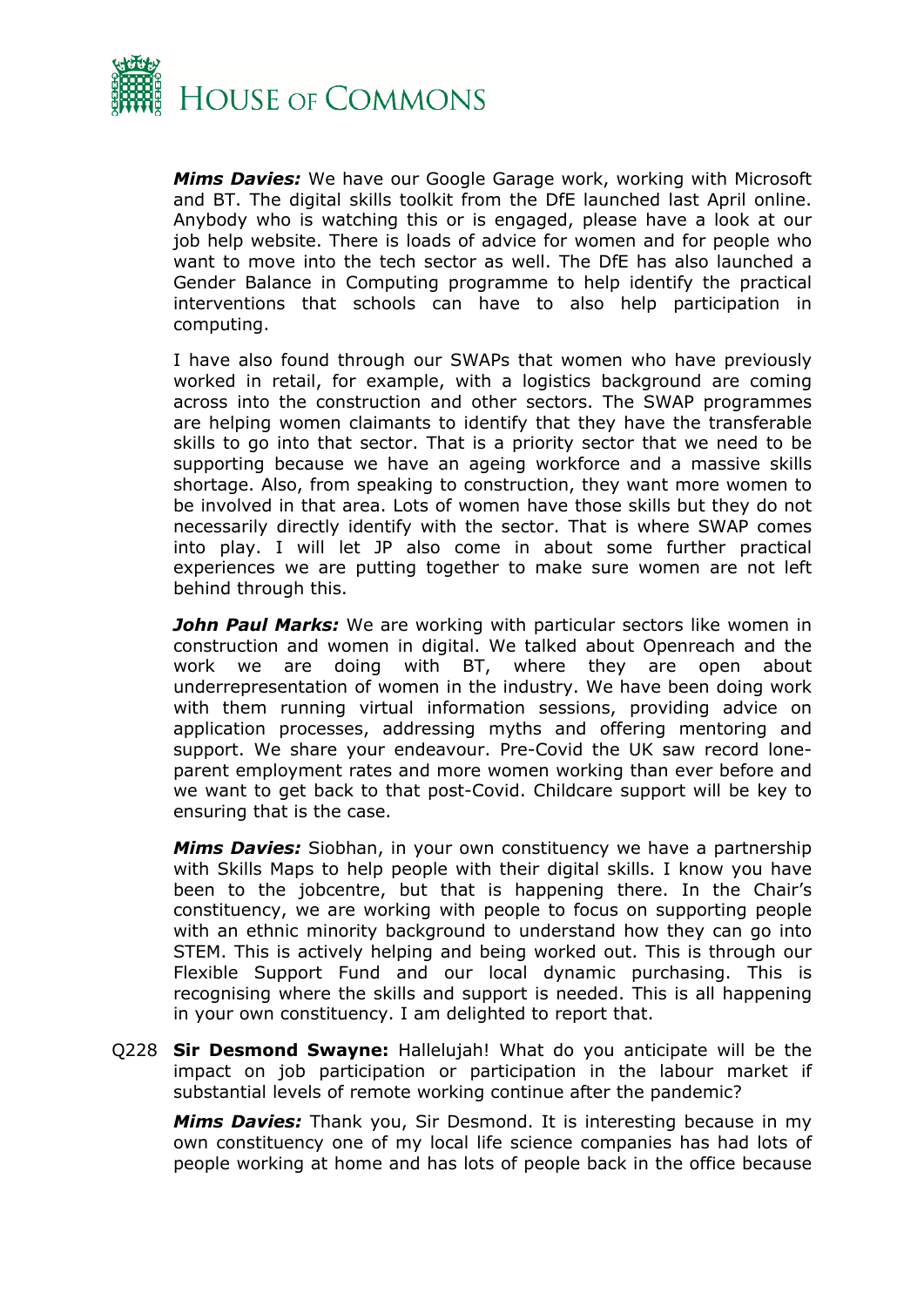

they are missing the spark, the networking, the learning and the progression.

One of the biggest challenges if everybody is working at home is how they are progressing and how they are being supported. We need to take stock of this. I am keen to bring Jonathan in because we need to do it ourselves at the DWP. What works and what do we want to take forward? I know employers and sectors are doing exactly that so we can start to predict that impact on the broader labour market. Jonathan, do come in with some of the analysis and understanding we have.

**Jonathan Mills:** Going back to the wider topic we are dealing with here, the Royal Society and British Academy work on automation and work in 2018 summarised the evidence in general quite nicely. Broadly, the evidence shows that technological change in the long run improves productivity and also improves employment and participation in the labour market. But the issue to look for is how that works through for different groups, as we have been talking about now.

In relation to remote working, we have seen some evidence that for some groups that can facilitate their participation. It can make it easier where there are transport barriers. For some people with disabilities for whom travel to work can be more difficult, remote working can be helpful. On the other hand, if you look at a lot of employer surveys, there are worries about some of the losses in institutional capability and culture that you get from shifting too rapidly from one mode to another. We would expect that to work through over time.

Overall, your question was about participation if remote working continues for longer. In terms of overall employment, the evidence would generally suggest in the long term that it would improve employment as it works through.

Q229 **Chair:** The Prime Minister announced in June an opportunity guarantee to give every young person the chance of an apprenticeship or an in-work placement. When is that guarantee likely to be in place?

*Mims Davies:* We are currently working with the DCMS and across the government and conversations are ongoing about exactly how that lands. I am happy to take away your interest in that. As the former DCMS Minister with responsibility for youth, I am keen to understand how that lands. We do a huge amount of engagement with the youth sector, hence our youth hubs and bringing together our provision. We have a fantastic engagement with the Youth Employment Group, which is keen to understand that. For me, that work is ongoing. Watch this space. I am sure it will be noted that the Committee is interested.

Q230 **Chair:** Is there a date for the guarantee taking effect at the moment?

*Mims Davies:* There were more conversations going on over the last couple of weeks, I understand, across the government on this and the broader interest. Of course, with the Budget coming up people are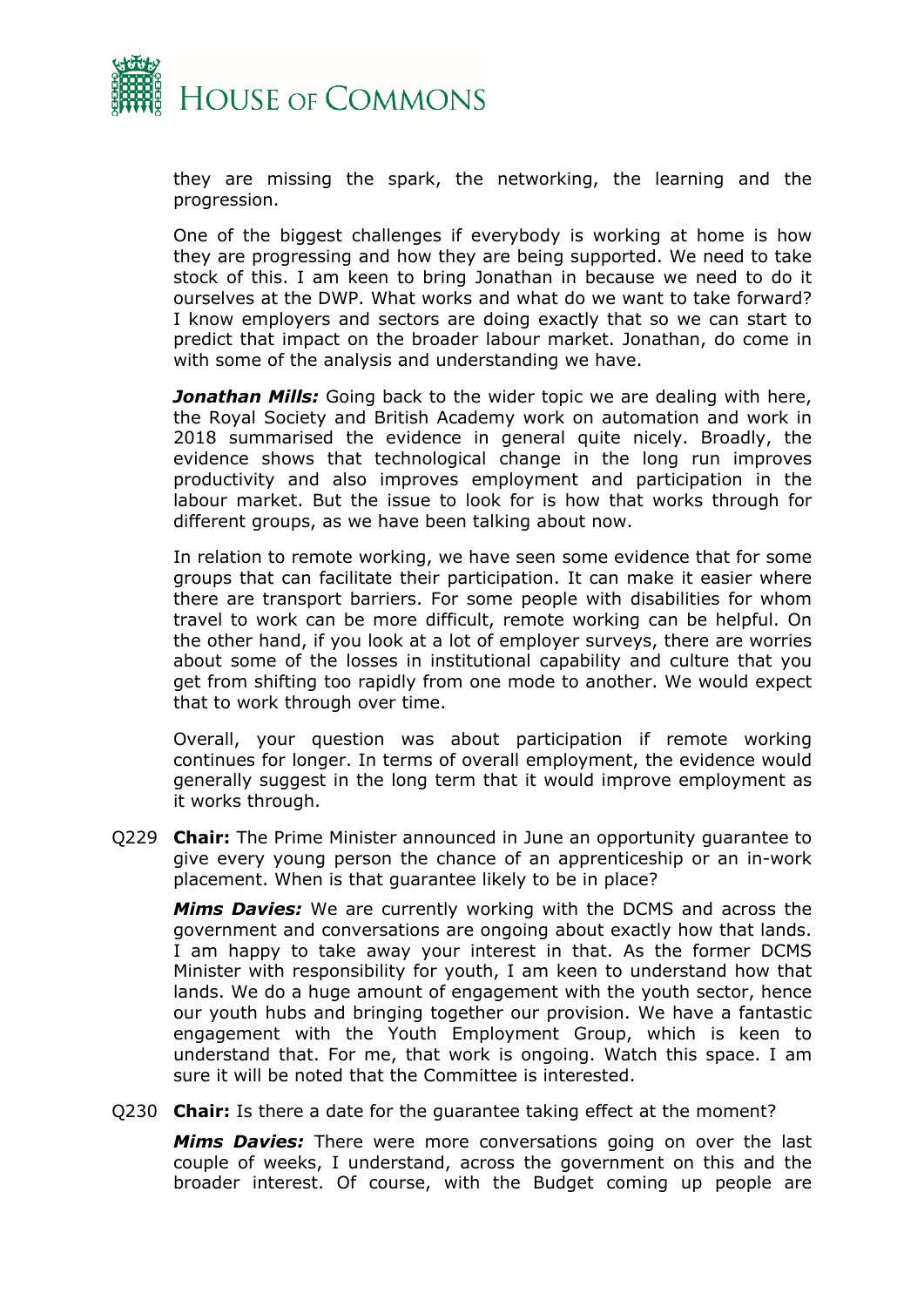

particularly interested in how this materialises. Jonathan is part of some of these conversations as well. He will have noted that.

I am particularly keen to support young people. When the Prime Minister appointed me to this role, it was my interest in supporting young people and equality issues and breaking down barriers. That was one of the reasons he asked me to come into this role and focus on that area. I am proud of the work we are doing around the youth agenda at DWP. We are more than playing our part across the Government and I can confirm to the Committee I am pushing hard to be delivering in this area across all other Departments.

Q231 **Chair:** We may get an update on the Budget perhaps on that. You raised a point about ethnic minority jobseekers. Some analysis has suggested that automation could mean that the ethnic minority employment gap will worsen. What is the Department's view about that? What can be done to mitigate it?

*Mims Davies:* First, we have made incredible strides in terms of ethnic minority employment rates. We were close to closing that employment gap before we came into this pandemic. Of course we have the Race Disparity Audit and all of the work that has been going on around that.

I know particularly around our partnership in Bristol, one of the local MPs there has a particular interest in this area. Also I am particularly interested in supporting people with ethnic minority backgrounds to be able to start up and grow businesses as well. There are lots of areas, whether it is finance or other support.

We need to make sure, as a Government, we are doing as much as we can. It is a vital agenda for us. We have made some good progress at the DWP. Mentoring circles have been excellent. I know—and you will know this through some of our London jobcentres—being able to work with local employers to understand local needs and opportunities helps break down those barriers. That is where mentoring circles have been so vital.

I know, for example, in Crawley, understanding the barriers has been important. We have had a particular intervention helping people around language and basic maths and English, which can be important. Above all, UC brings people into view in a way that the previous benefit system might not have. I know that particularly in Crawley understanding the barriers and the challenges has identified particular roles that are suitable. For example, getting some women in Crawley into schools as TAs has worked brilliantly because it has helped with integration and getting to know the community, it has helped with the language and works with any reticence about perhaps working and balancing family life. We are doing a lot on this.

Q232 **Chair:** Might automation be a bit of a hurdle here to narrowing that gap?

*Mims Davies:* There is an active understanding to try. Are more people with BAME backgrounds working in low-skilled areas, and if they are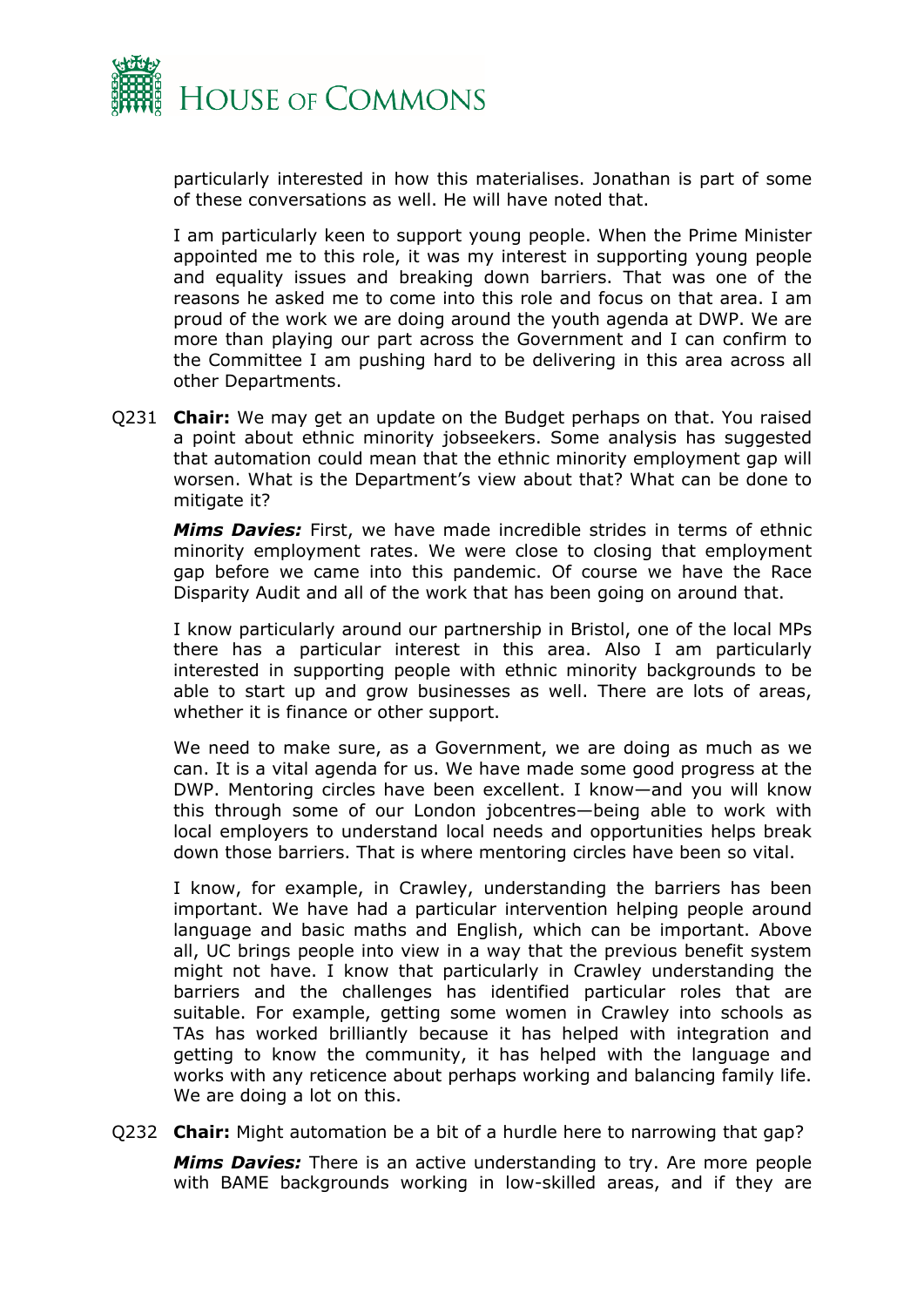

more likely to be automated, would they be more likely to lose their roles? I guess we are trying to ascertain that.

Q233 **Chair:** That is the McKinsey point, yes.

*Mims Davies:* Yes. That is why we have our progression agenda and the upskilling agenda and we are helping people. I do not want to be a job snob. The reality is that we want people to go into the right roles that work for them, to start off work, to be able to progress and move up so they can go from any job to a better job and to a career, if that is right for them. Above all, we are making sure that those barriers, whether it is basic maths or language, are not holding them back. That is about our work coaches knowing and understanding the challenges. The more that we can see people succeeding is very important for mentoring and supporting people to show that their background must not hold them back. As a country as a whole, we can and should do more of that.

Q234 **Chair:** In your opening statement or just afterwards you mentioned the Office for AI, a joint BEIS/DCMS initiative. Should DWP join that? Should DWP be part of it, given the impact on the labour market of AI?

*Mims Davies:* Yes, we do have a link into it. I do not want you to think, Chair, that we do not have an eye on this. I will let Jonathan reassure you.

**Jonathan Mills:** Yes, that is right. The two Departments you have named are the lead Departments for that office, but it works across the Government. We have a strong interest from an employment angle, as does the Department for International Trade and the Departments responsible for particular sectors in terms of the impact. We talk regularly to officials there and we work collaboratively with them to make sure we are on top of the evidence base and the trends. We are pretty well connected into that and certainly would see it as an important partner for us.

Q235 **Chair:** You have talked about the necessity, unfortunately, of having to open new jobcentres and we understand why you have to do that. How many eventually would you anticipate opening? What is the increase going to be?

*Mims Davies:* I am not sure I am allowed to say that publicly. I have been spending a lot of time on it. I am not afraid of saying it. I do not think I can at the moment because we are not finally there. I am not being obtuse, Chair. We are trying to balance where our work coaches can go in our existing jobcentres, the people who will need to remain working at home and so on. There is still some work going on there. This is demand-led as well. Where we need more people and more offices open, we are doing that. You will recognise that there is a procurement and commercial process underway, which is linked into our work coach recruitment.